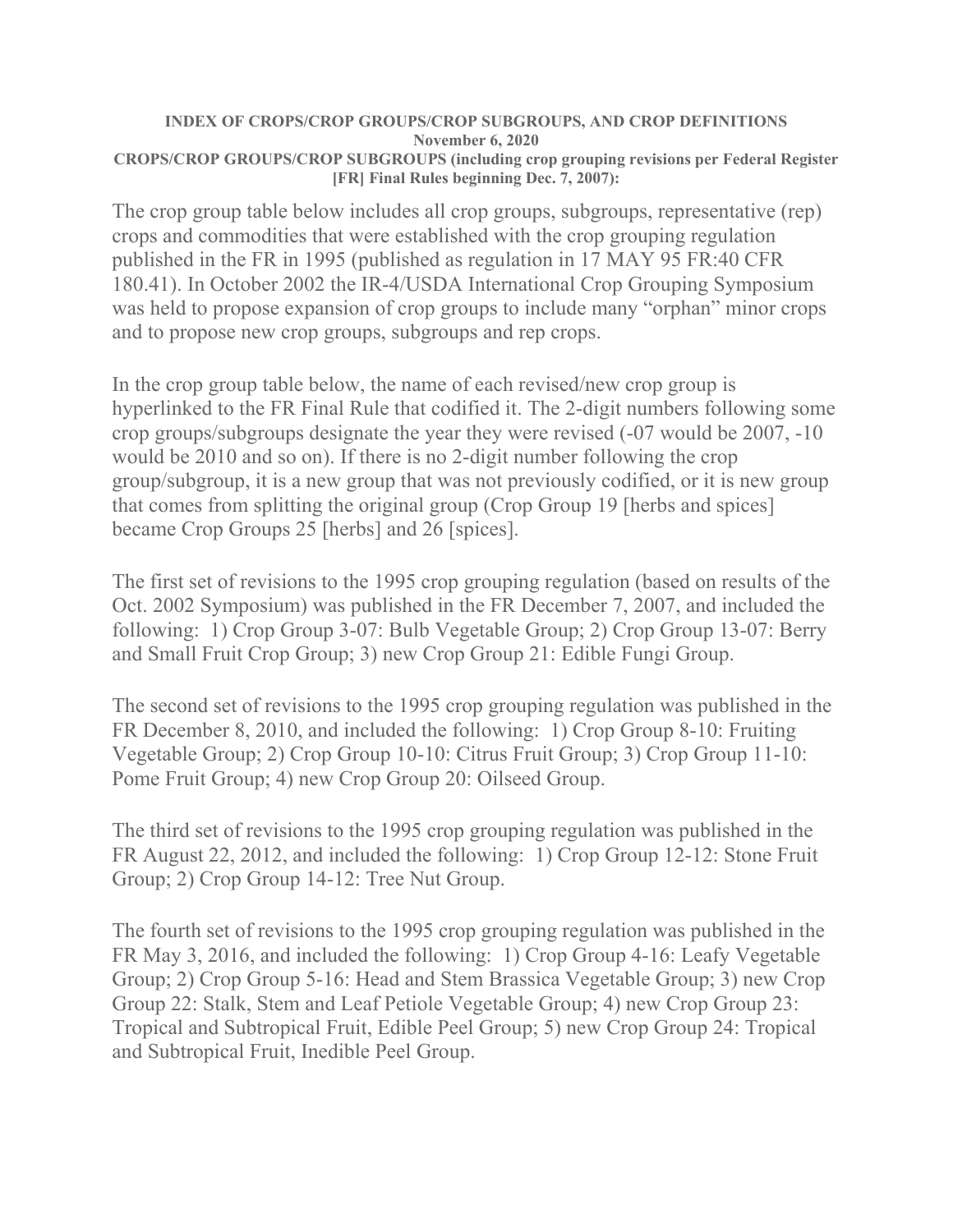**NOTE:** Crop group conversions based upon Crop Group 4 and 5 tolerances will not be straight forward and may result in displaced commodities (see [EPA's](https://www.regulations.gov/document?D=EPA-HQ-OPP-2006-0766-0093)  [Supplementary Guidance for Phase IV of Crop Group Revisions Rulemaking](https://www.regulations.gov/document?D=EPA-HQ-OPP-2006-0766-0093) memorandum, and [EPA's Visual Summary of Crop Group Phase IV Revisions –](https://www.regulations.gov/document?D=EPA-HQ-OPP-2006-0766-0089)  [Changes from Groups 4 and 5 to Groups 4-16, 5-16 and 22 for full details\)](https://www.regulations.gov/document?D=EPA-HQ-OPP-2006-0766-0089).

- The commodities arugula, garden cress and upland cress were members of Subgroup 4A (represented by lettuces and spinach), and have become members of Subgroup 4-16B (represented by mustard greens); a conversion request from Subgroup 4A to Subgroup 4-16A would result in the displacement of these 3 commodities, and tolerances will have to be requested for each of them individually.
- The commodity Swiss chard was a member of Subgroup 4B (represented by celery), and has become a member of Subgroup 4-16A (represented by lettuces and spinach); a conversion request from Subgroup 4B to Subgroup 22A would result in the displacement of this commodity, and a tolerance will have to be requested for it individually.
- The commodities celtuce and Florence fennel were members of Subgroup 4B (represented by celery), and have become members of Subgroup 22A (represented by asparagus); a conversion request from Subgroup 4B to Subgroup 22B would result in the displacement of these 2 commodities, and tolerances will have to be requested for each of them individually.
- The commodity Chinese broccoli was a member of Subgroup 5A (represented by cabbage; and broccoli or cauliflower), and has become a member of Subgroup 4-16B (represented by mustard greens); a conversion request from Subgroup 5A to Crop Group 5-16 would result in the displacement of this commodity, and a tolerance will have to be requested for it individually.
- The commodity kohlrabi was a member of Subgroup 5A (represented by cabbage; and broccoli or cauliflower), and has become a member of Subgroup 22A (represented by asparagus); a con- version request from Subgroup 5A to Crop Group 5-16 would result in the displacement of this commodity, and a tolerance will have to be requested for it individually.

Each of these displaced commodities in the Crop Grouping table below is presented in a different font color.

The fifth set of revisions to the 1995 crop grouping regulation was published in the FR November 6, 2020, and included the following: 1) new Crop Group 25: Herb Group; and 2) new Crop Group 26: Spice Group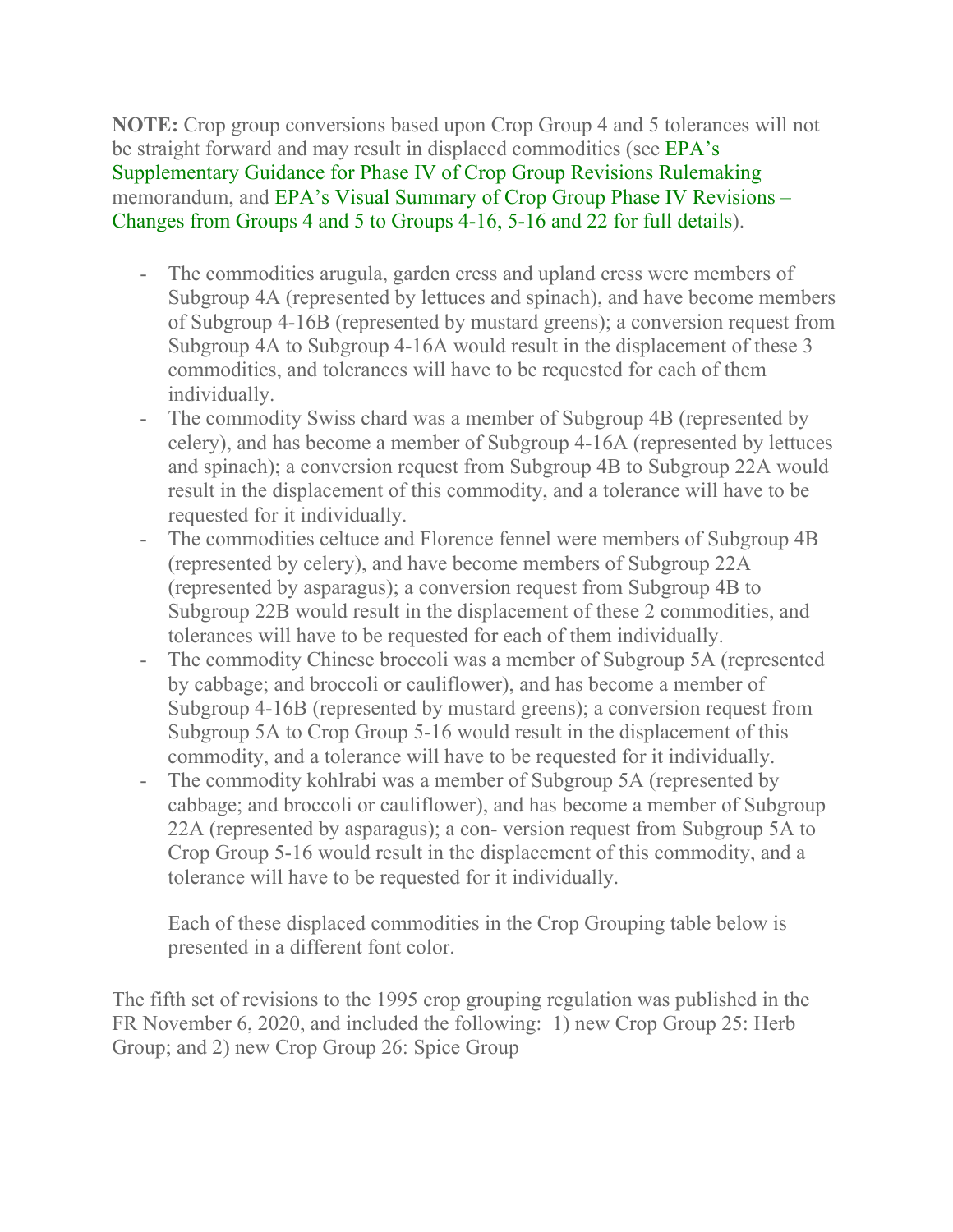As crop group revisions continue to be codified via FR Final Rules, they will be added to this table (rows colored brown/beige), and new petition submissions to EPA will request tolerances for the new or revised crop groups/subgroups. For existing tolerances and crop group/subgroup registrations based on the 1995 regulation, there will not be automatic revisions to the new groups. Instead, these changes will need to be specifically requested by registrants, or by IR-4 when submitting tolerance petitions.

## **CROP DEFINITIONS AND INTERPRETATIONS, per 40CFR 180.1(g):**

The crop group table below also includes a number of crop definitions as established per 40 CRR 180.1, paragraph (g). These entries are in rows colored light blue (any new or revised crop definitions codified along with new crop groups/crop group revisions via FR Final Rules are shown in rows colored pink with the new or revision date). These definitions may exclude some commodities that have subsequently been included in crop groups and subgroups (for example, the definitions of Bean and Pea). By these definitions, tolerances and exemptions established for pesticide chemicals in or on the general category of raw agricultural commodity (RAC) listed in column A only apply to the corresponding specific RACs listed in column B. However, a tolerance or exemption for a specific RAC in column B does not apply to the general category of RAC in Column A. For example, a tolerance requested and established for the general category of RAC, Onion (in column A), by crop definition, applies to and covers the specific RACs bulb onion, green onion and garlic (the commodities listed in column B). However, a tolerance requested and established for the specific RAC, garlic (in column B), does not apply to the general category of RAC, Onion, in column A.

**Colors in table below: Blue = Crop Definitions Pink = New or Revised Crop Definitions Brown/beige = Revised or New Crop Groups White = Crop Group per 1995 FR Final rule [Printable pdf of the tables](https://www.ir4project.org/wp-content/uploads/2018/09/INDEX-OF-CROPS.pdf)**

| <b>Crop Groups and Representative</b> |                    | <b>Commodities</b> |
|---------------------------------------|--------------------|--------------------|
| $\left \text{Subgroups} - \right $    | <b>Commodities</b> |                    |
| Number and                            |                    |                    |
| <b>Name</b>                           |                    |                    |
|                                       |                    |                    |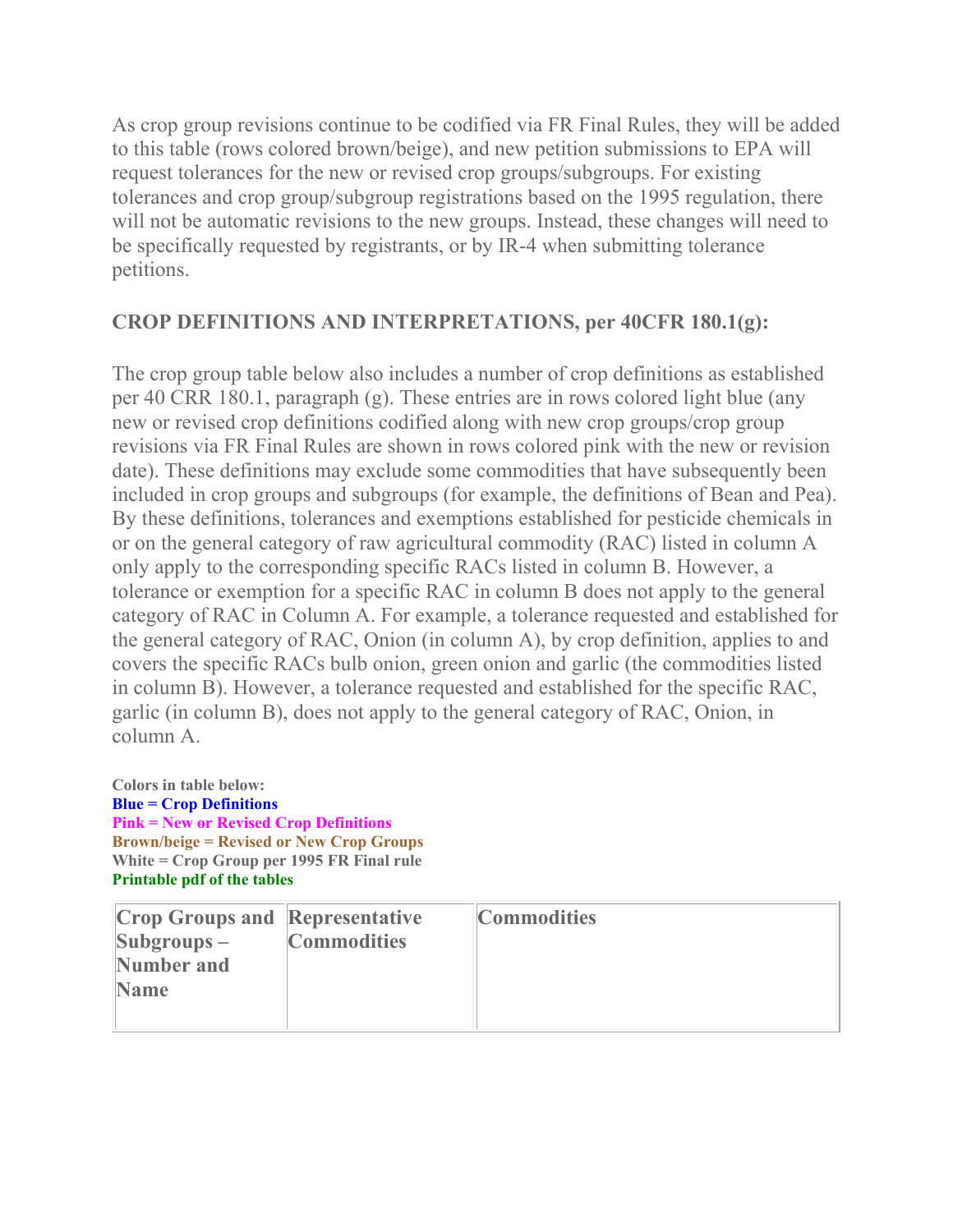| 1. ROOT AND<br>TUBER<br><b>VEGETABLES</b>                        | Carrot, potato,<br>radish and sugar<br>beet | Arracacha; arrowroot; artichoke,<br>Chinese; artichoke, Jerusalem; beet,<br>garden; beet, sugar; burdock, edible;<br>canna, edible; carrot; cassava, bitter<br>and sweet; celeriac (celery root);<br>chayote (root); chervil, turnip-rooted;<br>chicory; chufa; dasheen (taro); ginger;<br>ginseng; horseradish; leren; parsley,<br>turnip-rooted; parsnip; potato; radish;<br>radish, oriental (daikon); rutabaga;<br>salsify (oyster plant); salsify, black;<br>salsify, Spanish; skirret; sweet potato;<br>tanier (cocoyam); turmeric; turnip;<br>yam bean; yam, true |
|------------------------------------------------------------------|---------------------------------------------|--------------------------------------------------------------------------------------------------------------------------------------------------------------------------------------------------------------------------------------------------------------------------------------------------------------------------------------------------------------------------------------------------------------------------------------------------------------------------------------------------------------------------------------------------------------------------|
| 1A.<br><b>Root vegetables</b><br>subgroup                        | <b>Carrot, radish and</b><br>sugar beet     | Beet, garden; beet, sugar; burdock,<br>edible; carrot; celeriac; chervil, turnip-<br>rooted; chicory; ginseng; horseradish;<br>parsley, turnip-rooted; parsnip; radish;<br>radish, oriental; rutabaga; salsify;<br>salsify, black; salsify, Spanish; skirret;<br>turnip                                                                                                                                                                                                                                                                                                  |
| 1B.<br><b>Root vegetables</b><br>(except sugar<br>beet) subgroup | <b>Carrot and radish</b>                    | Beet, garden; burdock, edible; carrot;<br>celeriac; chervil, turnip-rooted;<br>chicory; ginseng; horseradish; parsley,<br>turnip-rooted; parsnip; radish; radish,<br>oriental; rutabaga; salsify; salsify,<br>black; salsify, Spanish; skirret; turnip                                                                                                                                                                                                                                                                                                                   |
| 1C.<br><b>Tuberous and</b><br>corm vegetables<br>subgroup        | <b>Potato</b>                               | Arracacha; arrowroot; artichoke,<br>Chinese; artichoke, Jerusalem; canna,<br>edible; cassava, bitter and sweet;<br>chayote (root); chufa; dasheen; ginger;<br>leren; potato; sweet potato; tanier;<br>turmeric; yam bean; yam, true                                                                                                                                                                                                                                                                                                                                      |
| 1D.<br><b>Tuberous and</b><br>corm vegetables                    | <b>Sweet potato</b>                         | Arracacha; arrowroot; artichoke,<br>Chinese; artichoke, Jerusalem; canna,<br>edible; cassava, bitter and sweet;                                                                                                                                                                                                                                                                                                                                                                                                                                                          |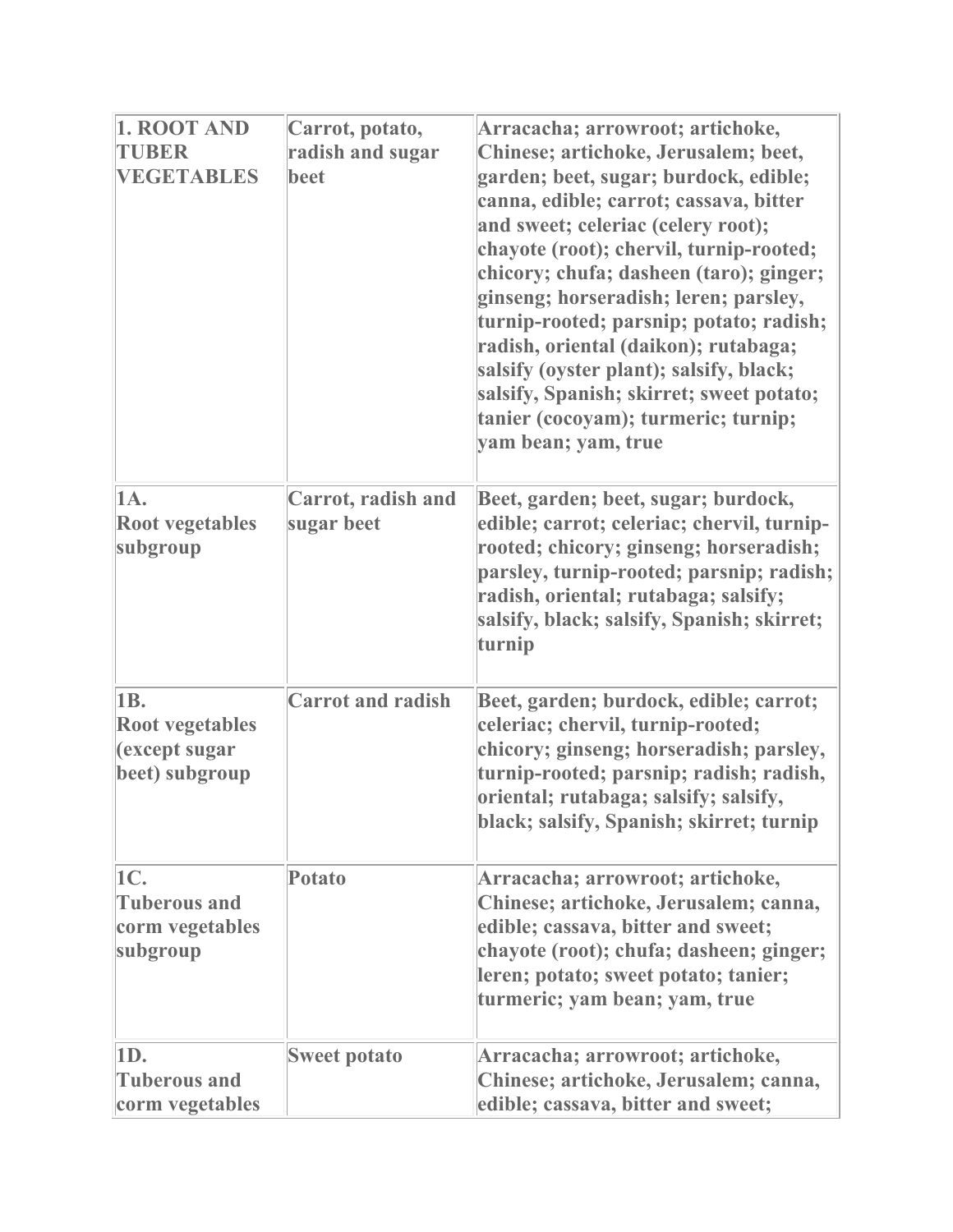| (except potato)<br>subgroup                                                                                                  |                                                | chayote (root); chufa; dasheen; ginger;<br>leren; sweet potato; tanier; turmeric;<br>yam bean; yam, true                                                                                                                                                                                                                                                                                                                                                                    |
|------------------------------------------------------------------------------------------------------------------------------|------------------------------------------------|-----------------------------------------------------------------------------------------------------------------------------------------------------------------------------------------------------------------------------------------------------------------------------------------------------------------------------------------------------------------------------------------------------------------------------------------------------------------------------|
| <b>Crop Group 1</b><br><b>Crop Definitions</b>                                                                               | $\mathbf{A}$                                   | B                                                                                                                                                                                                                                                                                                                                                                                                                                                                           |
|                                                                                                                              | Radish, oriental,<br>roots                     | <b>Raphanus</b><br>sativus var. longipinnatus (roots and<br>tops), including Chinese or Japanese<br>radish (both white and red); winter<br>radish, daikon; lobok; lo pak; and<br>other cultivars and/or hybrids of these                                                                                                                                                                                                                                                    |
|                                                                                                                              | Radish, oriental,<br>tops                      | <b>Raphanus</b><br>sativus var. longipinnatus (roots and<br>tops), including Chinese or Japanese<br>radish (both white and red); winter<br>radish, daikon; lobok; lo pak; and<br>other cultivars and/or hybrids of these                                                                                                                                                                                                                                                    |
|                                                                                                                              | <b>Sweet potato</b>                            | <b>Sweet potato; yam</b>                                                                                                                                                                                                                                                                                                                                                                                                                                                    |
| 2. LEAVES OF<br><b>ROOT AND</b><br>TUBER<br><b>VEGETABLES</b><br><b>HUMAN FOOD</b><br><b>OR ANIMAL</b><br><b>FEED) GROUP</b> | <b>Turnip and garden</b><br>beet or sugar beet | Beet, garden; beet, sugar; burdock,<br>edible; carrot; cassava, bitter and<br>sweet; celeriac (celery root); chervil,<br>turnip-rooted; chicory; dasheen (taro);<br>parsnip; radish; radish, oriental<br>(daikon); rutabaga; salsify, black;<br>sweet potato; tanier (cocoyam); turnip;<br>yam, true                                                                                                                                                                        |
| <b>3-07. BULB</b><br><b>VEGETABLE</b><br><b>GROUP</b>                                                                        | Onion, bulb and<br>onion, green                | Chive, fresh leaves; chive, Chinese,<br>fresh leaves; daylily, bulb; elegans<br>hosta; fritillaria, bulb; fritillaria,<br>leaves; garlic, bulb; garlic, great-<br>headed, bulb; garlic, serpent, bulb;<br>kurrat; lady's leek; leek; leek, wild; lily,<br>bulb; onion, Beltsville bunching; onion,<br>bulb; onion, Chinese, bulb; onion,<br>fresh; onion, green; onion, macrostem;<br>onion, pearl; onion, potato, bulb; onion,<br>tree, tops; onion, Welsh, tops; shallot, |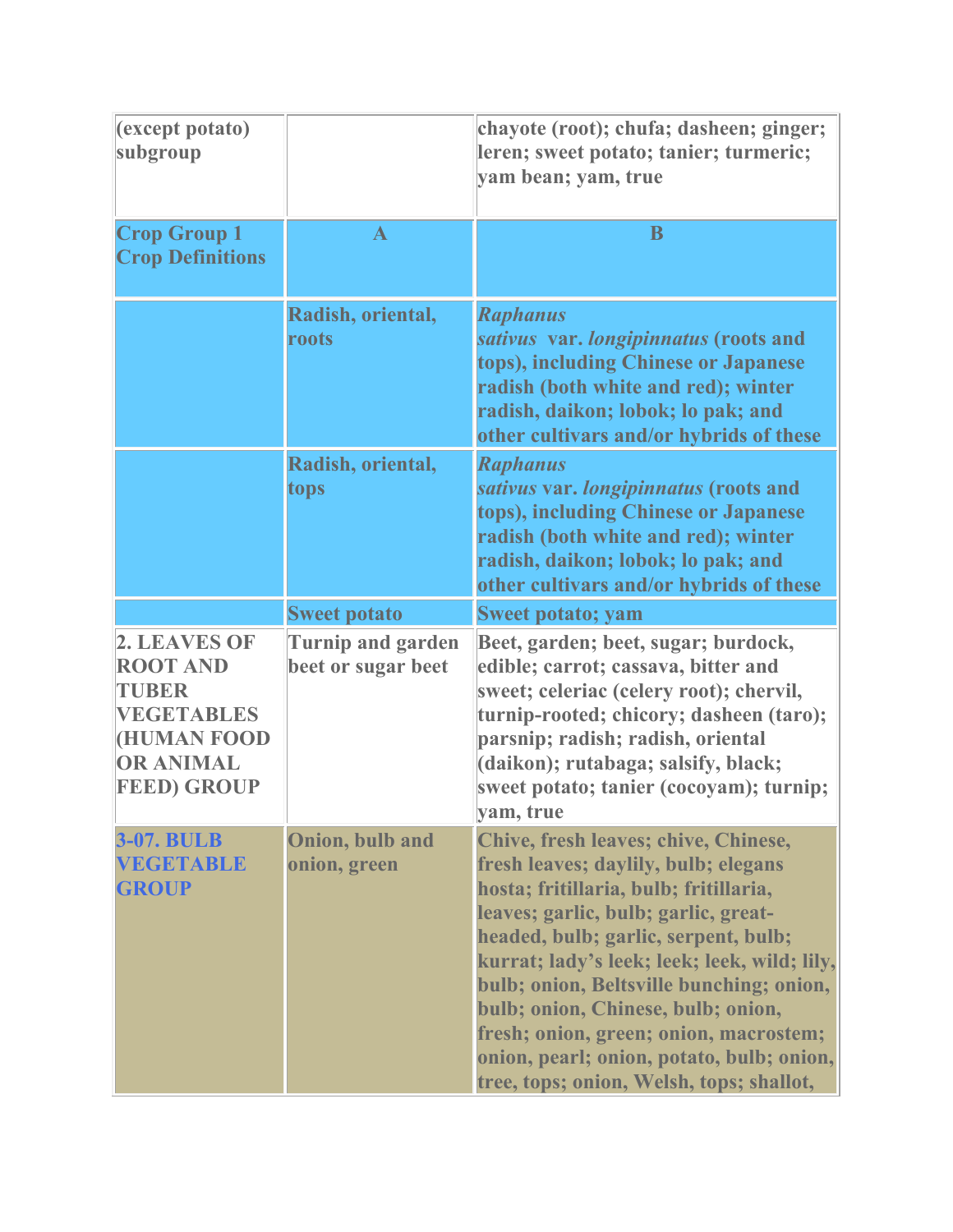|                                                    |                                                                     | bulb; shallot, fresh leaves; cultivars,<br>varieties, and/or hybrids of these                                                                                                                                                                                                                                                             |
|----------------------------------------------------|---------------------------------------------------------------------|-------------------------------------------------------------------------------------------------------------------------------------------------------------------------------------------------------------------------------------------------------------------------------------------------------------------------------------------|
| $3-07A.$<br>Onion, bulb,<br>subgroup               | <b>Onion, bulb</b>                                                  | Daylily, bulb; fritillaria, bulb; garlic,<br>bulb; garlic, great-headed, bulb; garlic,<br>serpent, bulb; lily, bulb; onion, bulb;<br>onion, Chinese, bulb; onion, pearl;<br>onion, potato, bulb; shallot, bulb;<br>cultivars, varieties, and/or hybrids of<br>these.                                                                      |
| $3-07 B.$<br>Onion, green,<br>subgroup             | <b>Onion</b> , green                                                | Chive, fresh leaves; chive, Chinese,<br>fresh leaves; elegans hosta; fritillaria,<br>leaves; kurrat; lady's leek; leek; leek,<br>wild; onion, Beltsville bunching; onion,<br>fresh; onion, green; onion, macrostem;<br>onion, tree, tops; onion, Welsh, tops;<br>shallot, fresh leaves; cultivars, varieties,<br>and/or hybrids of these. |
| <b>Crop Group 3-07</b><br><b>Crop Definitions</b>  | $\mathbf A$                                                         | B                                                                                                                                                                                                                                                                                                                                         |
|                                                    | <b>Garlic</b>                                                       | Garlic, great headed; garlic; garlic,<br>serpent, bulb                                                                                                                                                                                                                                                                                    |
|                                                    | Onion                                                               | Onion, bulb; onion, green; garlic                                                                                                                                                                                                                                                                                                         |
|                                                    | Onion, bulb                                                         | Onion, bulb; garlic, bulb; garlic, great<br>headed, bulb; garlic, serpent, bulb;<br>onion, Chinese, bulb; onion, pearl;<br>onion, potato, bulb; shallot, bulb                                                                                                                                                                             |
|                                                    | <b>Onion</b> , green                                                | Onion, green; lady's leek; leek; leek,<br>wild; onion, Beltsville bunching; onion,<br>fresh; onion, tree, tops; onion, Welsh,<br>tops; shallot, fresh leaves                                                                                                                                                                              |
| 3. <b>BULB</b><br><b>VEGETABLE</b><br><b>GROUP</b> | Onion, green and<br>onion, dry bulb                                 | Garlic, bulb, garlic, great-headed<br>(elephant); leek; onion, dry bulb and<br>green; onion, Welsh; shallot                                                                                                                                                                                                                               |
| <b>4-16. LEAFY</b><br>VEGETABLE<br><b>GROUP</b>    | <b>Head lettuce, leaf</b><br>lettuce, mustard<br>greens and spinach | <b>Amaranth, Chinese; amaranth,</b><br>leafy; arugula; aster, Indian;<br>blackjack; broccoli, Chinese; broccoli<br>raab; cabbage, abyssinian; cabbage,<br>Chinese, bok choy; cabbage, seakale;<br>cat's whiskers; cham-chwi; cham-na-                                                                                                     |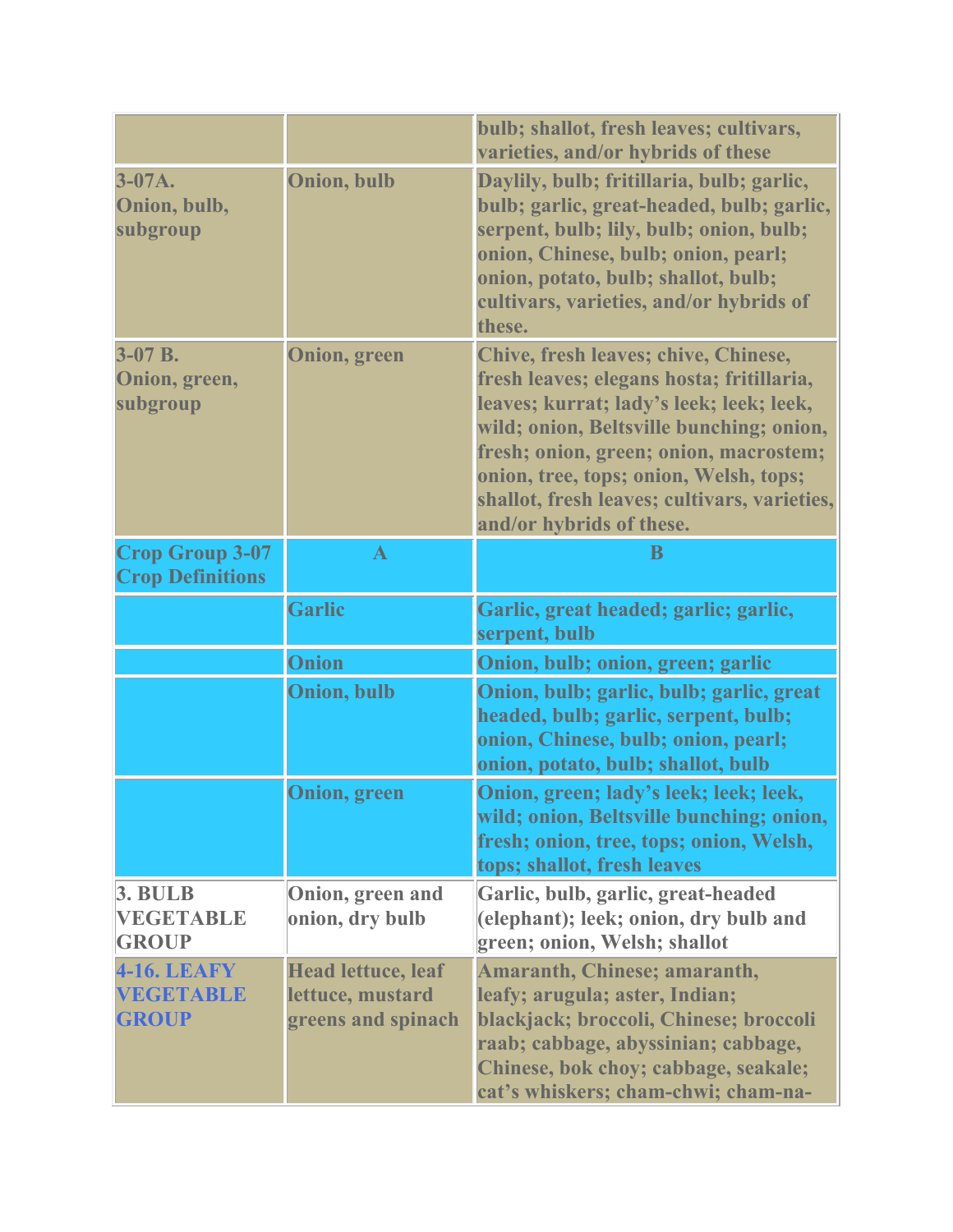|                                           |                                                   | mul; chervil, fresh leaves; chipilin;<br>chrysanthemum, garland; cilantro,<br>fresh leaves; collards; corn salad;<br>cosmos; cress, garden; cress, upland;<br>dandelion, leaves; dang-gwi, leaves;<br>dillweed; dock; dol-nam-mul; ebolo;<br>endive; escarole; fameflower; feather<br>cockscomb; Good King Henry; hanover<br>salad; huauzontle; jute, leaves; kale;<br>lettuce, bitter; lettuce, head; lettuce,<br>leaf; maca, leaves; mizuna; mustard<br>greens; orach; parsley, fresh leaves;<br>plantain, buckhorn; primrose, English;<br>purslane, garden; purslane, winter;<br>radicchio; radish, leaves; rape greens;<br>rocket, wild; shepherd's purse;<br>spinach; spinach, Malabar; spinach,<br><b>New Zealand; spinach, tanier; Swiss</b><br>chard; turnip greens; violet, Chinese,<br>leaves; watercress; cultivars, varieties,<br>and hybrids of these commodities |
|-------------------------------------------|---------------------------------------------------|--------------------------------------------------------------------------------------------------------------------------------------------------------------------------------------------------------------------------------------------------------------------------------------------------------------------------------------------------------------------------------------------------------------------------------------------------------------------------------------------------------------------------------------------------------------------------------------------------------------------------------------------------------------------------------------------------------------------------------------------------------------------------------------------------------------------------------------------------------------------------------|
| 4-16A.<br><b>Leafy greens</b><br>subgroup | <b>Head lettuce, leaf</b><br>lettuce, and spinach | <b>Amaranth, Chinese; amaranth, leafy;</b><br>aster, Indian; blackjack; cat's<br>whiskers; cham-chwi; cham-na-mul;<br>chervil, fresh leaves; chipilin;<br>chrysanthemum, garland; cilantro,<br>fresh leaves; corn salad; cosmos;<br>dandelion, leaves; dang-gwi, leaves;<br>dillweed; dock; dol-nam-mul; ebolo;<br>endive; escarole; fameflower; feather<br>cockscomb; Good King Henry;<br>huauzontle; jute, leaves; lettuce, bitter;<br>lettuce, head; lettuce, leaf; orach;<br>parsley, fresh leaves; plantain,<br>buckhorn; primrose, English; purslane,<br>garden; purslane, winter; radicchio;<br>spinach; spinach, Malabar; spinach,<br><b>New Zealand; spinach, tanier; Swiss</b><br>chard; violet, Chinese, leaves; cultivars,<br>varieties, and hybrids of these<br>commodities.                                                                                      |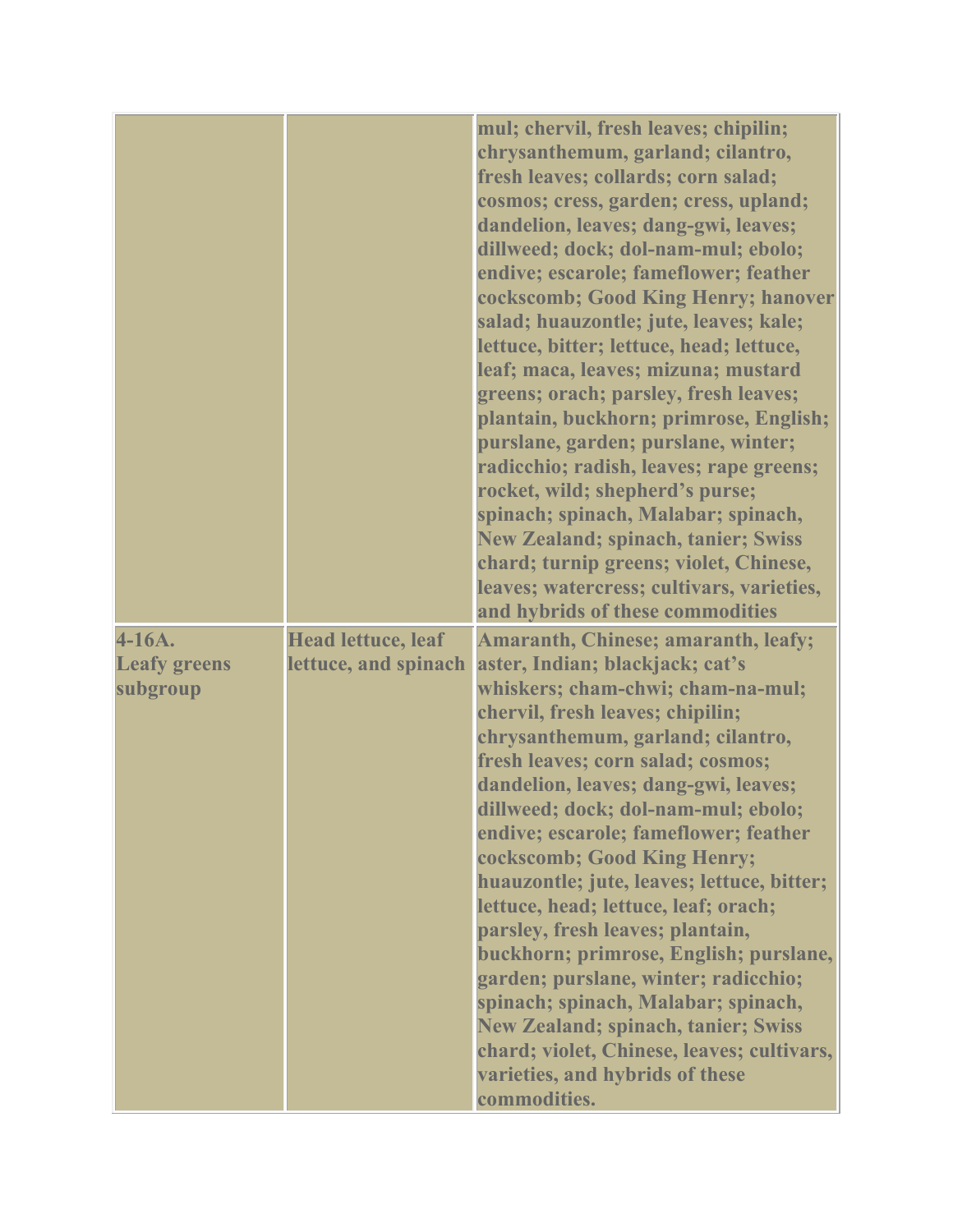| $4-16B.$<br><b>Brassica leafy</b><br>greens subgroup                                                    | <b>Mustard greens</b>                                   | Arugula; broccoli, Chinese; broccoli<br>raab; cabbage, abyssinian; cabbage,<br>Chinese, bok choy; cabbage, seakale;<br>collards; cress, garden; cress, upland;<br>hanover salad; kale; maca, leaves;<br>mizuna; mustard greens; radish,<br>leaves; rape greens; rocket, wild;<br>shepherd's purse; turnip greens;<br>watercress; cultivars, varieties, and<br>hybrids of these commodities                                                                           |
|---------------------------------------------------------------------------------------------------------|---------------------------------------------------------|----------------------------------------------------------------------------------------------------------------------------------------------------------------------------------------------------------------------------------------------------------------------------------------------------------------------------------------------------------------------------------------------------------------------------------------------------------------------|
| <b>Crop Group 4-16</b><br><b>Crop Definitions</b>                                                       | $\mathbf{A}$                                            | B                                                                                                                                                                                                                                                                                                                                                                                                                                                                    |
|                                                                                                         | <b>Endive</b>                                           | <b>Endive; escarole</b>                                                                                                                                                                                                                                                                                                                                                                                                                                              |
|                                                                                                         | <b>Lettuce</b>                                          | Lettuce, head; lettuce, leaf                                                                                                                                                                                                                                                                                                                                                                                                                                         |
|                                                                                                         | Lettuce, head                                           | Lettuce, head; crisphead varieties only                                                                                                                                                                                                                                                                                                                                                                                                                              |
|                                                                                                         | <b>Lettuce</b> , leaf                                   | Lettuce, leaf; cos (romaine), butterhead<br>varieties                                                                                                                                                                                                                                                                                                                                                                                                                |
|                                                                                                         | <b>Turnip greens or</b><br>turnip tops                  | Broccoli raab (raab, raab salad);<br>hanover salad; turnip greens (turnip<br>tops)                                                                                                                                                                                                                                                                                                                                                                                   |
| 4. LEAFY<br><b>VEGETABLES</b><br><b>(EXCEPT</b><br><b>BRASSICA</b><br><b>VEGETABLES</b><br><b>GROUP</b> | leaf lettuce, and<br>spinach                            | Celery, head lettuce, Amaranth; arugula; cardoon; celery;<br>celery, Chinese; celtuce; chervil;<br>chrysanthemum, edible-leaved;<br>chrysanthemum, garland; corn<br>salad; cress, garden; cress, upland;<br>dandelion; dock (sorrel); endive<br>(escarole); fennel, Florence; lettuce,<br>head and leaf; orach; parsley; purslane,<br>garden; purslane, winter; radicchio<br>(red chicory); rhubarb; spinach;<br>spinach, New Zealand; spinach,<br>vine; Swiss chard |
| 4A.<br><b>Leafy greens</b><br>subgroup                                                                  | <b>Head lettuce and</b><br>leaf lettuce, and<br>spinach | Amaranth; arugula; chervil;<br>chrysanthemum, edible-leaved;<br>chrysanthemum, garland; corn<br>salad; cress, garden; cress, upland;<br>dandelion; dock; endive; lettuce; orach;<br>parsley; purslane, garden; purslane,<br>winter; radicchio (red chicory);                                                                                                                                                                                                         |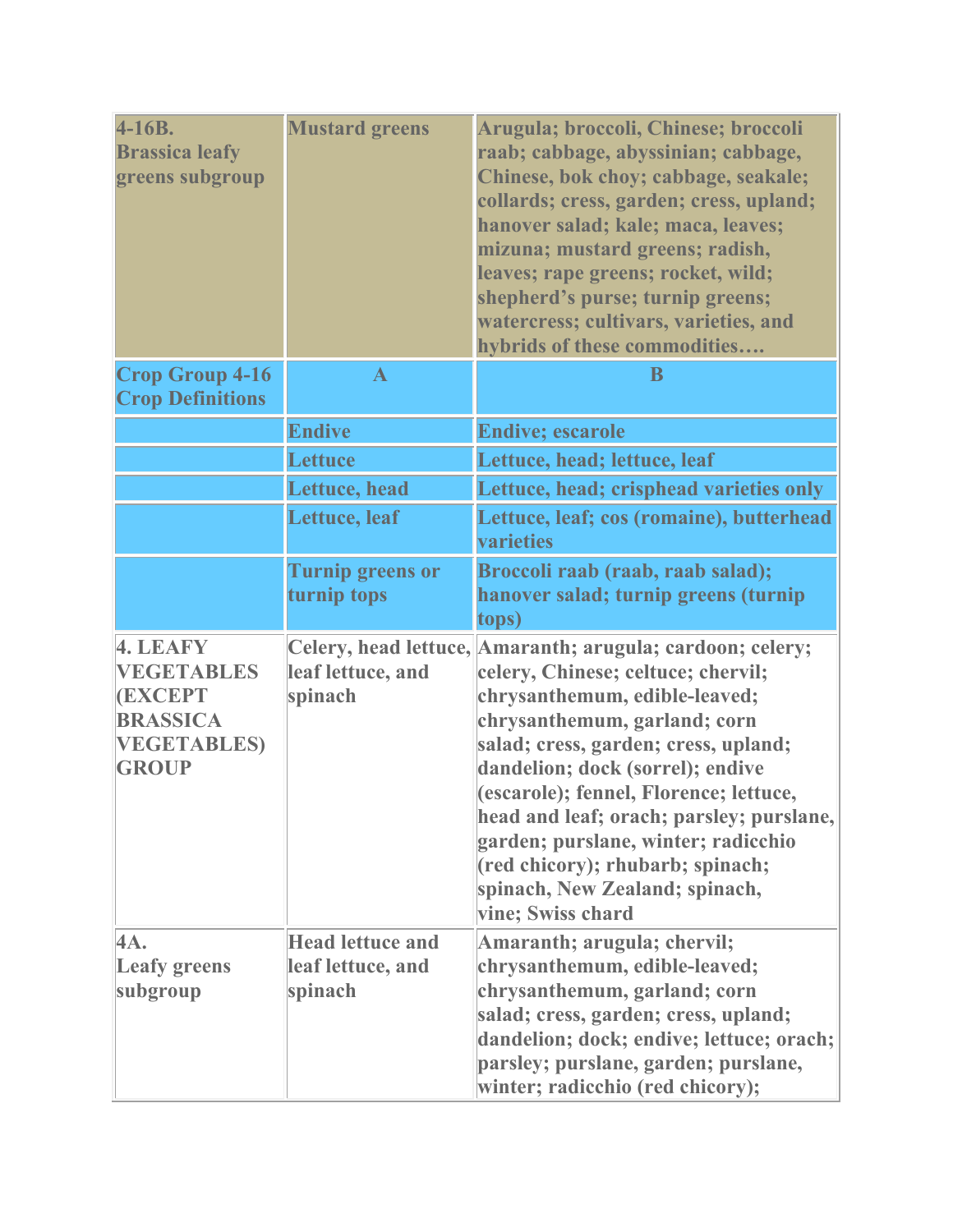|                                                                                      |                                                                                                                              | spinach; spinach, New Zealand;<br>spinach, vine                                                                                                                                                                                                                                                                               |
|--------------------------------------------------------------------------------------|------------------------------------------------------------------------------------------------------------------------------|-------------------------------------------------------------------------------------------------------------------------------------------------------------------------------------------------------------------------------------------------------------------------------------------------------------------------------|
| 4B.<br><b>Leaf petioles</b><br>subgroup                                              | <b>Celery</b>                                                                                                                | Cardoon; celery; celery,<br>Chinese; celtuce; fennel, Florence;<br>rhubarb; Swiss chard                                                                                                                                                                                                                                       |
| 5-16. BRASSICA<br><b>HEAD AND</b><br><b>STEM</b><br><b>VEGETABLE</b><br><b>GROUP</b> | <b>Broccoli or</b><br>cauliflower and<br>cabbage                                                                             | <b>Broccoli; Brussels sprouts; cabbage;</b><br>cabbage, Chinese, napa; cauliflower;<br>cultivars, varieties, and hybrids of these<br>commodities.                                                                                                                                                                             |
| <b>Crop Group 5-16</b><br><b>Crop Definitions</b>                                    | $\mathbf{A}$                                                                                                                 | B                                                                                                                                                                                                                                                                                                                             |
|                                                                                      | <b>Broccoli (revised</b><br>5/3/2016                                                                                         | Broccoli; Chinese broccoli (gia lon,<br>white flowering broccoli)                                                                                                                                                                                                                                                             |
|                                                                                      | <b>Cabbage</b>                                                                                                               | Cabbage; Chinese cabbage (tight-<br>heading varieties only)                                                                                                                                                                                                                                                                   |
| <b>5. BRASSICA</b><br>(COLE) LEAFY<br><b>VEGETABLES</b>                              | <b>Broccoli</b> or<br>cauliflower,<br>cabbage, and<br>mustard greens                                                         | <b>Broccoli; broccoli, Chinese (gai lon);</b><br>broccoli raab (rapini); Brussels<br>sprouts; cabbage; cabbage, Chinese<br>(bok choy); cabbage, Chinese (napa);<br>cabbage, Chinese mustard (gai choy);<br>cauliflower; cavalo broccolo; collards;<br>kale; kohlrabi; mizuna; mustard<br>greens; mustard spinach; rape greens |
| 5A.<br><b>Head &amp; Stem</b><br><b>Brassica subgroup</b> cabbage                    | <b>Broccoli or</b><br>cauliflower and                                                                                        | <b>Broccoli; broccoli, Chinese; Brussels</b><br>sprouts; cabbage; cabbage, Chinese<br>(napa); cabbage, Chinese mustard;<br>cauliflower; cavalo broccolo; kohlrabi                                                                                                                                                             |
| 5B.<br><b>Leafy Brassica</b><br>greens subgroup                                      | <b>Mustard greens</b>                                                                                                        | Broccoli raab; cabbage, Chinese (bok<br>choy); collards; kale; mizuna; mustard<br>greens; mustard spinach; rape greens                                                                                                                                                                                                        |
| <b>6. LEGUME</b><br><b>VEGETABLES</b><br><b>(SUCCULENT</b><br><b>OR DRIED</b> )      | <b>Bean</b><br>( <i>Phaseolus</i> spp.)<br>(succulent & dried),<br>pea<br>(Pisum spp.)<br>(succulent & dried)<br>and soybean | Bean (Lupinus spp.) (includes grain<br>lupin, sweet lupin, white lupin, and<br>white sweet lupin); bean<br>( <i>Phaseolus</i> spp.) (includes field bean,<br>kidney bean, lima bean, navy bean,<br>pinto bean, runner bean, snap bean,<br>tepary bean, wax bean); bean<br>(Vigna spp.) (includes adzuki bean,                 |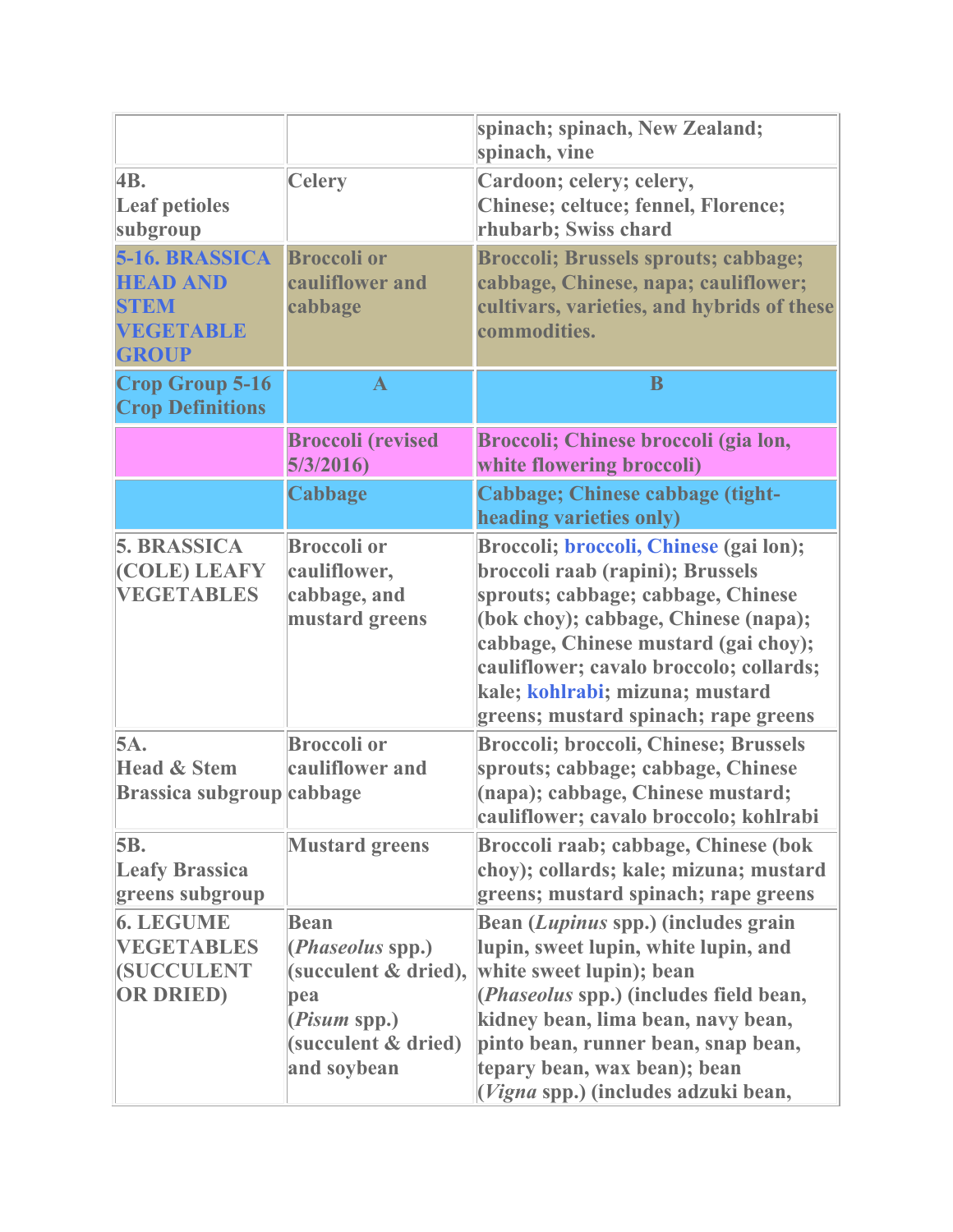|                                                                      |                                                                                                                                     | asparagus bean, blackeyed pea,<br>catjang, Chinese longbean, cowpea,<br>Crowder pea, moth bean, mung bean,<br>rice bean, southern pea, urd bean,<br>yardlong bean); broad bean (fava<br>bean); chickpea (garbanzo bean); guar;<br>jackbean; lablab bean (hyacinth bean);<br>lentil; pea (Pisum spp.) (includes dwarf<br>pea, edible-pod pea, English pea, field<br>pea, garden pea, green pea, snowpea,<br>sugar snap pea); pigeon pea; soybean;<br>soybean (immature seed); sword bean                                                                                       |
|----------------------------------------------------------------------|-------------------------------------------------------------------------------------------------------------------------------------|-------------------------------------------------------------------------------------------------------------------------------------------------------------------------------------------------------------------------------------------------------------------------------------------------------------------------------------------------------------------------------------------------------------------------------------------------------------------------------------------------------------------------------------------------------------------------------|
| 6A.<br>Edible-podded<br>legume vegetables<br>subgroup                | Any one succulent<br>cultivar of edible-<br>podded bean<br>any one succulent<br>cultivar of edible-<br>podded pea<br>$(Pisum$ spp.) | Bean ( <i>Phaseolus</i> spp.) (includes runner<br>bean, snap bean, wax bean); bean<br>$(Vigna$ spp.) (includes asparagus bean,<br>( <i>Phaseolus</i> spp.) and Chinese longbean, moth bean, yardlong<br>bean); jackbean; pea (Pisum spp.)<br>(includes dwarf pea, edible-pod pea,<br>snow pea, sugar snap pea); pigeon pea;<br>soybean (immature seed); sword bean                                                                                                                                                                                                            |
| 6B.<br><b>Succulent shelled</b><br>pea and bean<br>subgroup          | <b>Any succulent</b><br>shelled cultivar of<br>bean<br>garden pea<br>$(Pisum$ spp.)                                                 | Bean ( <i>Phaseolus</i> spp.) (includes lima<br>bean (green)); broad bean (succulent);<br>bean (Vigna spp.) (includes blackeyed<br>( <i>Phaseolus</i> spp.) and pea, cowpea, southern pea); pea<br>(Pisum spp.) (includes English pea,<br>garden pea, green pea); pigeon pea                                                                                                                                                                                                                                                                                                  |
| 6C.<br>Dried shelled pea<br>and bean (except<br>soybean)<br>subgroup | Any one dried<br>cultivar of bean<br>any one dried<br>cultivar of pea<br>( <i>Pisum</i> spp.)                                       | <b>Dried cultivars of bean</b><br>(Lupinus spp.) (includes grain lupin,<br>( <i>Phaseolus</i> spp.) and sweet lupin, white lupin, and white<br>sweet lupin); ( <i>Phaseolus</i> spp.) (includes<br>field bean, kidney bean, lima bean<br>(dry), navy bean, pinto bean, tepary<br>bean); bean (Vigna spp.) (includes<br>adzuki bean, blackeyed pea, catjang,<br>cowpea, Crowder pea, moth bean,<br>mung bean, rice bean, southern pea,<br>urd bean); broad bean (dry); chickpea;<br>guar; lablab bean; lentil; pea<br>( <i>Pisum</i> spp.) (includes field pea); pigeon<br>pea |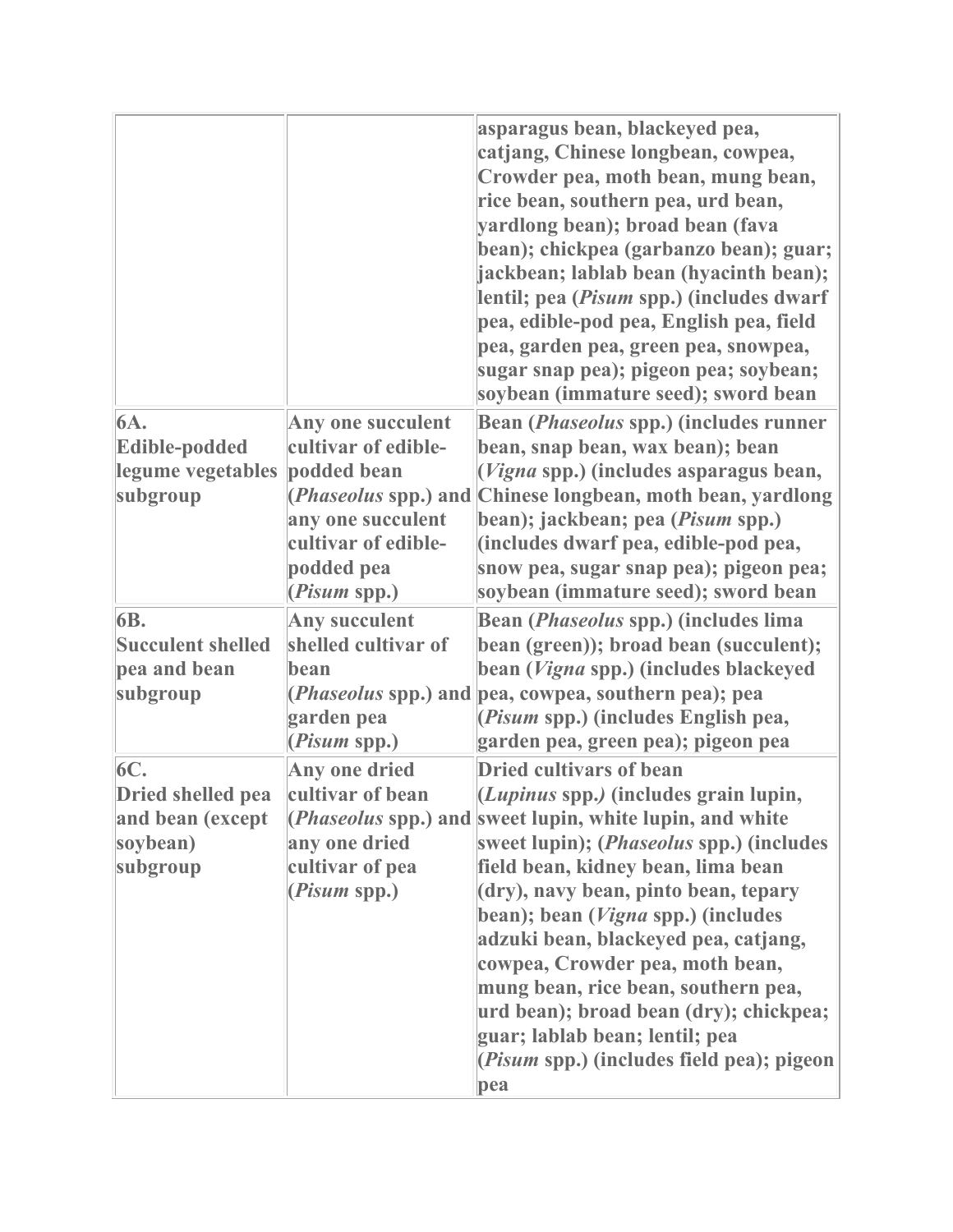| <b>Crop Group 6</b><br><b>Crop Definitions</b>      | $\bf A$                                                                                                | $\bf{B}$                                                                                                                                                                                                                                                                                                                                                                                                                                                                                                                                                                                 |
|-----------------------------------------------------|--------------------------------------------------------------------------------------------------------|------------------------------------------------------------------------------------------------------------------------------------------------------------------------------------------------------------------------------------------------------------------------------------------------------------------------------------------------------------------------------------------------------------------------------------------------------------------------------------------------------------------------------------------------------------------------------------------|
|                                                     | <b>Bean</b>                                                                                            | Cicer arietinum (chickpea, garbanzo<br>bean); Lupinus spp. (including sweet<br>lupine, white sweet lupine, white lupine,<br>and grain lupine); <i>Phaseolus</i> spp.<br>(including kidney bean, lima bean,<br>mung bean, navy bean, pinto bean,<br>snap bean, and waxbean); Vicia<br>faba (broad bean, fava<br>bean); Vigna spp. (including asparagus<br>bean, blackeyed pea and cowpea)                                                                                                                                                                                                 |
|                                                     | <b>Bean, dry</b>                                                                                       | All beans above in dry form only                                                                                                                                                                                                                                                                                                                                                                                                                                                                                                                                                         |
|                                                     | <b>Bean, succulent</b>                                                                                 | All beans above in succulent form only                                                                                                                                                                                                                                                                                                                                                                                                                                                                                                                                                   |
|                                                     | Pea                                                                                                    | Cajanus cajan (includes pigeon<br>pea); Cicer spp. (includes chickpea and<br>garbanzo bean); Lens<br>culinaris (lentil); Pisum spp. (includes<br>dwarf pea, garden pea, green pea,<br>English pea, field pea, and edible-pod<br>pea). [Note: A variety of pesticide<br>tolerances have been previously<br>established for pea and/or bean.<br>Chickpea/garbanzo bean is now<br>classified in both the bean and the pea<br>categories. For garbanzo bean/chickpea<br>only, the highest established pea or<br>bean tolerance will apply to pesticide<br>residues found in this commodity.] |
|                                                     | Pea, dry                                                                                               | All peas in dry form only                                                                                                                                                                                                                                                                                                                                                                                                                                                                                                                                                                |
|                                                     | Pea, succulent                                                                                         | All peas in succulent form only                                                                                                                                                                                                                                                                                                                                                                                                                                                                                                                                                          |
| 7. FOLIAGE OF<br><b>LEGUME</b><br><b>VEGETABLES</b> | ( <i>Phaseolus</i> spp.)<br>field pea<br>( <i>Pisum</i> spp.), and<br>soybean ( <i>Glycine</i><br>max) | Any cultivar of bean Plant parts of any legume vegetable<br>included in the legume vegetables<br>group that will be used as animal feed                                                                                                                                                                                                                                                                                                                                                                                                                                                  |
| 7A.<br><b>Foliage of legume</b>                     |                                                                                                        | Any cultivar of bean Plant parts of any legume vegetable<br>$\langle$ <i>(Phaseolus spp.)</i> and $\langle$ except soybeans) included in the                                                                                                                                                                                                                                                                                                                                                                                                                                             |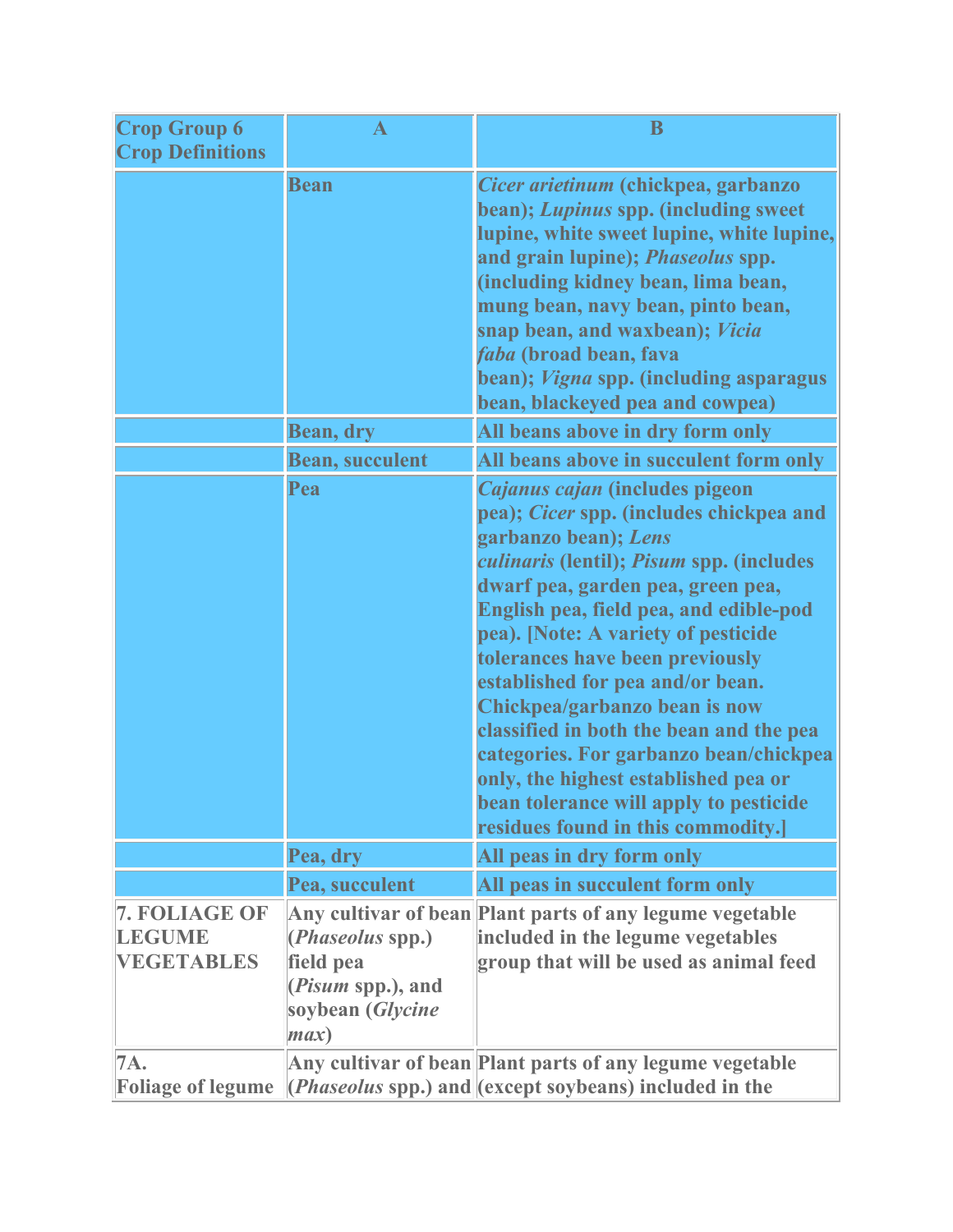| vegetables (except field pea<br>soybeans)<br>subgroup                  | $(Pisum$ spp.)                                                                             | legume vegetables group that will be<br>used as animal feed.                                                                                                                                                                                                                                                                                                                          |
|------------------------------------------------------------------------|--------------------------------------------------------------------------------------------|---------------------------------------------------------------------------------------------------------------------------------------------------------------------------------------------------------------------------------------------------------------------------------------------------------------------------------------------------------------------------------------|
| 8-10. FRUITING<br><b>VEGETABLE</b><br><b>GROUP</b>                     | <b>Tomato</b> , standard<br>pepper and one<br>cultivar of small<br>non-bell pepper         | African eggplant; bush tomato; bell<br>size and one cultivar pepper; cocona; currant tomato;<br>of small tomato; bell eggplant; garden huckleberry; goji<br>berry; groundcherry; Martynia;<br>naranjilla; okra; pea eggplant; pepino;<br>non-bell pepper; roselle; scarlet<br>eggplant; sunberry; tomatillo; tomato;<br>tree tomato; cultivars, varieties, and/or<br>hybrids of these |
| 8-10A.<br><b>Tomato subgroup</b>                                       | <b>Tomato</b> , standard<br>size, and one<br>cultivar of small<br>tomato                   | <b>Bush tomato; cocona; currant tomato;</b><br>garden huckleberry; goji berry;<br>groundcherry; naranjilla; sunberry;<br>tomatillo; tomato; tree tomato;<br>cultivars, varieties, and/or hybrids of<br>these.                                                                                                                                                                         |
| 8-10B.<br>Pepper/Eggplant<br>subgroup                                  | <b>Bell pepper and one</b><br>cultivar of small<br>non-bell pepper                         | African eggplant; bell pepper;<br>eggplant; Martynia; nonbell pepper;<br>okra; pea eggplant; pepino; roselle;<br>scarlet eggplant; cultivars, varieties,<br>and/or hybrids of these.                                                                                                                                                                                                  |
| 8-10C.<br>Non-bell<br>pepper/Eggplant<br>subgroup                      | <b>One cultivar of</b><br>small non-bell<br>pepper or one<br>cultivar of small<br>eggplant | African eggplant; eggplant; Martynia;<br>nonbell pepper; okra; pea eggplant;<br>pepino; roselle; scarlet eggplant;<br>cultivars, varieties, and/or hybrids of<br>these.                                                                                                                                                                                                               |
| <b>Crop Group 8-10</b><br><b>Crop Definitions</b>                      | $\mathbf{A}$                                                                               | B                                                                                                                                                                                                                                                                                                                                                                                     |
|                                                                        | <b>Pepper</b>                                                                              | All varieties of pepper including<br>pimento and bell, hot, and sweet pepper                                                                                                                                                                                                                                                                                                          |
|                                                                        | <b>Tomato</b>                                                                              | <b>Tomato</b> ; tomatillo                                                                                                                                                                                                                                                                                                                                                             |
| 8. FRUITING<br><b>VEGETABLES</b><br><b>(EXCEPT</b><br><b>CUCURBITS</b> | <b>Tomato, bell pepper</b><br>and one cultivar of<br>non-bell pepper                       | <b>Eggplant; groundcherry (Physalis spp);</b><br>pepino; pepper (includes bell pepper,<br>chili pepper, cooking pepper, pimento,<br>sweet pepper); tomatillo; tomato                                                                                                                                                                                                                  |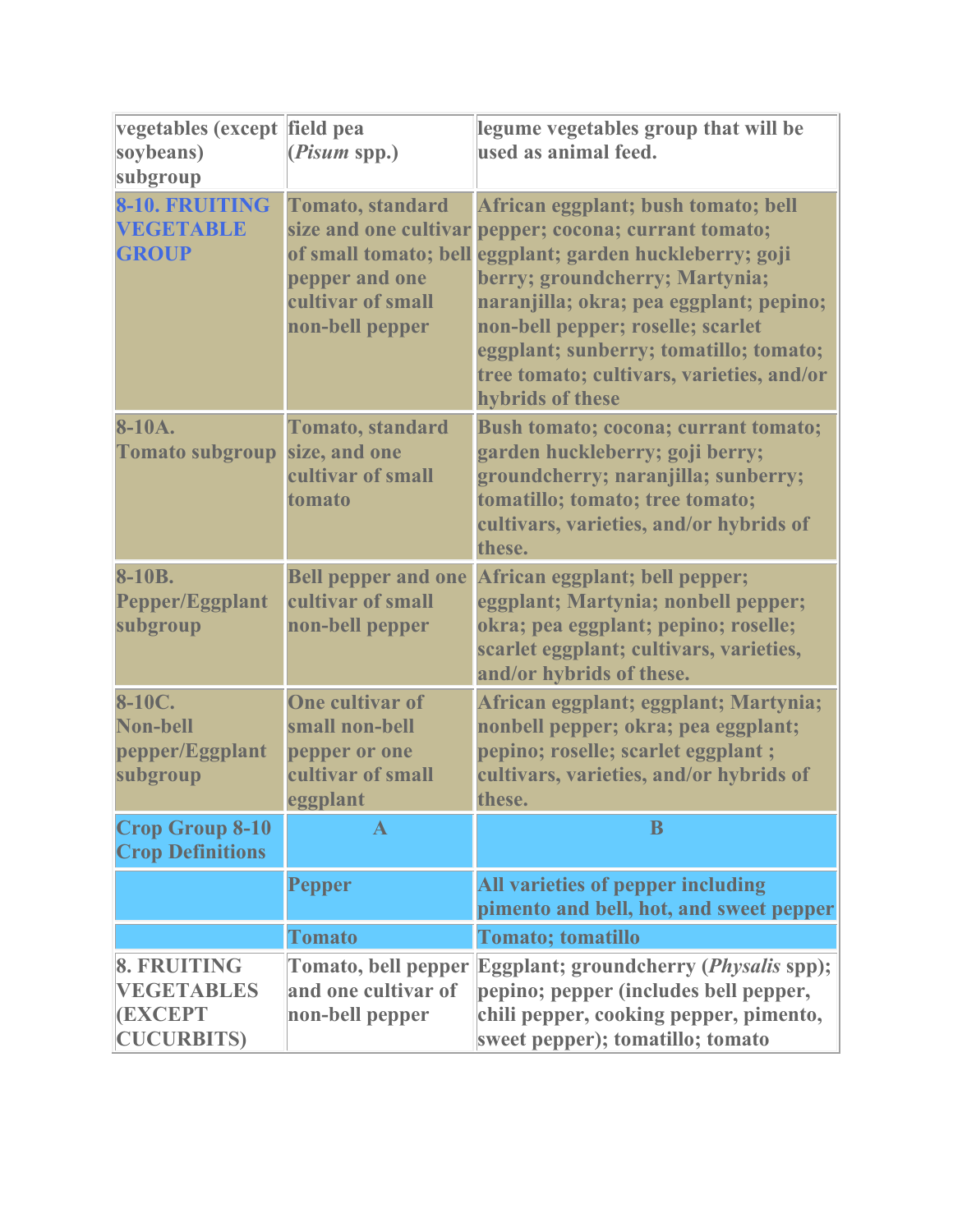| 9. CUCURBIT             | Cucumber,                         | Chayote (fruit); Chinese waxgourd               |
|-------------------------|-----------------------------------|-------------------------------------------------|
| <b>VEGETABLES</b>       | muskmelon and                     | (Chinese preserving melon); citron              |
|                         | summer squash                     | melon; cucumber; gherkin; gourd,                |
|                         |                                   | edible (includes hyotan, cucuzza,               |
|                         |                                   | hechima, Chinese                                |
|                         |                                   | okra); Momordica spp (includes balsam           |
|                         |                                   | apple, balsam pear, bittermelon,                |
|                         |                                   | Chinese cucumber); muskmelon                    |
|                         |                                   | (includes true cantaloupe, cantaloupe,          |
|                         |                                   | casaba, crenshaw melon, golden                  |
|                         |                                   | pershaw melon, honeydew melon,                  |
|                         |                                   | honey balls, mango melon, Persian               |
|                         |                                   | melon, pineapple melon, Santa Claus             |
|                         |                                   | melon and snake melon); pumpkin;                |
|                         |                                   | squash, summer (includes crookneck              |
|                         |                                   | squash, scallop squash, straightneck            |
|                         |                                   | squash, vegetable marrow, zucchini);            |
|                         |                                   | squash, winter (includes butternut              |
|                         |                                   | squash, calabaza, hubbard squash,               |
|                         |                                   | acorn squash, spaghetti squash);<br>watermelon  |
|                         |                                   |                                                 |
| 9A.                     | Cantaloupe                        | Citron melon; muskmelon (includes               |
| <b>Melon subgroup</b>   |                                   | cantaloupe); watermelon                         |
| <b>9B.</b>              | <b>One cultivar of</b>            | Chayote (fruit); Chinese waxgourd;              |
|                         | Squash/Cucumber summer squash and | cucumber; gherkin; gourd,                       |
| subgroup                | cucumber                          | edible; Momordica spp; pumpkin;                 |
|                         |                                   | squash, summer; squash, winter.                 |
| <b>Crop Group 9</b>     | $\mathbf{A}$                      | B                                               |
| <b>Crop Definitions</b> |                                   |                                                 |
|                         | <b>Melon</b>                      | Muskmelon, including hybrids and/or             |
|                         |                                   | varieties of <i>Cucumis melo</i> (includes true |
|                         |                                   | cantaloupe, cantaloupe, casaba, Santa           |
|                         |                                   | Claus melon, crenshaw melon,                    |
|                         |                                   | honeydew melon, honey balls, Persian            |
|                         |                                   | melon, golden pershaw melon, mango              |
|                         |                                   | melon, pineapple melon, snake melon);           |
|                         |                                   | and watermelon, including hybrids               |
|                         |                                   | and/or varieties of ( <i>Citrullus</i> spp.)    |
|                         | <b>Muskmelon</b>                  | Cucumis melo (includes true                     |
|                         |                                   | cantaloupe, cantaloupe, casaba, Santa           |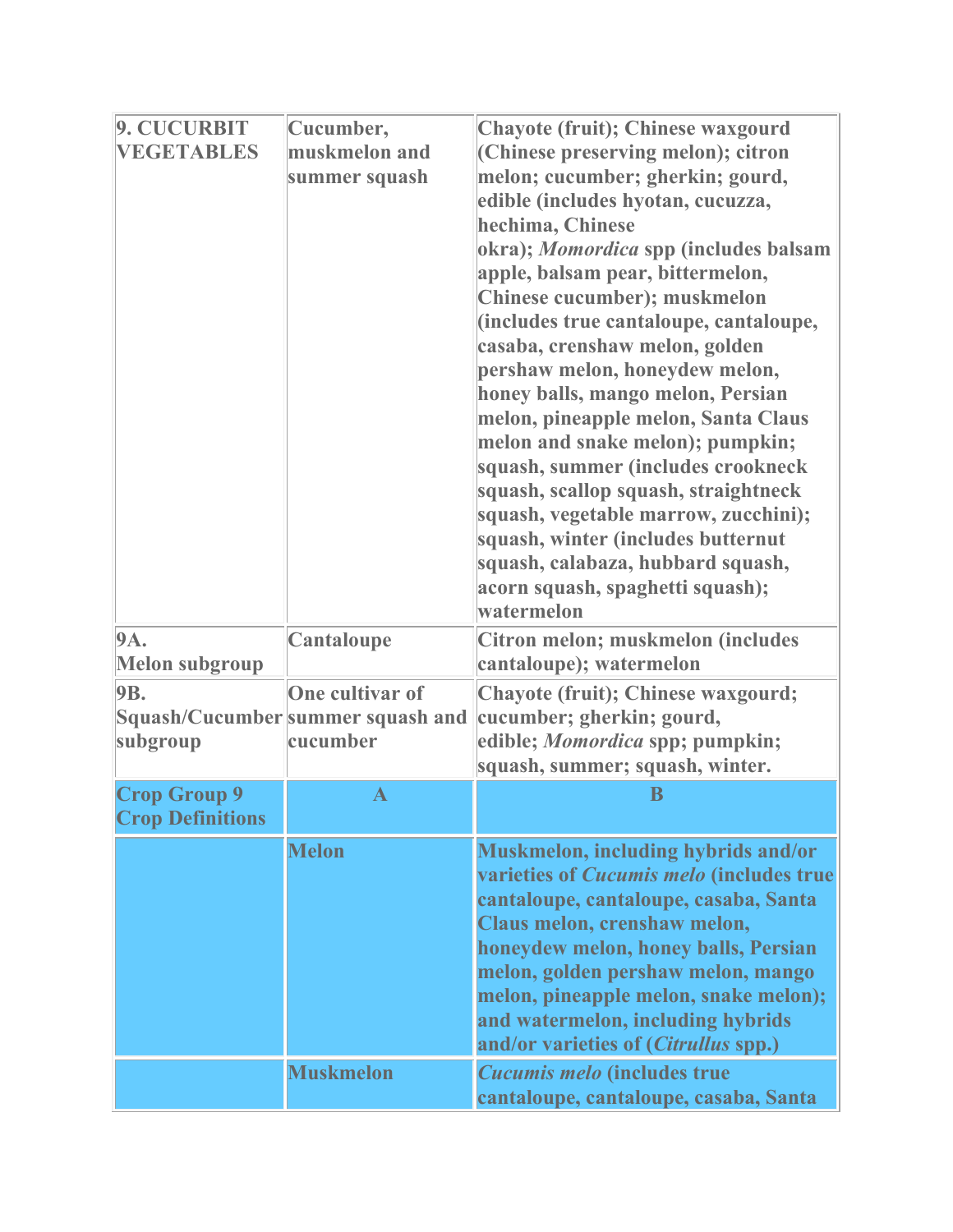|                                            |                                                     | Claus melon, crenshaw melon,<br>honeydew melon, honey balls, Persian<br>melon, golden pershaw melon, mango<br>melon, pineapple melon, snake melon,<br>and other varieties and/or hybrids of<br>these.)                                                                                                                                                                                                                                                                                                                                                                                                                                                                                                               |
|--------------------------------------------|-----------------------------------------------------|----------------------------------------------------------------------------------------------------------------------------------------------------------------------------------------------------------------------------------------------------------------------------------------------------------------------------------------------------------------------------------------------------------------------------------------------------------------------------------------------------------------------------------------------------------------------------------------------------------------------------------------------------------------------------------------------------------------------|
|                                            | <b>Squash</b>                                       | Pumpkin, summer squash and winter<br>squash                                                                                                                                                                                                                                                                                                                                                                                                                                                                                                                                                                                                                                                                          |
|                                            | <b>Squash, summer</b>                               | <b>Fruits of the gourd (Cucurbitaceae)</b><br>family that are consumed when<br>immature, 100% of the fruit is edible<br>either cooked or raw, once picked it<br>cannot be stored, has a soft rind which<br>is easily penetrated, and if seeds were<br>harvested they would not germinate;<br>e.g., Cucurbita pepo (i.e., crookneck<br>squash, straightneck squash, scallop<br>squash, and vegetable<br>marrow); Lagenaria spp. (i.e., spaghetti<br>squash, hyotan, cucuzza); Luffa spp.<br>(i.e., hechima, Chinese<br>okra); <i>Momordica</i> spp. (i.e., bitter<br>melon, balsam pear, balsam apple,<br><b>Chinese cucumber); Sechium</b><br><i>edule</i> (chayote); and other cultivars<br>and/or hybrids of these |
| <b>10-10. CITRUS</b><br><b>FRUIT GROUP</b> | <b>Orange or</b><br>lemon or lime and<br>grapefruit | Australian desert lime; Australian<br>tangerine/mandarin, finger-lime; Australian round lime;<br><b>Brown River finger lime; calamondin;</b><br>citron; citrus hybrids; grapefruit;<br>Japanese summer grapefruit;<br>kumquat; lemon; lime; Mediterranean<br>mandarin; mount white lime; New<br>Guinea wild lime; orange, sour; orange,<br>sweet; pummelo; Russell River lime;<br>satsuma mandarin; sweet lime;<br>tachibana orange; Tahiti lime; tangelo;<br>tangerine (mandarin); tangor; trifoliate<br>orange; uniq fruit; cultivars, varieties,<br>and/or hybrids of these                                                                                                                                       |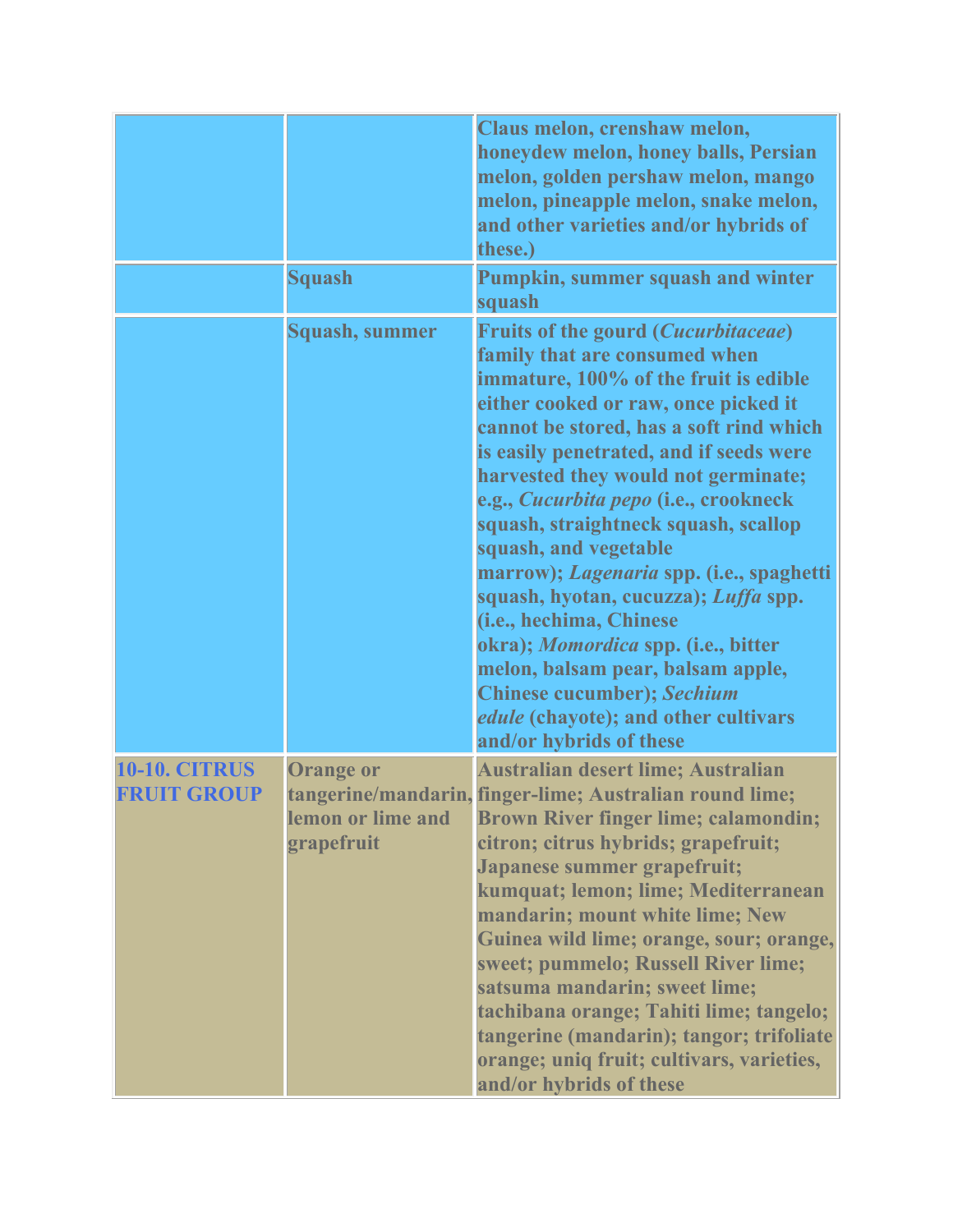| 10-10A.<br><b>Orange subgroup</b>                  | <b>Orange or</b>                        | Calamondin; citron; citrus hybrids;<br>tangerine/mandarin Mediterranean mandarin; orange,<br>sour; orange, sweet; satsuma<br>mandarin; tachibana orange; tangerine<br>(mandarin); tangelo; tangor; trifoliate<br>orange; cultivars, varieties, and/or<br>hybrids of these.         |
|----------------------------------------------------|-----------------------------------------|------------------------------------------------------------------------------------------------------------------------------------------------------------------------------------------------------------------------------------------------------------------------------------|
| 10-10B.<br><b>Lemon/Lime</b><br>subgroup           | <b>Lemon or lime</b>                    | Australian desert lime; Australian<br>finger lime; Australian round lime;<br>brown river finger lime; kumquat;<br>lemon; lime; mount white lime; New<br><b>Guinea wild lime; Russell River lime;</b><br>sweet lime; Tahiti lime; cultivars,<br>varieties, and/or hybrids of these. |
| $10-10C$ .<br><b>Grapefruit</b><br>subgroup        | Grapefruit                              | <b>Grapefruit; Japanese summer</b><br>grapefruit; pummelo; tangelo; uniq<br>fruit; cultivars, varieties, and/or<br>hybrids of these.                                                                                                                                               |
| <b>Crop Group 10-10</b><br><b>Crop Definitions</b> | $\mathbf{A}$                            | B                                                                                                                                                                                                                                                                                  |
|                                                    | <b>Tangerine (revised</b><br>12/8/2010) | <b>Tangerine (mandarin or mandarin</b><br>orange), clementine, Mediterranean<br>mandarin, satsuma mandarin, tangelo,<br>tangor, cultivars, varieties and or<br>hybrids of these                                                                                                    |
|                                                    | <b>Fruit, citrus</b>                    | Grapefruit, lemon, lime, orange,<br>tangelo, tangerine, citrus citron,<br>kumquat, and hybrids of these                                                                                                                                                                            |
|                                                    | <b>Tangerine</b>                        | <b>Tangerine (mandarin or mandarin</b><br>orange), tangelo, tangor, and other<br>hybrids of tangerine with other citrus                                                                                                                                                            |
| 10. CITRUS<br><b>FRUITS</b>                        | and grapefruit                          | Sweet orange, lemon Calamondin; citrus citron; citrus<br>hybrids (includes chironja, tangelo,<br>tangor); grapefruit; kumquat; lemon;<br>lime; mandarin (tangerine); orange,                                                                                                       |
|                                                    |                                         | sour; orange, sweet; pummelo;<br>Satsuma mandarin                                                                                                                                                                                                                                  |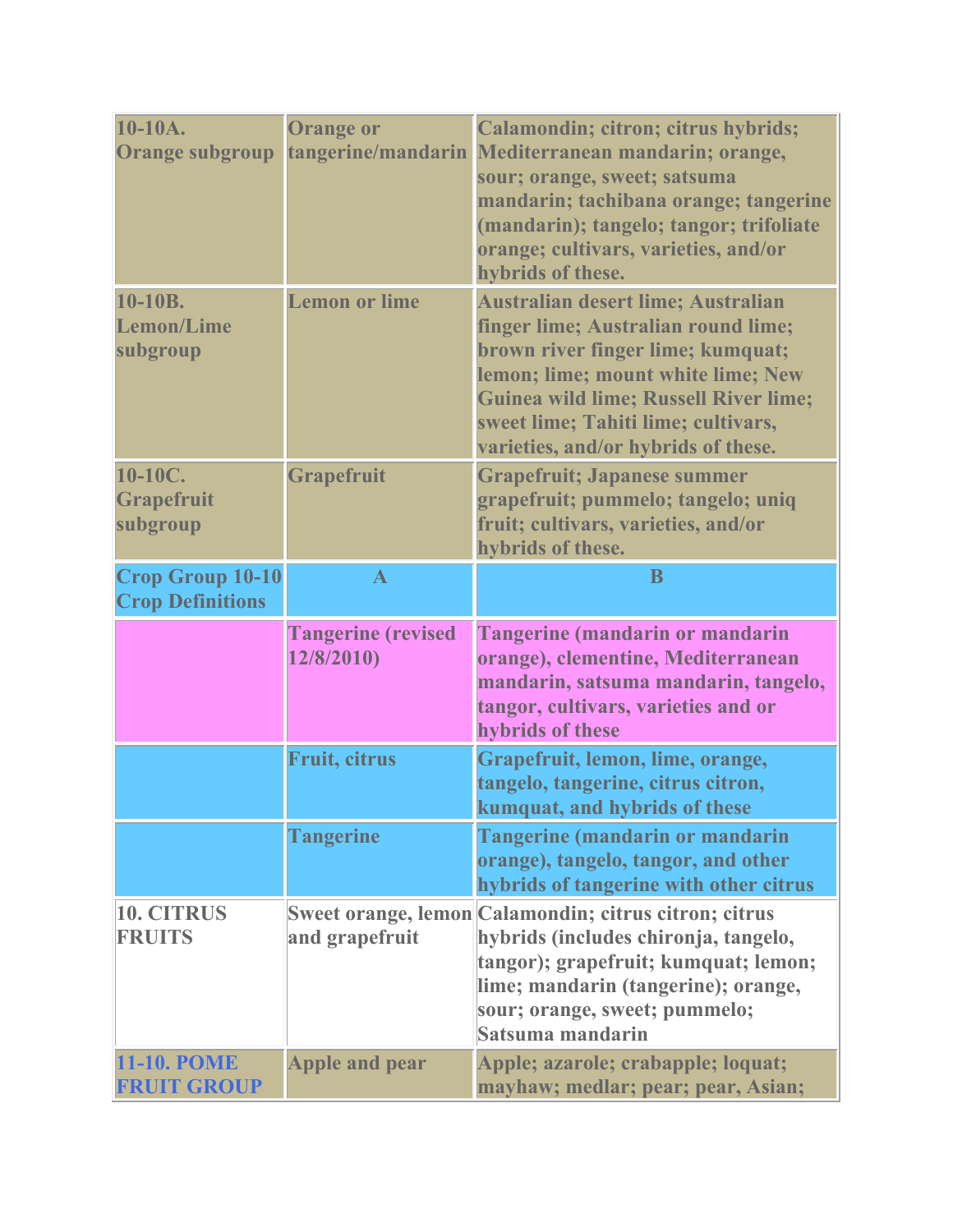|                                                      |                                                                                  | quince; quince, Chinese; quince,<br>Japanese; tejocote; cultivars, varieties,<br>and/or hybrids of these.                                                                                                                                                                                                                                                              |
|------------------------------------------------------|----------------------------------------------------------------------------------|------------------------------------------------------------------------------------------------------------------------------------------------------------------------------------------------------------------------------------------------------------------------------------------------------------------------------------------------------------------------|
| <b>11. POME</b><br><b>FRUITS</b>                     | Apple and pear                                                                   | Apple; crabapple; loquat; mayhaw;<br>pear; pear, oriental; quince                                                                                                                                                                                                                                                                                                      |
| <b>12-12. STONE</b><br><b>FRUIT GROUP</b>            | <b>Sweet cherry or</b><br><b>Tart cherry, Peach</b><br>and Plum or Prune<br>plum | Apricot; apricot, Japanese; capulin;<br>cherry, black; cherry, Nanking; cherry,<br>sweet; cherry, tart; Jujube, Chinese;<br>nectarine; peach; plum; plum,<br>American; plum, beach; plum, Canada;<br>plum, cherry; plum, Chickasaw; plum,<br>Damson; plum, Japanese; plum,<br>Klamath; plum, prune; plumcot; sloe;<br>cultivars, varieties, and/or hybrids of<br>these |
| $12 - 12A$ .<br><b>Cherry subgroup</b>               | <b>Cherry, sweet or</b><br><b>Cherry</b> , tart                                  | Capulin; cherry, black; cherry,<br>Nanking; cherry, sweet; cherry, tart;<br>cultivars, varieties, and/or hybrids of<br>these.                                                                                                                                                                                                                                          |
| $12 - 12B$ .<br><b>Peach subgroup</b>                | Peach                                                                            | Nectarine; peach; cultivars, varieties,<br>and/or hybrids of these.                                                                                                                                                                                                                                                                                                    |
| $12-12C$ .<br><b>Plum subgroup</b>                   | <b>Plum, or Prune</b><br>plum                                                    | Apricot; apricot, Japanese; Jujube,<br>Chinese; plum; plum, American; plum,<br>beach; plum, Canada; plum, cherry;<br>plum, Chickasaw; plum, Damson;<br>plum, Japanese; plum, Klamath; plum,<br>prune; plumcot; sloe; cultivars,<br>varieties, and/or hybrids of these.                                                                                                 |
| Crop Group 12-12 A<br><b>Crop Definitions</b>        |                                                                                  | $\bf{B}$                                                                                                                                                                                                                                                                                                                                                               |
|                                                      | <b>Cherry</b>                                                                    | Cherry, sweet and cherry, tart                                                                                                                                                                                                                                                                                                                                         |
|                                                      | Peach                                                                            | Peach, nectarine                                                                                                                                                                                                                                                                                                                                                       |
| <b>12. STONE</b><br><b>FRUITS</b>                    | <b>Sweet or tart</b><br>cherry, peach and<br>plum or fresh prune                 | Apricot; cherry, sweet; cherry, tart;<br>nectarine; peach; plum; plum,<br>Chickasaw; plum, Damson; plum,<br>Japanese; plumcot; prune (fresh)                                                                                                                                                                                                                           |
| $13 - 07.$<br><b>BERRY AND</b><br><b>SMALL FRUIT</b> | <b>Any one blackberry</b><br>or any one                                          | Amur river grape; aronia berry;<br>bayberry; bearberry; bilberry;<br>raspberry, highbush blackberry (including Andean                                                                                                                                                                                                                                                  |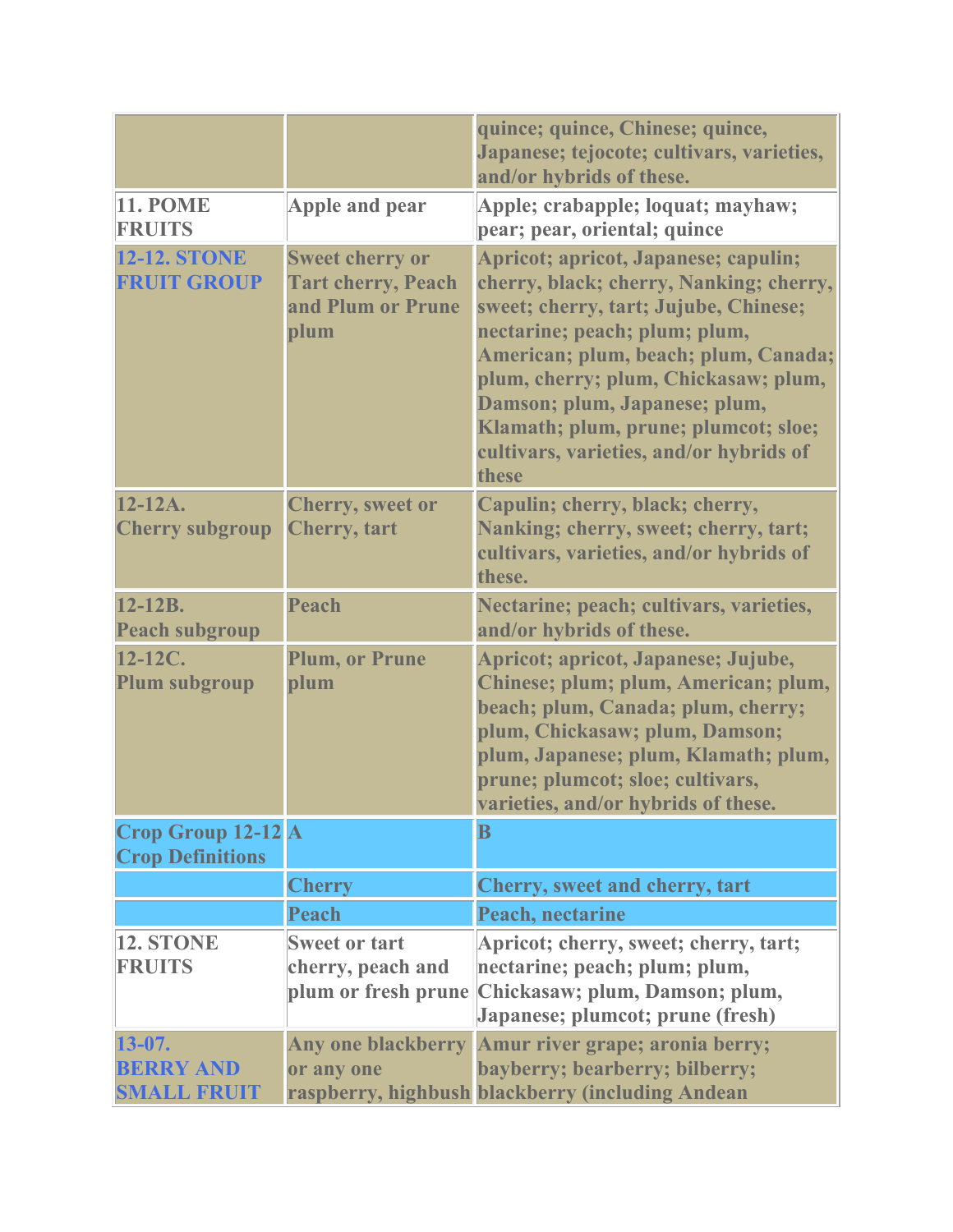|                                         | blueberry,<br>elderberry or<br>mulberry, grape,<br>fuzzy kiwifruit and<br>strawberry | blackberry, arctic blackberry,<br>bingleberry, black satin berry,<br>boysenberry, brombeere, California<br>blackberry, Chesterberry, Cherokee<br>blackberry, Cheyenne blackberry,<br>common blackberry, coryberry,<br>darrowberry, dewberry, Dirksen<br>thornless berry, evergreen blackberry,<br>Himalayaberry, hullberry, lavacaberry,<br>loganberry, lowberry, Lucretiaberry,<br>mammoth blackberry, marionberry,<br>mora, mures deronce, nectarberry,<br>Northern dewberry, olallieberry,<br>Orgeon evergreen berry,<br>phenomenalberry, rangeberry,<br>ravenberry, rossberry, Shawnee<br>blackberry, Southern dewberry,<br>tayberry, youngberry, zarzamora, and<br>cultivars, varieties and/or hybrids of<br>these); blueberry, highbush; blueberry,<br>lowbush; buffalo currant;<br>buffaloberry; che; Chilean guava;<br>chokecherry; cloudberry; cranberry;<br>cranberry, highbush; currant, black;<br>currant, red; elderberry; European<br>barberry; gooseberry; grape;<br>honeysuckle, edible; huckleberry;<br>jostaberry; Juneberry (Saskatoon<br>berry); kiwifruit, fuzzy; kiwifruit,<br>hardy; lingonberry; maypop; mountain<br>pepper berries; mulberry; muntries;<br>native currant; partridgeberry; phalsa;<br>pincherry; raspberry, black and red;<br>riberry; salal; schisandra berry; sea<br>buckthorn; serviceberry; strawberry;<br>wild raspberry; cultivars, varieties,<br>and/or hybrids of these. |
|-----------------------------------------|--------------------------------------------------------------------------------------|---------------------------------------------------------------------------------------------------------------------------------------------------------------------------------------------------------------------------------------------------------------------------------------------------------------------------------------------------------------------------------------------------------------------------------------------------------------------------------------------------------------------------------------------------------------------------------------------------------------------------------------------------------------------------------------------------------------------------------------------------------------------------------------------------------------------------------------------------------------------------------------------------------------------------------------------------------------------------------------------------------------------------------------------------------------------------------------------------------------------------------------------------------------------------------------------------------------------------------------------------------------------------------------------------------------------------------------------------------------------------------------------------------------------------|
| 13-07A.<br><b>Caneberry</b><br>subgroup | or any one<br>raspberry                                                              | Any one blackberry Blackberry; loganberry; raspberry,<br>black and red; wild raspberry;<br>cultivars, varieties, and/or hybrids of<br>these.                                                                                                                                                                                                                                                                                                                                                                                                                                                                                                                                                                                                                                                                                                                                                                                                                                                                                                                                                                                                                                                                                                                                                                                                                                                                              |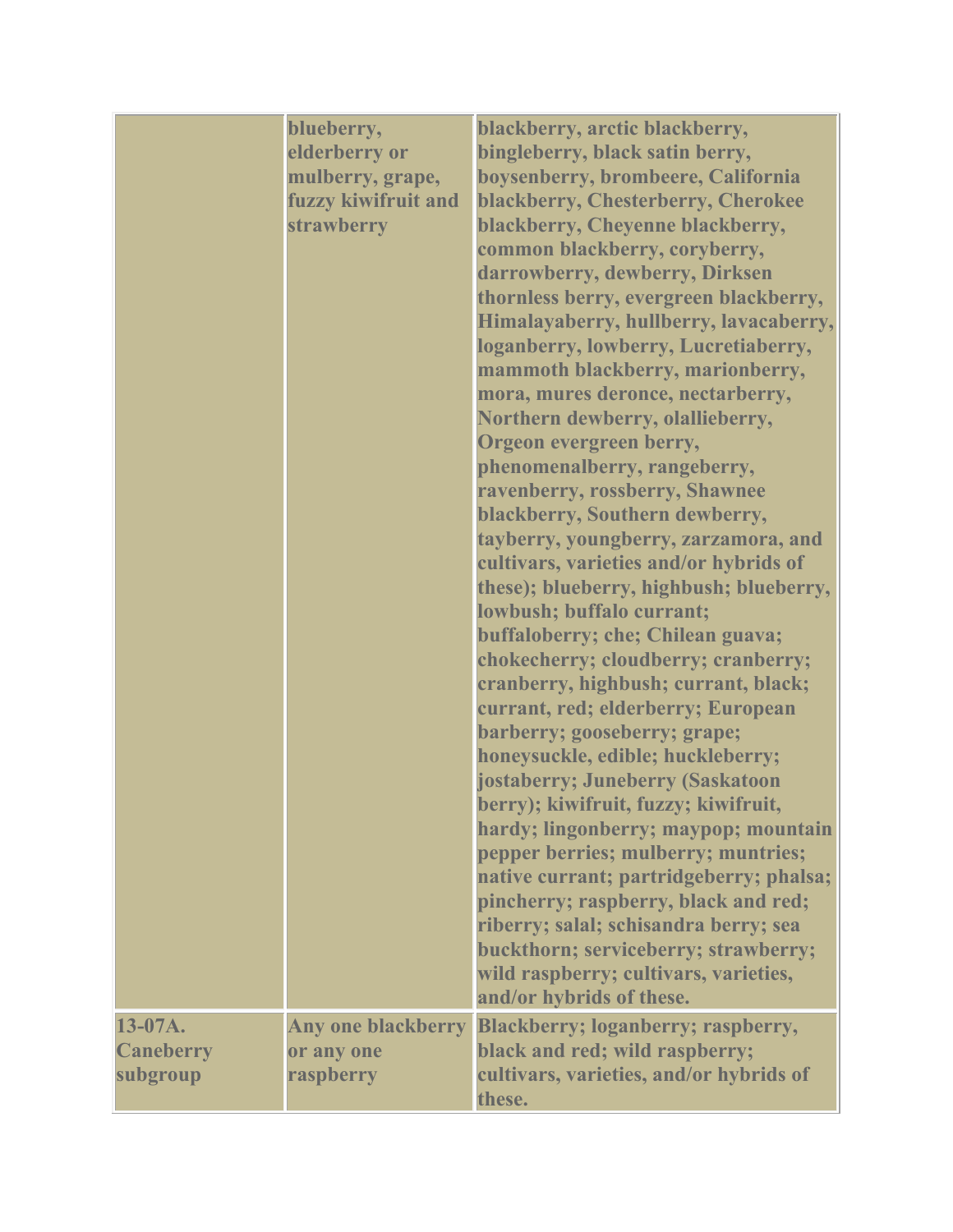| 13-07B.<br><b>Bushberry</b><br>subgroup                                               |                                     | Blueberry, highbush Aronia berry; blueberry, highbush;<br>blueberry, lowbush; buffalo currant;<br>Chilean guava; cranberry, highbush;<br>currant, black; currant, red;<br>elderberry; European barberry;<br>gooseberry; honeysuckle, edible;<br>huckleberry; jostaberry; Juneberry<br>(Saskatoon berry); lingonberry; native<br>currant; salal; sea buckthorn; cultivars,<br>varieties, and/or hybrids of these. |
|---------------------------------------------------------------------------------------|-------------------------------------|------------------------------------------------------------------------------------------------------------------------------------------------------------------------------------------------------------------------------------------------------------------------------------------------------------------------------------------------------------------------------------------------------------------|
| 13-07C.<br>Large shrub/tree<br>berry subgroup                                         | <b>Elderberry or</b><br>mulberry    | <b>Bayberry; buffaloberry; che;</b><br>chokecherry; elderberry; Juneberry<br>(Saskatoon berry); mountain pepper<br>berries; mulberry; phalsa; pincherry;<br>riberry; salal; serviceberry; cultivars,<br>varieties, and/or hybrids of these.                                                                                                                                                                      |
| 13-07D.<br><b>Small fruit vine</b><br>climbing<br>subgroup                            | <b>Grape and fuzzy</b><br>kiwifruit | Amur river grape; gooseberry; grape;<br>kiwifruit, fuzzy; kiwifruit, hardy;<br>Maypop; schisandra berry; cultivars,<br>varieties, and/or hybrids of these.                                                                                                                                                                                                                                                       |
| 13-07E.<br><b>Small fruit vine</b><br>climbing<br>subgroup, except<br>grape           | <b>Fuzzy kiwifruit</b>              | Amur river grape; gooseberry;<br>kiwifruit, fuzzy; kiwifruit, hardy;<br>Maypop; schisandra berry; cultivars,<br>varieties, and/or hybrids of these.                                                                                                                                                                                                                                                              |
| 13-07F.<br><b>Small fruit vine</b><br>climbing<br>subgroup, except<br>fuzzy kiwifruit | <b>Grape</b>                        | Amur river grape; gooseberry; grape;<br>kiwifruit, hardy; Maypop; schisandra<br>berry; cultivars, varieties, and/or<br>hybrids of these.                                                                                                                                                                                                                                                                         |
| 13-07G.<br><b>Low growing</b><br>berry subgroup                                       | <b>Strawberry</b>                   | Bearberry; bilberry; blueberry,<br>lowbush; cloudberry; cranberry;<br>lingonberry; muntries; partridgeberry;<br>strawberry; cultivars, varieties, and/or<br>hybrids of these.                                                                                                                                                                                                                                    |
| 13-07H.<br><b>Low growing</b><br>berry subgroup,<br>except strawberry                 | <b>Cranberry</b>                    | Bearberry; bilberry; blueberry,<br>lowbush; cloudberry; cranberry;<br>lingonberry; muntries; partridgeberry;<br>cultivars, varieties, and/or hybrids of<br>these.                                                                                                                                                                                                                                                |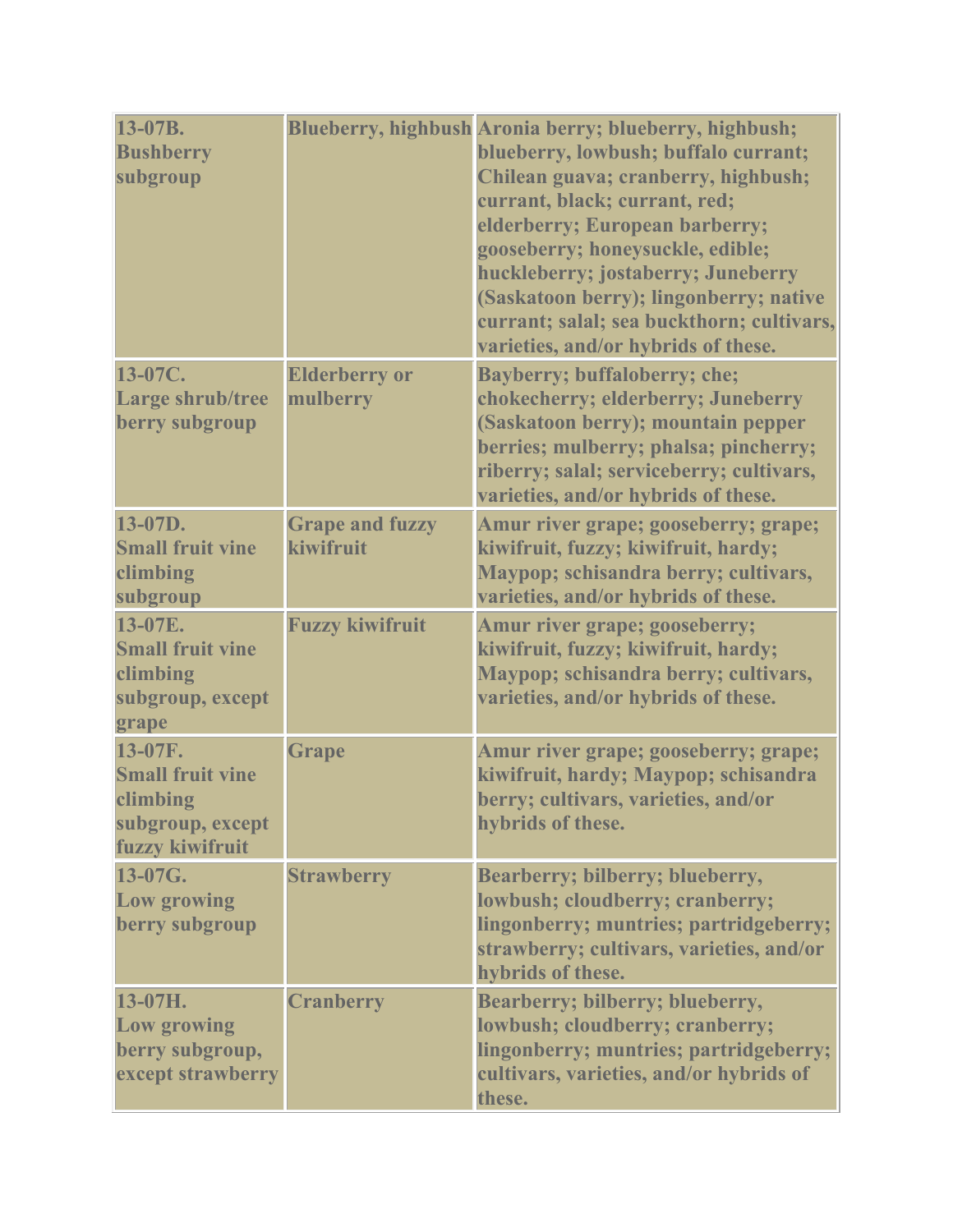| <b>Crop Group 13-07</b><br><b>Crop Definitions</b> |                                                                       | $\bf{B}$                                                                                                                                                                                                                                                                                                                                                                                                                                                                                                          |
|----------------------------------------------------|-----------------------------------------------------------------------|-------------------------------------------------------------------------------------------------------------------------------------------------------------------------------------------------------------------------------------------------------------------------------------------------------------------------------------------------------------------------------------------------------------------------------------------------------------------------------------------------------------------|
|                                                    | <b>Blackberry</b>                                                     | <b>Rubus eubatus (including bingleberry,</b><br>black satin berry, boysenberry,<br><b>Cherokee blackberry, Chesterberry,</b><br>Cheyenne blackberry, coryberry,<br>darrowberry, dewberry, Dirksen<br>thornless berry, Himalayaberry,<br>hullberry, Lavacaberry, lowberry,<br>Lucretiaberry, mammoth blackberry,<br>marionberry, nectarberry, olallieberry,<br>Oregon evergreen berry,<br>phenomenalberry, rangerberry,<br>ravenberry, rossberry, Shawnee<br>blackberry, and varieties and/or<br>hybrids of these) |
|                                                    | <b>Caneberry</b>                                                      | <b>Rubus spp. (including blackberry);</b><br><b>Rubus caesius (youngberry); Rubus</b><br><i><b>loganbaccus (loganberry); Rubus</b></i><br><i>idaeus</i> (red and black raspberry);<br>cultivars, varieties, and/or hybrids of<br>these                                                                                                                                                                                                                                                                            |
|                                                    | <b>Raspberry</b>                                                      | <i>Rubus</i> spp. (including bababerry; black<br>raspberry; blackcap; caneberry;<br>framboise; frambueso; himbeere;<br>keriberry; mayberry; red raspberry;<br>thimbleberry; tulameen; yellow<br>raspberry; and cultivars, varieties,<br>and/or hybrids of these)                                                                                                                                                                                                                                                  |
| <b>13. BERRIES</b>                                 | <b>Any one blackberry</b><br>or any one<br>raspberry and<br>blueberry | <b>Blackberry (including bingleberry,</b><br>black satin berry, boysenberry,<br>Cherokee blackberry, Chesterberry,<br>Cheyenne blackberry, coryberry,<br>darrowberry, dewberry, Dirksen<br>thornless berry, Himalayaberry,<br>hullberry, Lavacaberry, lowberry,<br>Lucretiaberry, mammoth blackberry,<br>marionberry, nectarberry, olallieberry,<br>Oregon evergreen berry,<br>phenomenalberry, rangeberry,                                                                                                       |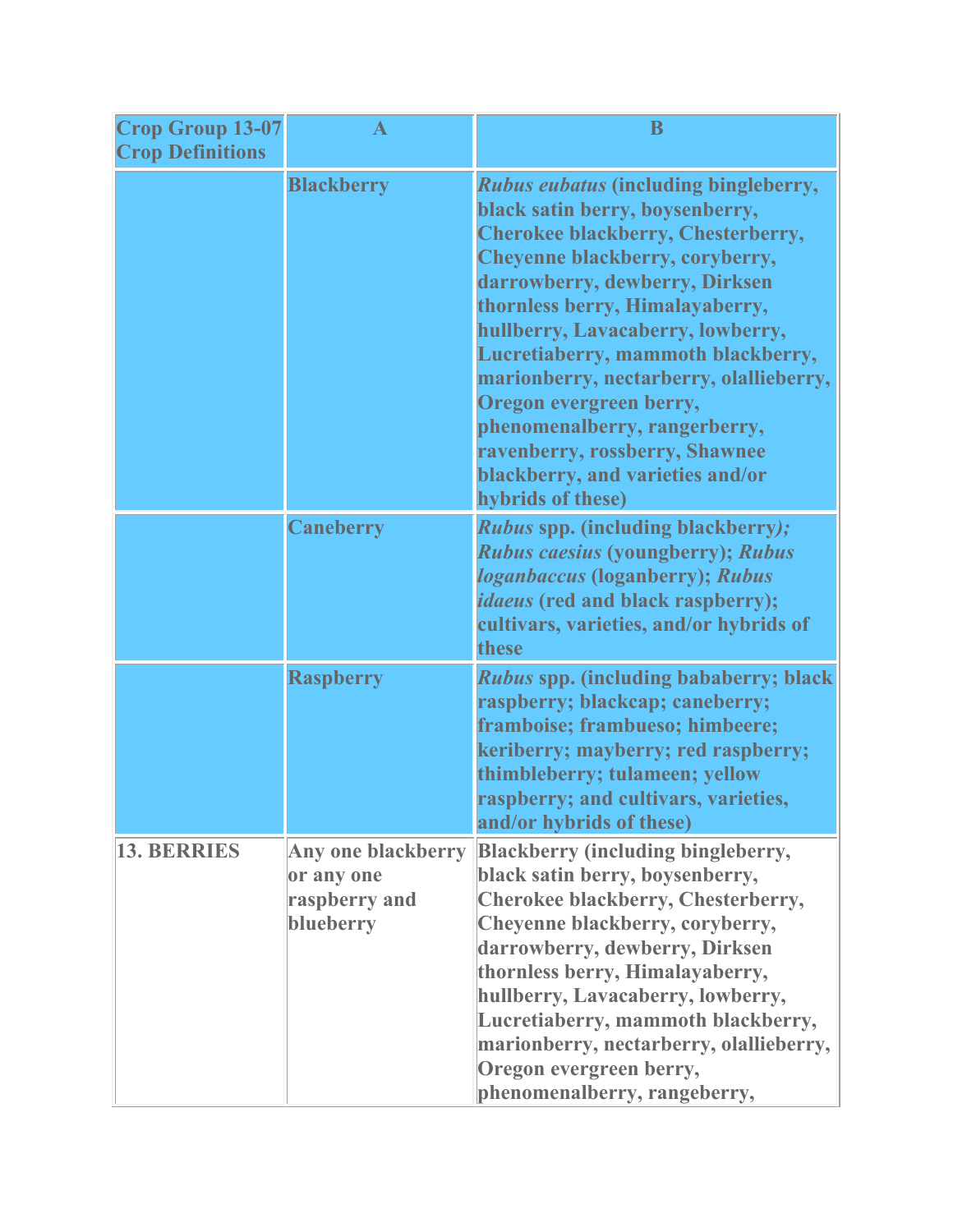| 13A.<br><b>Caneberry</b><br>(blackberry and<br>raspberry)<br>subgroup | Any one blackberry<br>or any one<br>raspberry                                                    | ravenberry, rossberry, Shawnee<br>blackberry, youngberry, and varieties<br>and/or hybrids of these); blueberry;<br>currant; elderberry; gooseberry;<br>huckleberry; loganberry; raspberry,<br>black and red<br><b>Blackberry; loganberry; red and black</b><br>raspberry; cultivars and/or hybrids of<br>these.                                                                                                                                                                                                                                                                                  |
|-----------------------------------------------------------------------|--------------------------------------------------------------------------------------------------|--------------------------------------------------------------------------------------------------------------------------------------------------------------------------------------------------------------------------------------------------------------------------------------------------------------------------------------------------------------------------------------------------------------------------------------------------------------------------------------------------------------------------------------------------------------------------------------------------|
| 13B.<br><b>Bushberry</b><br>subgroup                                  |                                                                                                  | Blueberry, highbush Blueberry, highbush and lowbush;<br>currant; elderberry; gooseberry;<br>huckleberry.                                                                                                                                                                                                                                                                                                                                                                                                                                                                                         |
| $14-12.$<br><b>TREE NUT</b><br><b>GROUP</b>                           | <b>Almond and pecan</b>                                                                          | African nut-tree; almond; beechnut;<br>Brazil nut; Brazilian pine; bunya; bur<br>oak; butternut; Cajou nut; candlenut;<br>cashew; chestnut; chinquapin; coconut;<br>coquito nut; dika nut; ginkgo; Guiana<br>chestnut; hazelnut (filbert); heartnut;<br>hickory nut; Japanese horse-chestnut;<br>macadamia nut; mongongo nut;<br>monkey-pot; monkey puzzle nut; Okari<br>nut; Pachira nut; peach palm nut;<br>pecan; pequi; Pili nut; pine nut;<br>pistachio; Sapucaia nut; tropical<br>almond; walnut, black; walnut,<br>English; yellowhorn; cultivars,<br>varieties, and/or hybrids of these. |
| <b>14.TREE NUTS</b>                                                   | <b>Almond and pecan</b>                                                                          | Almond; beechnut; Brazil nut;<br>butternut; cashew; chestnut;<br>chinquapin; filbert (hazelnut); hickory<br>nut; macadamia nut (bush nut); pecan;<br>walnut, black and English                                                                                                                                                                                                                                                                                                                                                                                                                   |
| <b>15. CEREAL</b><br><b>GRAINS</b>                                    | Corn (fresh sweet<br>corn and dried field<br>corn), rice,<br>sorghum, and wheat wheat; wild rice | Barley; buckwheat; corn; millet, pearl;<br>millet, proso; oats; popcorn; rice; rye;<br>sorghum (milo); teosinte; triticale;                                                                                                                                                                                                                                                                                                                                                                                                                                                                      |
| <b>Crop Group 15</b><br><b>Crop Definitions</b>                       | $\mathbf{A}$                                                                                     | B                                                                                                                                                                                                                                                                                                                                                                                                                                                                                                                                                                                                |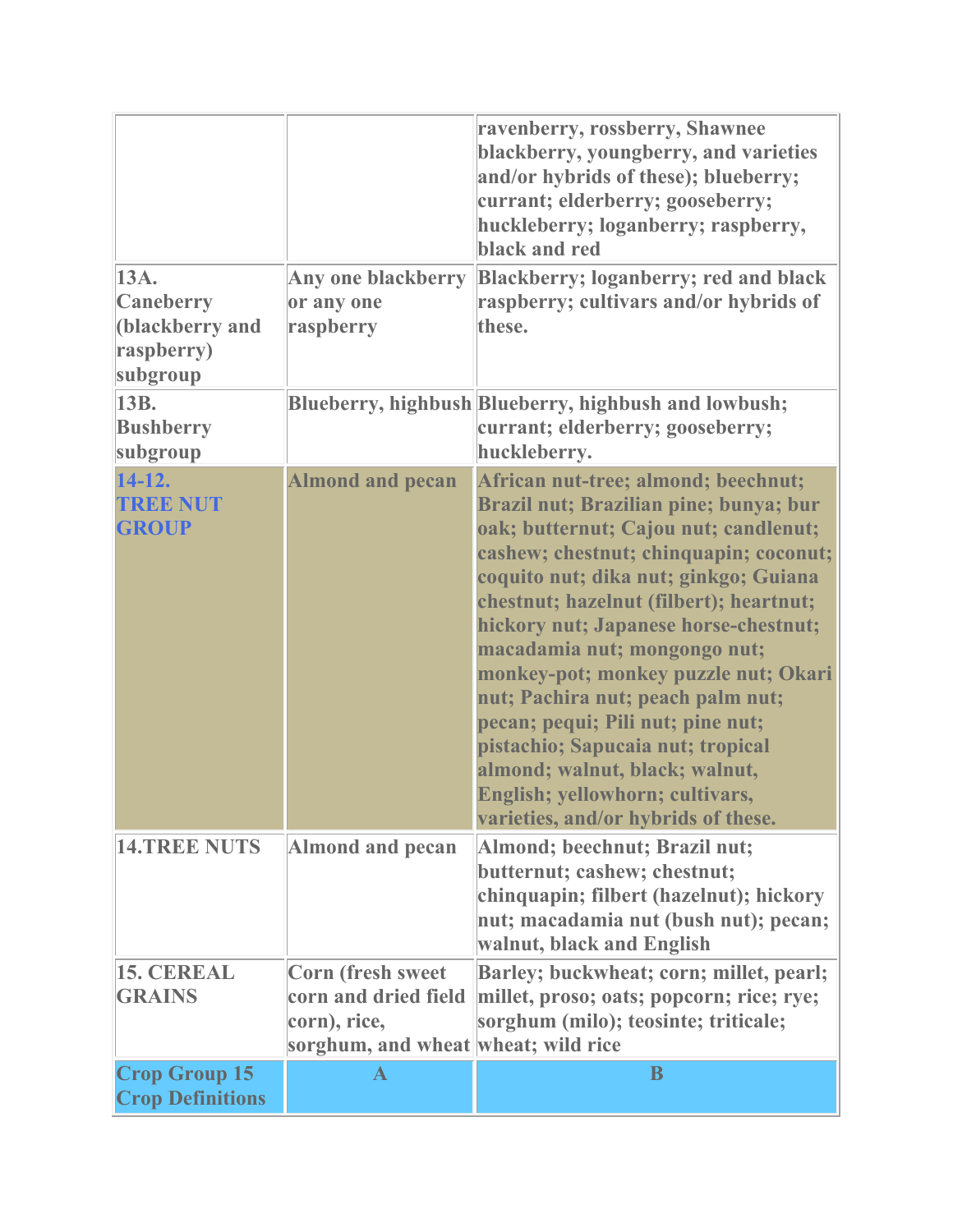|                                                                                               | Sorghum, grain,<br>grain                                   | Sorghum spp. (sorghum, grain,<br>sudangrass (seed crop), and hybrids of<br>these grown for its seed)                                                                                                                                                                                               |
|-----------------------------------------------------------------------------------------------|------------------------------------------------------------|----------------------------------------------------------------------------------------------------------------------------------------------------------------------------------------------------------------------------------------------------------------------------------------------------|
|                                                                                               | <b>Wheat</b>                                               | <b>Wheat, triticale</b>                                                                                                                                                                                                                                                                            |
| 16. FORAGE,<br><b>FODDER AND</b><br><b>STRAW OF</b><br><b>CEREAL</b><br><b>GRAINS</b>         | Corn, wheat and<br>any other cereal<br>grain crop          | Forage, fodder and straw of all<br>commodities included in the cereal<br>grains group                                                                                                                                                                                                              |
| <b>Crop Group 16</b><br><b>Crop Definition</b>                                                | $\mathbf A$                                                | B                                                                                                                                                                                                                                                                                                  |
|                                                                                               | Sorghum, forage,<br>stover                                 | Sorghum spp. (sorghum, forage;<br>sorghum, stover; sudangrass and<br>hybrids of these grown for forage<br>and/or stover)                                                                                                                                                                           |
| <b>17. GRASS</b><br>FORAGE,<br><b>FODDER, AND</b><br><b>HAY GROUP</b>                         | Bermuda grass,<br>bluegrass and<br>bromegrass or<br>fescue | Forage, fodder, stover, and hay of any<br>grass, Gramineae/Poaceae family<br>(either green or cured) except<br>sugarcane and those included in the<br>cereal grains group, that will be fed to<br>or grazed by livestock, all pasture and<br>range grasses and grasses grown for<br>hay or silage. |
| <b>18. NONGRASS</b><br><b>ANIMAL FEEDS</b><br>(FORAGE,<br>FODDER,<br><b>STRAW AND</b><br>HAY) | <b>Alfalfa and clover</b><br>( <i>Trifolium</i> spp.)      | Alfalfa; bean, velvet; clover<br>(Trifolium spp., Melilotus spp.); kudzu;<br>lespedeza; lupin; sainfoin; trefoil;<br>vetch; vetch, crown; vetch, milk                                                                                                                                              |
| <b>Crop Group 18</b><br><b>Crop Definition</b>                                                | $\mathbf{A}$                                               | B                                                                                                                                                                                                                                                                                                  |
|                                                                                               | <b>Alfalfa</b>                                             | Medicago sativa L. sativa, (alfalfa,<br>lucerne); Onobrychio viciifolia<br>Scop. (sainfoin, holy clover, esparcet);<br>and Lotus corniculatus L. (trefoil); and<br>varieties and/or hybrids of these                                                                                               |
| <b>**NEW HERBS</b><br><b>&amp; SPICES CROP</b><br><b>GROUPS**</b>                             | **Codified in the<br><b>FR</b> on 11/6/20 as               | **Find these two NEW groups, Rep<br>crops, all commodities and revised/new                                                                                                                                                                                                                         |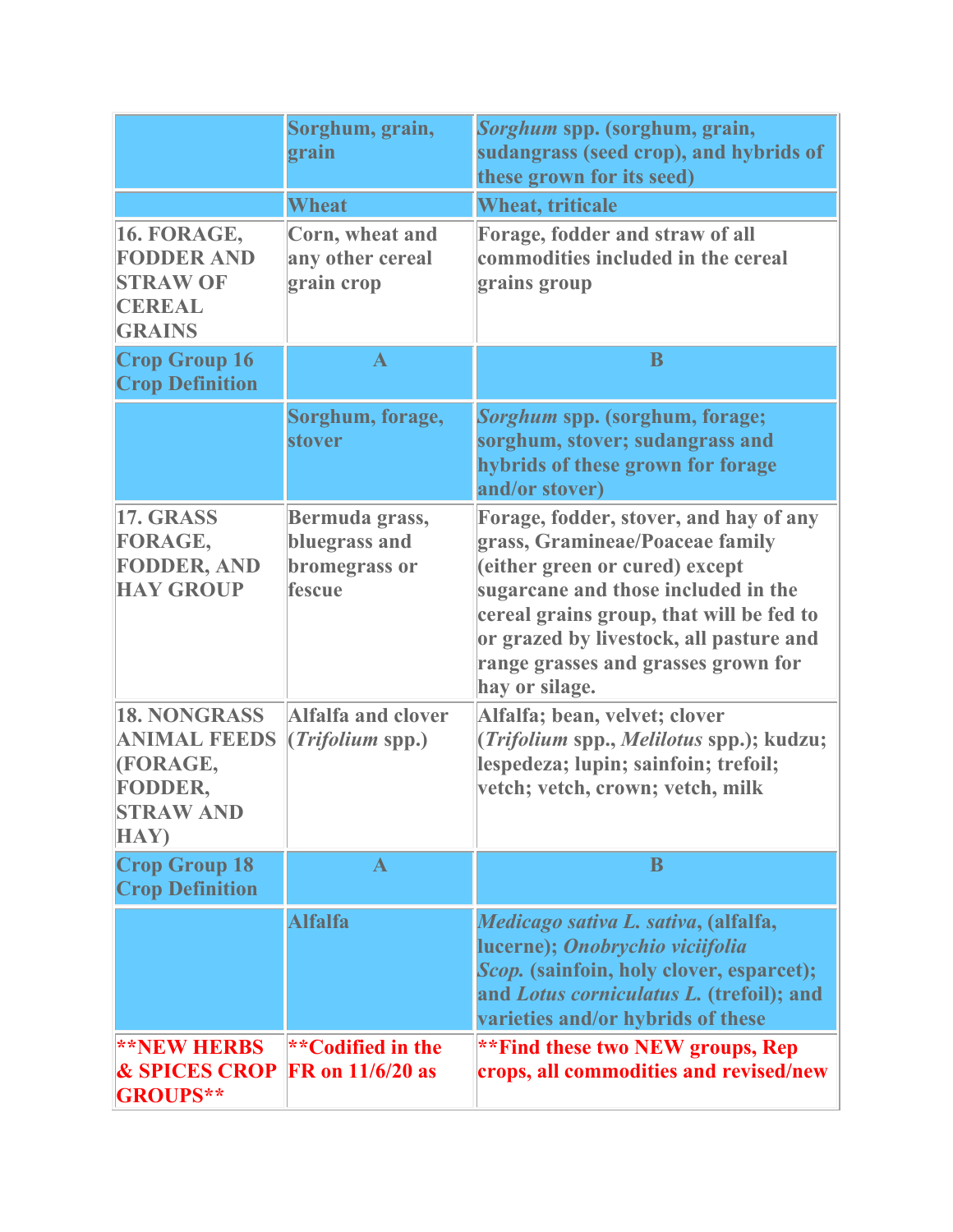|                                | <b>Crop Groups 25</b><br>and $26**$                                                            | crop definitions after Crop Group 24 in<br>this table**                                                                                                                                                                                                                                                                                                                                                                                                                                                                                                                                                                                                                                                                                                                                                                                                                                                                                                                                                                                                    |
|--------------------------------|------------------------------------------------------------------------------------------------|------------------------------------------------------------------------------------------------------------------------------------------------------------------------------------------------------------------------------------------------------------------------------------------------------------------------------------------------------------------------------------------------------------------------------------------------------------------------------------------------------------------------------------------------------------------------------------------------------------------------------------------------------------------------------------------------------------------------------------------------------------------------------------------------------------------------------------------------------------------------------------------------------------------------------------------------------------------------------------------------------------------------------------------------------------|
| 19. HERBS AND<br><b>SPICES</b> | <b>Basil (fresh &amp;</b><br>dried), black<br>pepper, chive and<br>celery seed or dill<br>seed | Allspice; angelica; anise (seed); anise,<br>star; annatto (seed); balm (lemon<br>balm); basil; borage; burnet;<br>camomile; caper buds; caraway;<br>caraway, black; cardamom; cassia<br>bark; cassia buds; catnip; celery seed;<br>chervil (dried); chive; chive, Chinese;<br>cinnamon; clary; clove buds; coriander<br>leaf (cilantro or Chinese parsley);<br>coriander seed (cilantro); costmary;<br>culantro (leaf); culantro (seed); cumin;<br>curry (leaf); dill (dillweed); dill (seed);<br>fennel (common); fennel, Florence<br>(seed); fenugreek; grains of paradise;<br>horehound; hyssop; juniper berry;<br>lavender; lemongrass; lovage (leaf);<br>lovage (seed); mace; marigold;<br>marjoram (includes sweet or annual<br>marjoram, wild marjoram or oregano,<br>and pot marjoram); mustard (seed);<br>nasturtium; nutmeg; parsley (dried);<br>pennyroyal; pepper, black; pepper,<br>white; poppy (seed); rosemary; rue;<br>saffron; sage; savory, summer and<br>winter; sweet bay; tansy; tarragon;<br>thyme; vanilla; wintergreen; woodruff; |
| 19A.<br><b>Herb subgroup</b>   | and chive                                                                                      | wormwood<br>Basil (fresh & dried) Angelica; balm; basil; borage; burnet;<br>camomile; catnip; chervil (dried);<br>chive; chive, Chinese; clary; coriander<br>leaf (cilantro or Chinese parsley);<br>costmary; culantro (leaf); curry (leaf);<br>dillweed; horehound; hyssop; lavender;<br>lemongrass; lovage (leaf); marigold;<br>marjoram (includes sweet or annual<br>marjoram, wild marjoram or oregano,<br>and pot marjoram); nasturtium;<br>parsley (dried); pennyroyal; rosemary;<br>rue; sage; savory, summer and winter;                                                                                                                                                                                                                                                                                                                                                                                                                                                                                                                           |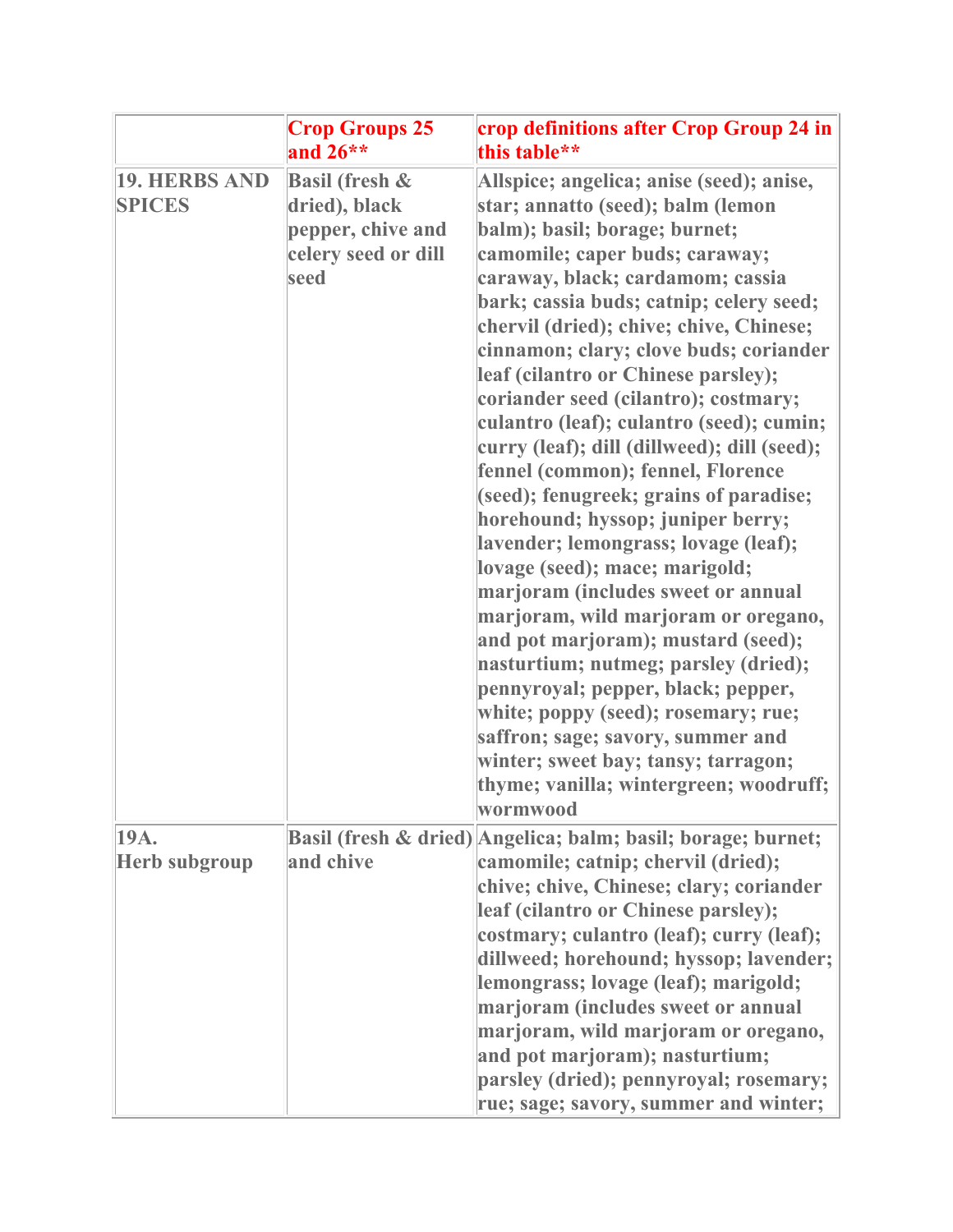|                                                |                                                                                   | sweet bay; tansy; tarragon; thyme;<br>wintergreen; woodruff; and<br>wormwood.                                                                                                                                                                                                                                                                                                                                                                                                             |
|------------------------------------------------|-----------------------------------------------------------------------------------|-------------------------------------------------------------------------------------------------------------------------------------------------------------------------------------------------------------------------------------------------------------------------------------------------------------------------------------------------------------------------------------------------------------------------------------------------------------------------------------------|
| 19B.<br>Spice subgroup                         | <b>Black pepper; and</b><br>celery seed or dill<br>seed                           | Allspice; anise (seed); anise, star;<br>annatto (seed); caper (buds); caraway;<br>caraway, black; cardamom; cassia<br>buds; celery (seed); cinnamon; clove<br>(buds); coriander (seed); culantro<br>(seed); cumin; dill (seed); fennel,<br>common; fennel, Florence (seed);<br>fenugreek; grains of paradise; juniper<br>(berry); lovage (seed); mace; mustard<br>(seed); nutmeg; pepper, black; pepper,<br>white; poppy (seed); saffron; and<br>vanilla                                  |
| <b>Crop Group 19</b><br><b>Crop Definition</b> | $\mathbf{A}$                                                                      | B                                                                                                                                                                                                                                                                                                                                                                                                                                                                                         |
|                                                | <b>Marjoram</b>                                                                   | Origanum spp. (includes sweet or<br>annual marjoram, wild marjoram or<br>oregano and pot marjoram)                                                                                                                                                                                                                                                                                                                                                                                        |
| 20. OILSEED<br><b>GROUP</b>                    | <b>Rapeseed (canola</b><br>varieties only);<br>sunflower, seed; and<br>cottonseed | Borage; calendula; castor oil plant;<br><b>Chinese tallowtree; cottonseed;</b><br>crambe; cuphea; echium; euphorbia;<br>evening primrose; flax seed; gold of<br>pleasure; hare's ear mustard; jojoba;<br>lesquerella; lunaria; meadowfoam;<br>milkweed; mustard seed; niger seed; oil<br>radish; poppy seed; rapeseed; rose hip;<br>safflower; sesame; stokes aster;<br>sunflower; sweet rocket; tallowwood;<br>tea oil plant; vernonia; cultivars,<br>varieties, and/or hybrids of these |
| 20A.<br><b>Rapeseed</b><br>subgroup            | Rapeseed, canola<br>varieties only                                                | Borage; crambe; cuphea; echium; flax<br>seed; gold of pleasure; hare's ear<br>mustard; lesquerella; lunaria;<br>meadowfoam; milkweed; mustard seed;<br>oil radish; poppy seed; rapeseed;<br>sesame; sweet rocket; cultivars,<br>varieties, and/or hybrids of these.                                                                                                                                                                                                                       |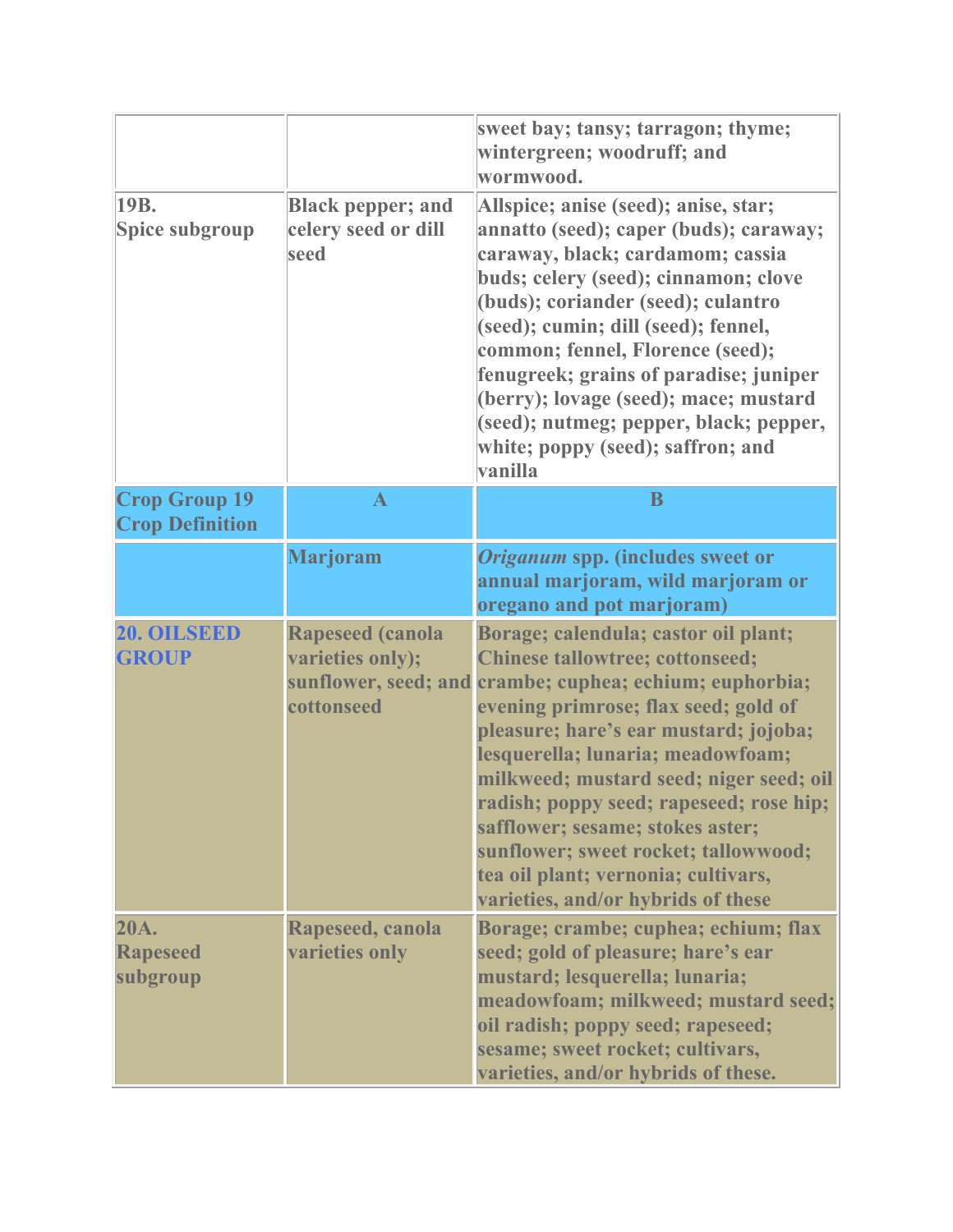| <b>20B.</b><br><b>Sunflower</b><br>subgroup                                                     | <b>Sunflower, seed</b>                                                                               | Calendula; castor oil plant; Chinese<br>tallowtree; euphorbia; evening<br>primrose; jojoba; niger seed; rose hip;<br>safflower; stokes aster; sunflower;<br>tallowwood; tea oil plant; vernonia;<br>cultivars, varieties, and/or hybrids of<br>these.                                                                                                   |
|-------------------------------------------------------------------------------------------------|------------------------------------------------------------------------------------------------------|---------------------------------------------------------------------------------------------------------------------------------------------------------------------------------------------------------------------------------------------------------------------------------------------------------------------------------------------------------|
| <b>20C.</b><br><b>Cottonseed</b><br>subgroup                                                    | <b>Cottonseed</b>                                                                                    | Cottonseed; cultivars, varieties, and/or<br>hybrids of these.                                                                                                                                                                                                                                                                                           |
| <b>Crop Group 20</b><br><b>Crop Definition</b>                                                  | $\mathbf{A}$                                                                                         | B                                                                                                                                                                                                                                                                                                                                                       |
|                                                                                                 | <b>Rapeseed</b>                                                                                      | <b>Brassica napus, B.</b><br>campestris, and Crambe<br><i>abyssinica</i> (oilseed-producing varieties<br>only which include canola and crambe)                                                                                                                                                                                                          |
| 21. EDIBLE<br>FUNGI                                                                             | <b>White button</b><br>mushroom and any<br>one oyster<br>mushroom or any<br><b>Shijtake mushroom</b> | <b>Blewitt; bunashimeji; Chinese</b><br>mushroom; enoki; hime-matsutake;<br>hirmeola; maitake; morel; nameko; net<br>bearing; oyster mushroom; pom pom;<br>reishi mushroom; Rodman's agaricus;<br>Shiitake mushroom, shimeji;<br>stropharia; truffle; white button<br>mushroom; white jelly fungi                                                       |
| <b>22. STALK,</b><br><b>STEM AND</b><br><b>LEAF PETIOLE</b><br><b>VEGETABLE</b><br><b>GROUP</b> | <b>Asparagus and</b><br>celery                                                                       | Agave; aloe vera; asparagus; bamboo,<br>shoots; cardoon; celery; celery,<br>Chinese; celtuce; fennel, Florence, fresh<br>leaves and stalk; fern, edible,<br>fiddlehead; fuki; kale, sea; kohlrabi;<br>palm hearts; prickly pear, pads; prickly<br>pear, Texas, pads; rhubarb; udo; zuiki;<br>cultivars, varieties, and hybrids of these<br>commodities. |
| 22A.<br><b>Stalk and stem</b><br>vegetable<br>subgroup                                          | <b>Asparagus</b>                                                                                     | Agave; aloe vera; asparagus; bamboo,<br>shoots; celtuce; fennel, Florence, fresh<br>leaves and stalk; fern, edible,<br>fiddlehead; kale, sea; kohlrabi; palm<br>hearts; prickly pear, pads; prickly<br>pear, Texas, pads; cultivars, varieties,<br>and hybrids of these commodities.                                                                    |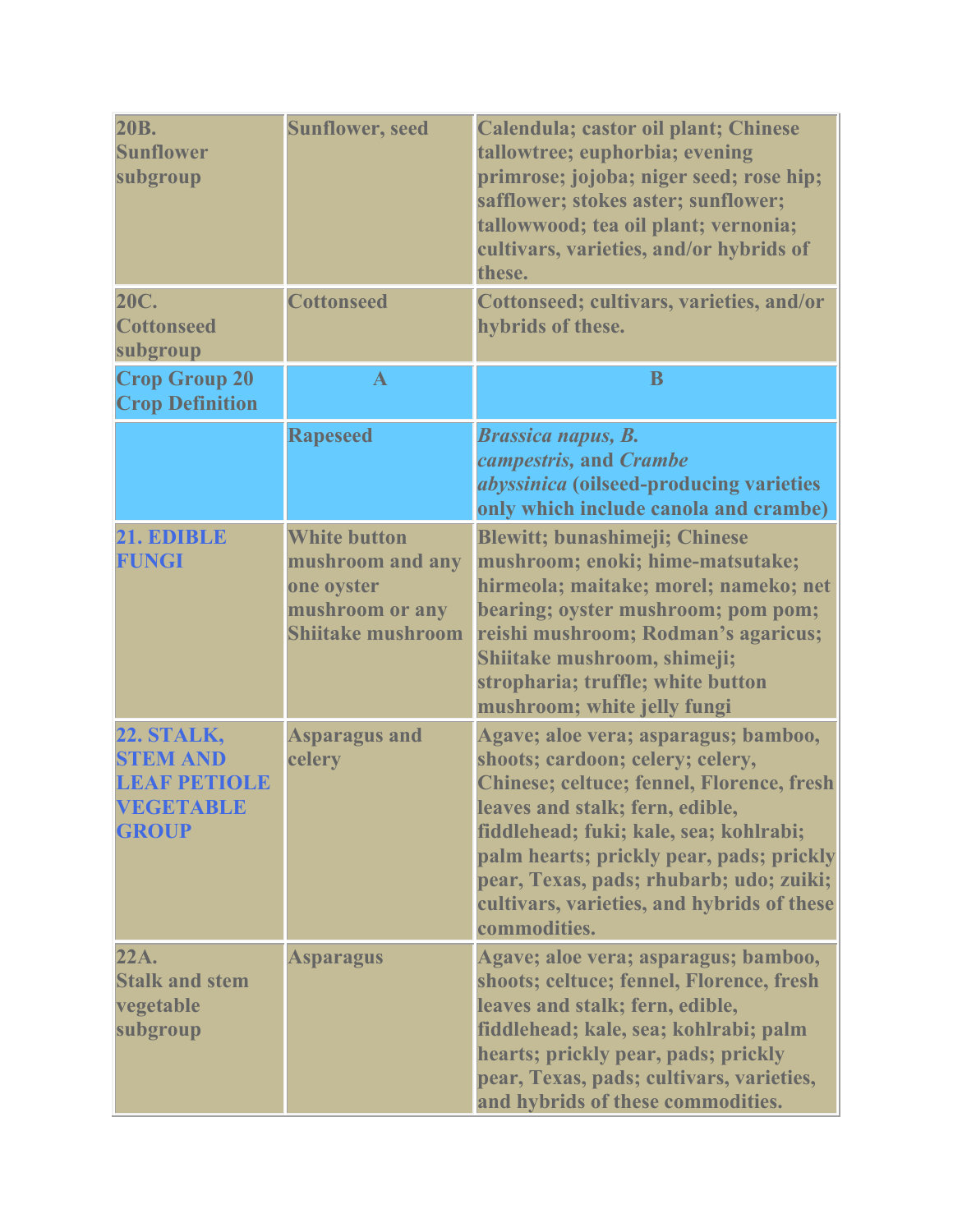| 22B.<br><b>Leaf petiole</b><br>vegetable<br>subgroup                                          | <b>Celery</b>                       | Cardoon; celery; celery, Chinese; fuki;<br>rhubarb; udo; zuiki; cultivars,<br>varieties, and hybrids of these<br>commodities.                                                                                                                                                                                                                                                                                                                                                                                                                                                                                                                                                                                                                                                                             |
|-----------------------------------------------------------------------------------------------|-------------------------------------|-----------------------------------------------------------------------------------------------------------------------------------------------------------------------------------------------------------------------------------------------------------------------------------------------------------------------------------------------------------------------------------------------------------------------------------------------------------------------------------------------------------------------------------------------------------------------------------------------------------------------------------------------------------------------------------------------------------------------------------------------------------------------------------------------------------|
| <b>Crop Group 22</b><br><b>Crop Definitions</b>                                               | $\mathbf{A}$                        | B                                                                                                                                                                                                                                                                                                                                                                                                                                                                                                                                                                                                                                                                                                                                                                                                         |
|                                                                                               | Fern, edible (new<br>5/3/2016       | Fern, edible, fiddlehead including:<br><b>Black lady fern; Bracken fern; Broad</b><br>buckler fern; Cinnamon fern; Lady<br>fern; Leather fern; Mother fern;<br>Ostrich fern; Vegetable fern; Zenmai<br>fern                                                                                                                                                                                                                                                                                                                                                                                                                                                                                                                                                                                               |
|                                                                                               | <b>Palm hearts (new</b><br>5/3/2016 | Palm hearts, various species including:<br>African fan palm; Cabbage palm;<br>Cabbage palmetto; Coconut; Palmyra<br>palm; Peach palm; Royal palm; Salak<br>palm; Saw palmetto; Wine palm                                                                                                                                                                                                                                                                                                                                                                                                                                                                                                                                                                                                                  |
|                                                                                               | <b>Celery</b>                       | <b>Celery, Florence fennel (sweet anise,</b><br>sweet fennel, finochio) (fresh leaves and<br>stalks only)                                                                                                                                                                                                                                                                                                                                                                                                                                                                                                                                                                                                                                                                                                 |
| 23. TROPICAL<br><b>AND</b><br><b>SUBTROPICAL</b><br><b>FRUIT, EDIBLE</b><br><b>PEEL GROUP</b> | Date, fig, guava and<br>olive       | Acai; acerola; achachairu; African<br>plum; agritos; almondette; ambarella;<br>apak palm; appleberry; araza; arbutus<br>berry; babaco; bacaba palm; bacaba-<br>de-leque; bayberry, red; bignay;<br>bilimbi; borojo; breadnut; cabeluda;<br>cajou, fruit; cambuca; carandas-plum;<br>carob; cashew apple; Ceylon iron<br>wood; Ceylon olive; cherry-of-the-Rio-<br><b>Grande; Chinese olive, black; Chinese</b><br>olive, white; chirauli-nut; ciruela verde;<br>cocoplum; date; Davidson's plum;<br>desert-date; doum palm coconut; false<br>sandalwood; feijoa; fig; fragant<br>manjack; gooseberry, abyssinian;<br>gooseberry, Ceylon; gooseberry,<br>Indian; gooseberry, otaheite;<br>governor's plum; grumichama;<br>guabiroba; guava; guava berry; guava,<br>Brazilian; guava, cattley; guava, Costa |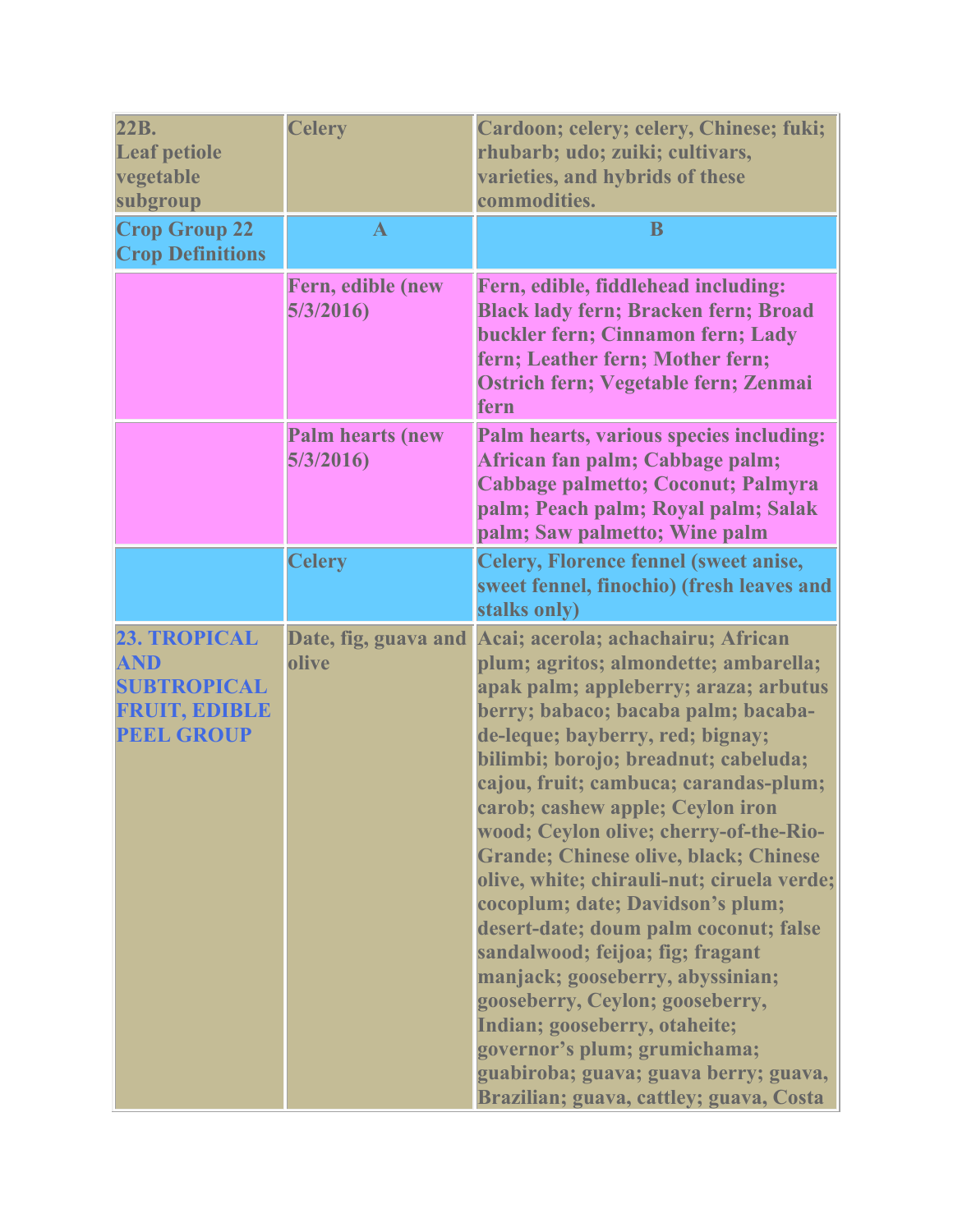|                                                                                            |              | Rican; guava, Para; guava, purple<br>strawberry; guava, strawberry; guava,<br>yellow strawberry; guayabillo;<br>illawarra plum; imbe; imbu; Indian-<br>plum; jaboticaba; Jamaica-cherry;<br>jambolan; jelly palm; jujube, Indian;<br>kaffir-plum; kakadu plum;<br>kapundung; karanda; kwai muk;<br>lemon aspen; mangaba; Marian plum;<br>mombin, Malayan; mombin, purple;<br>mombin, yellow; monkeyfruit; monos<br>plum; mountain cherry; nance; natal<br>plum; noni; olive; papaya, mountain;<br>pataua; peach palm, fruit; persimmon,<br>black; persimmon, Japanese; pitomba;<br>plum-of-Martinique; pomerac; rambai;<br>rose apple; rukam; rumberry; sea<br>grape; sentul; sete-capotes; silver<br>aspen; starfruit; Surinam cherry;<br>tamarind; uvalha; water apple; water<br>pear; water berry; wax jambu;<br>cultivars, varieties, and hybrids of these<br>commodities |
|--------------------------------------------------------------------------------------------|--------------|-------------------------------------------------------------------------------------------------------------------------------------------------------------------------------------------------------------------------------------------------------------------------------------------------------------------------------------------------------------------------------------------------------------------------------------------------------------------------------------------------------------------------------------------------------------------------------------------------------------------------------------------------------------------------------------------------------------------------------------------------------------------------------------------------------------------------------------------------------------------------------|
| 23A.<br><b>Tropical and</b><br><b>Subtropical, Small</b><br>fruit, edible peel<br>subgroup | <b>Olive</b> | <b>Acerola; African plum; agritos;</b><br>almondette; appleberry; arbutus berry;<br>bayberry, red; bignay; breadnut;<br>cabeluda; carandas-plum; Ceylon iron<br>wood; Ceylon olive; cherry-of-the-Rio-<br><b>Grande; Chinese olive, black; Chinese</b><br>olive, white; chirauli-nut; cocoplum;<br>desert-date; false sandalwood; fragant<br>manjack; gooseberry, abyssinian;<br>gooseberry, Ceylon; gooseberry,<br>otaheite; governor's plum;<br>grumichama; guabiroba; guava berry;<br>guava, Brazilian; guava, Costa Rican;<br>guayabillo; illawarra plum; Indian-<br>plum; Jamaica-cherry; jambolan;<br>kaffir-plum; kakadu plum;<br>kapundung; karanda; lemon aspen;<br>mombin, yellow; monos plum;                                                                                                                                                                      |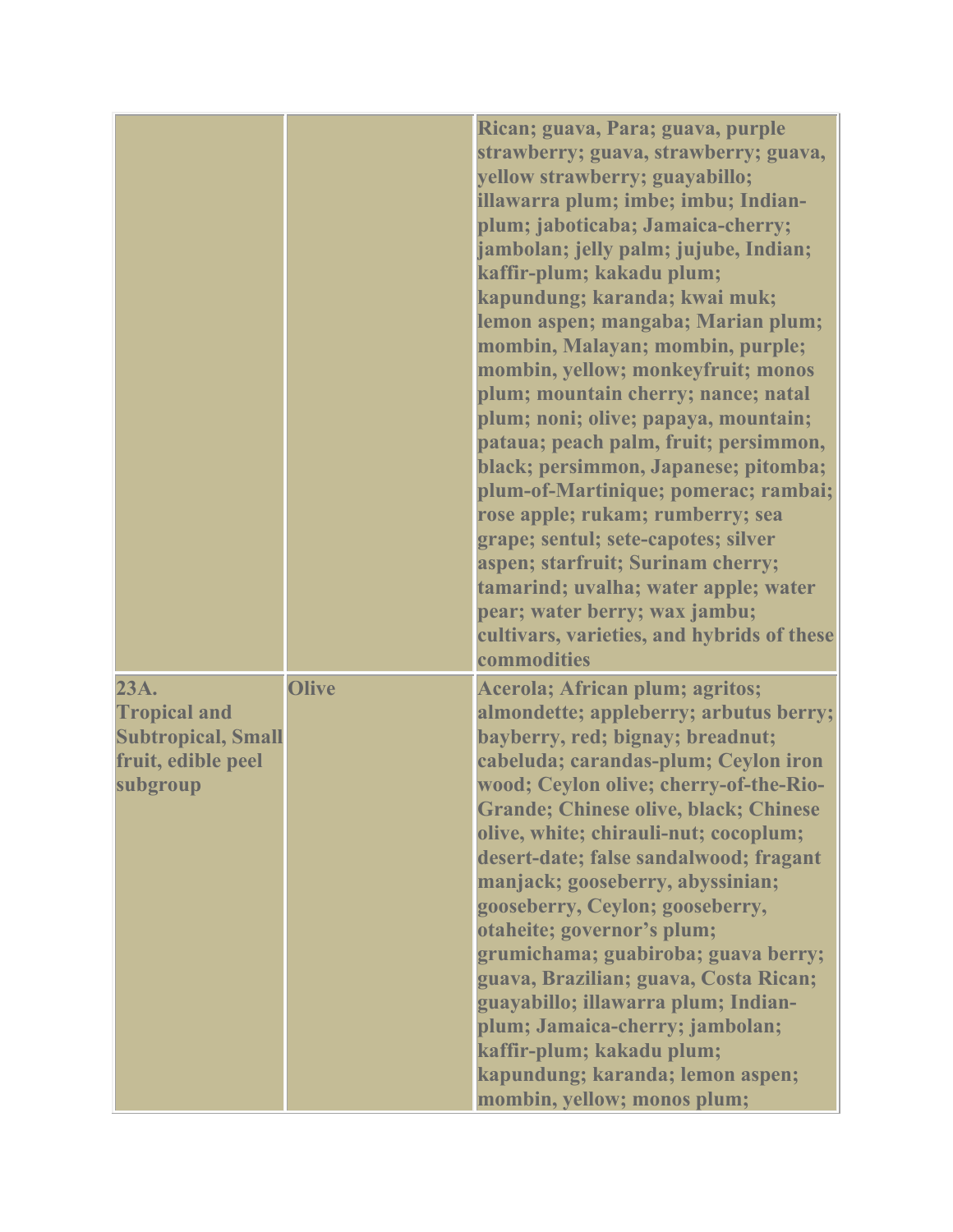|                                                                                                         |                                                                  | mountain cherry; olive; persimmon,<br>black; pitomba; plum-of-Martinique;<br>rukam; rumberry; sea grape; sete-<br>capotes; silver aspen; water apple;<br>water pear; water berry; wax jambu;<br>cultivars, varieties, and hybrids of these<br>commodities.                                                                                                                                                                                                                                                                                                                                                                                                               |
|---------------------------------------------------------------------------------------------------------|------------------------------------------------------------------|--------------------------------------------------------------------------------------------------------------------------------------------------------------------------------------------------------------------------------------------------------------------------------------------------------------------------------------------------------------------------------------------------------------------------------------------------------------------------------------------------------------------------------------------------------------------------------------------------------------------------------------------------------------------------|
| 23B.<br><b>Tropical and</b><br>Subtropical,<br><b>Medium to large</b><br>fruit, edible peel<br>subgroup | <b>Fig and guava</b>                                             | Achachairu; ambarella; araza; babaco;<br>bilimbi; borojo; cajou, fruit; cambuca;<br>carob; cashew apple; ciruela verde;<br>davidson's plum; feijoa; fig;<br>gooseberry, Indian; guava; guava,<br>cattley; guava, Para; guava, purple<br>strawberry; guava, strawberry; guava,<br>yellow strawberry; imbe; imbu;<br>jaboticaba; jujube, Indian; kwai muk;<br>mangaba; Marian plum; mombin,<br><b>Malayan; mombin, purple;</b><br>monkeyfruit; nance; natal plum; noni;<br>papaya, mountain; persimmon,<br>Japanese; pomerac; rambai; rose<br>apple; sentul; starfruit; Surinam<br>cherry; tamarind; uvalha; cultivars,<br>varieties, and hybrids of these<br>commodities. |
| 23C.<br><b>Tropical and</b><br><b>Subtropical, Palm</b><br>fruit, edible peel<br>subgroup               | <b>Date</b>                                                      | Acai; apak palm; bacaba palm;<br>bacaba-de-leque; date; doum palm<br>coconut; jelly palm; pataua; peach<br>palm, fruit; cultivars, varieties, and<br>hybrids of these commodities.                                                                                                                                                                                                                                                                                                                                                                                                                                                                                       |
| <b>Crop Group 23</b><br><b>Crop Definition</b>                                                          | $\mathbf{A}$                                                     | B                                                                                                                                                                                                                                                                                                                                                                                                                                                                                                                                                                                                                                                                        |
|                                                                                                         | <b>Guava</b> (new<br>5/3/2016                                    | Guava; guava, cattley; guava, Para;<br>guava, purple strawberry; guava,<br>strawberry; guava, yellow strawberry                                                                                                                                                                                                                                                                                                                                                                                                                                                                                                                                                          |
| 24. TROPICAL<br><b>AND</b><br><b>SUBTROPICAL</b><br>FRUIT,                                              | Atemoya or sugar<br>apple, avocado,<br>banana or<br>pomegranate, | Abiu; aisen; akee apple; atemoya;<br>avocado; avocado, Guatemalan;<br>avocado, Mexican; avocado, West<br>Indian; bacury; bael fruit; banana;<br>dragon fruit, lychee, banana, dwarf; binjai; biriba;                                                                                                                                                                                                                                                                                                                                                                                                                                                                     |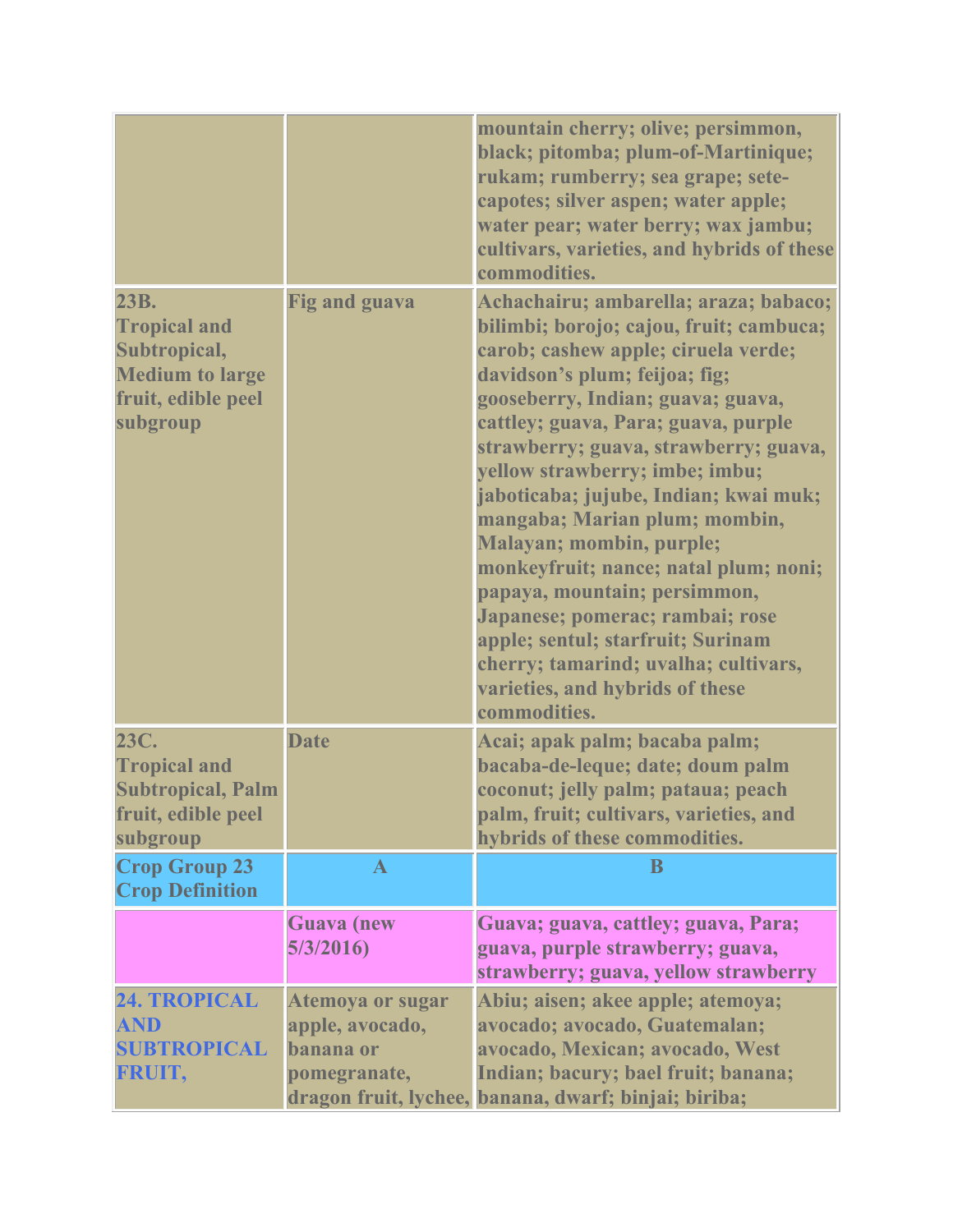| <b>INEDIBLE PEEL</b> passionfruit, |                     | breadfruit; Burmese grape; canistel;                                    |
|------------------------------------|---------------------|-------------------------------------------------------------------------|
| <b>GROUP</b>                       | pineapple and       | cat's-eyes; champedak; cherimoya;                                       |
|                                    | prickly pear, fruit | cupuacu; custard apple; dragon fruit;                                   |
|                                    |                     | durian; elephant-apple; etambe;                                         |
|                                    |                     | granadilla; granadilla, giant; ilama;                                   |
|                                    |                     | inga; jackfruit; jatoba; karuka; kei                                    |
|                                    |                     | apple; langsat; lanjut; longan; lucuma;                                 |
|                                    |                     | lychee; mabolo; madras-thorn;                                           |
|                                    |                     | mammy-apple; manduro; mango;                                            |
|                                    |                     | mango, horse; mango, Saipan;                                            |
|                                    |                     | mangosteen; marang; marmaladebox;                                       |
|                                    |                     | matisia; mesquite; mongongo, fruit;                                     |
|                                    |                     | monkey-bread-tree; monstera; nicobar-                                   |
|                                    |                     | breadfruit; paho; pandanus; papaya;                                     |
|                                    |                     | passionflower, winged-stem;                                             |
|                                    |                     | passionfruit; passionfruit, banana;                                     |
|                                    |                     | passionfruit, purple; passionfruit,                                     |
|                                    |                     | yellow; pawpaw, common; pawpaw,                                         |
|                                    |                     | small-flower; pelipisan; pequi; pequia;                                 |
|                                    |                     | persimmon, American; pineapple;                                         |
|                                    |                     | pitahaya; pitaya; pitaya, amarillo;                                     |
|                                    |                     | pitaya, roja; pitaya, yellow; plantain;                                 |
|                                    |                     | pomegranate; poshte; prickly pear,                                      |
|                                    |                     | fruit; prickly pear, Texas, fruit;                                      |
|                                    |                     | pulasan; quandong; rambutan;                                            |
|                                    |                     | saguaro; sapodilla; sapote, black;                                      |
|                                    |                     | sapote, green; sapote, mamey; sapote,                                   |
|                                    |                     | white; sataw; satinleaf; screw-pine;<br>Sierra Leone-tamarind; soncova; |
|                                    |                     | soursop; Spanish lime; star apple;                                      |
|                                    |                     | sugar apple; sun sapote; tamarind-of-                                   |
|                                    |                     | the-Indies; velvet tamarind; wampi;                                     |
|                                    |                     | white star apple; wild loquat; cultivars,                               |
|                                    |                     | varieties, and hybrids of these                                         |
|                                    |                     | commodities                                                             |
| 24A.                               | <b>Lychee</b>       | Aisen; bael fruit; Burmese grape; cat's-                                |
| <b>Tropical and</b>                |                     | eyes; inga; longan; lychee; madras-                                     |
| <b>Subtropical, Small</b>          |                     | thorn; manduro; matisia; mesquite;                                      |
| fruit, inedible peel               |                     | mongongo, fruit; pawpaw, small-                                         |
| subgroup                           |                     | flower; satinleaf; Sierra Leone-                                        |
|                                    |                     | tamarind; Spanish lime; velvet                                          |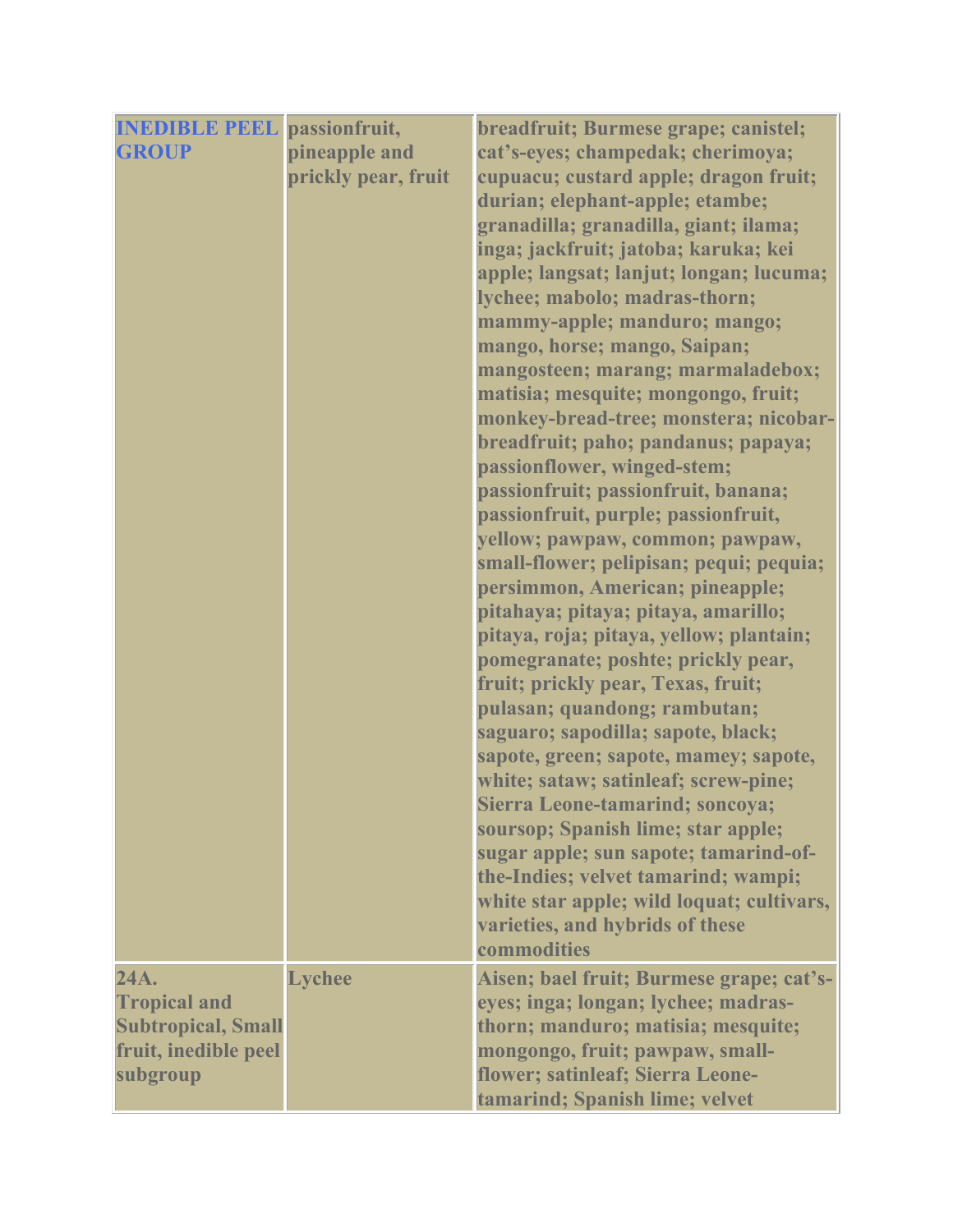|                                                                                                                              |                                               | tamarind; wampi; white star apple;<br>cultivars, varieties, and hybrids of these<br>commodities.                                                                                                                                                                                                                                                                                                                                                                                                                                                                                                          |
|------------------------------------------------------------------------------------------------------------------------------|-----------------------------------------------|-----------------------------------------------------------------------------------------------------------------------------------------------------------------------------------------------------------------------------------------------------------------------------------------------------------------------------------------------------------------------------------------------------------------------------------------------------------------------------------------------------------------------------------------------------------------------------------------------------------|
| 24B.<br><b>Tropical and</b><br>Subtropical,<br><b>Medium to large</b><br>fruit, smooth,<br>inedible peel<br>subgroup         | Avocado, plus<br>pomegranate or<br>banana     | Abiu; akee apple; avocado; avocado,<br>Guatemalan; avocado, Mexican;<br>avocado, West Indian; bacury; banana;<br>banana, dwarf; binjai; canistel;<br>cupuacu; etambe; jatoba; kei apple;<br>langsat; lanjut; lucuma; mabolo;<br>mango; mango, horse; mango, Saipan;<br>mangosteen; paho; papaya; pawpaw,<br>common; pelipisan; pequi; pequia;<br>persimmon, American; plantain;<br>pomegranate; poshte; quandong;<br>sapote, black; sapote, green; sapote,<br>white; sataw; screw-pine; star apple;<br>tamarind-of-the-Indies; wild loquat;<br>cultivars, varieties, and hybrids of these<br>commodities. |
| 24C.<br><b>Tropical and</b><br>Subtropical,<br><b>Medium to large</b><br>fruit, rough or<br>hairy, inedible<br>peel subgroup | Pineapple, plus<br>atemoya or sugar<br>apple  | Atemoya; biriba; breadfruit;<br>champedak; cherimoya; custard apple;<br>durian; elephant-apple; ilama;<br>jackfruit; karuka; mammy-apple;<br>marang; marmaladebox; monkey-<br>bread tree; nicobar-breadfruit;<br>pandanus; pineapple; pulasan;<br>rambutan; sapodilla; sapote, mamey;<br>soncoya; soursop; sugar apple; sun<br>sapote; cultivars, varieties, and hybrids<br>of these commodities.                                                                                                                                                                                                         |
| 24D.<br><b>Tropical and</b><br>Subtropical,<br><b>Cactus, inedible</b><br>peel subgroup                                      | <b>Dragon fruit and</b><br>prickly pear fruit | Dragon fruit; pitahaya; pitaya; pitaya,<br>amarillo; pitaya, roja; pitaya, yellow;<br>prickly pear, fruit; prickly pear, Texas,<br>fruit; saguaro; cultivars, varieties, and<br>hybrids of these commodities.                                                                                                                                                                                                                                                                                                                                                                                             |
| 24E.<br><b>Tropical and</b><br><b>Subtropical, Vine,</b><br>inedible peel<br>subgroup                                        | <b>Passionfruit</b>                           | Granadilla; granadilla, giant;<br>monstera; passionflower, winged-stem;<br>passionfruit; passionfruit, banana;<br>passionfruit, purple; passionfruit,                                                                                                                                                                                                                                                                                                                                                                                                                                                     |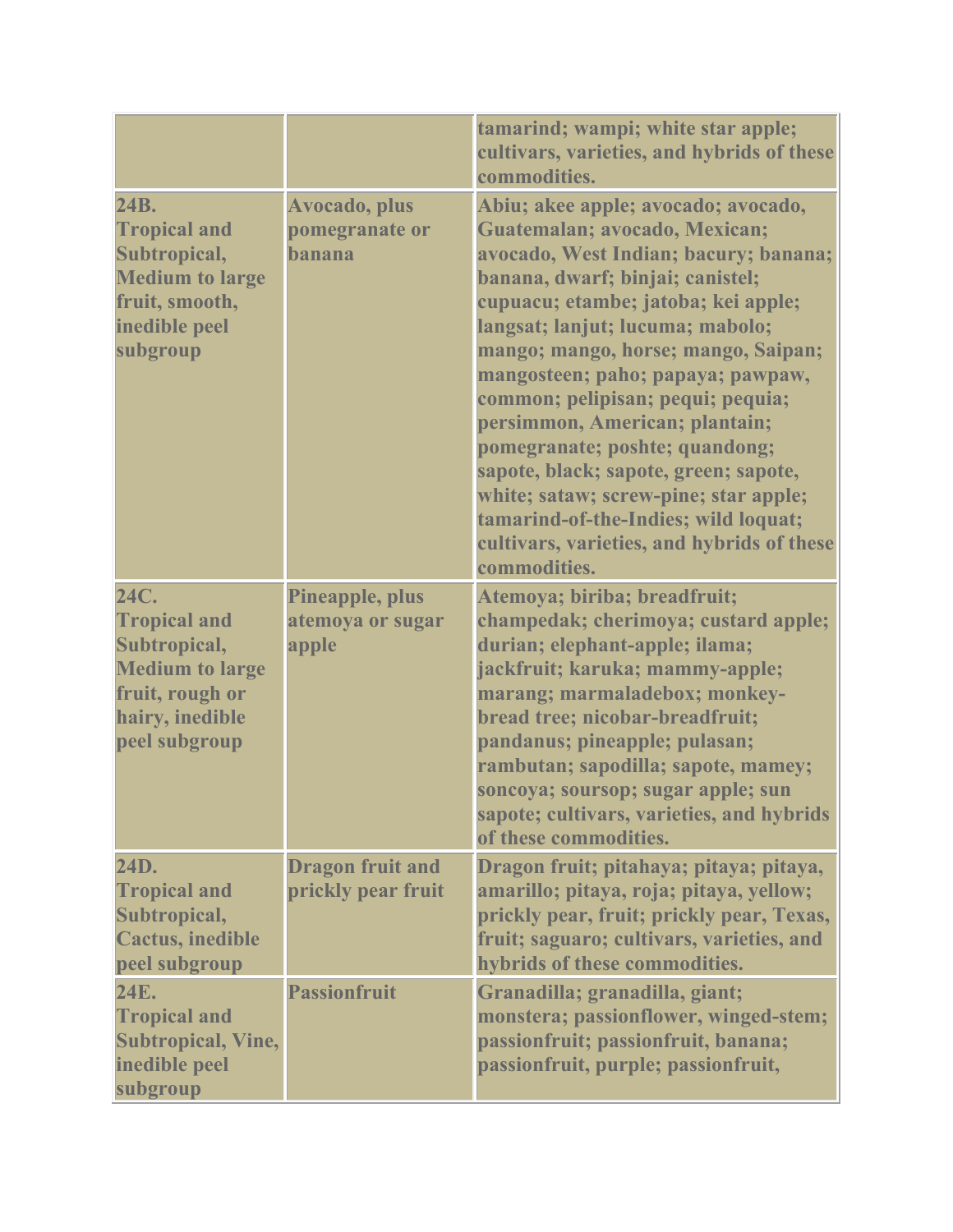|                                                |                                                                                                           | yellow; cultivars, varieties, and hybrids<br>of these commodities.                                                                                                                                                                                                                                                                                                                                                                                                                                                                                                                                                                                                                                                                                                                                                                                                                                                                                                                                                                                                                                                                                                                                                                                                                                                                                                                                          |
|------------------------------------------------|-----------------------------------------------------------------------------------------------------------|-------------------------------------------------------------------------------------------------------------------------------------------------------------------------------------------------------------------------------------------------------------------------------------------------------------------------------------------------------------------------------------------------------------------------------------------------------------------------------------------------------------------------------------------------------------------------------------------------------------------------------------------------------------------------------------------------------------------------------------------------------------------------------------------------------------------------------------------------------------------------------------------------------------------------------------------------------------------------------------------------------------------------------------------------------------------------------------------------------------------------------------------------------------------------------------------------------------------------------------------------------------------------------------------------------------------------------------------------------------------------------------------------------------|
| <b>Crop Group 24</b><br><b>Crop Definition</b> | $\mathbf{A}$                                                                                              | B                                                                                                                                                                                                                                                                                                                                                                                                                                                                                                                                                                                                                                                                                                                                                                                                                                                                                                                                                                                                                                                                                                                                                                                                                                                                                                                                                                                                           |
|                                                | 5/3/2016                                                                                                  | Sugar apple (revised <i>Annona squamosa L</i> . and its hybrid<br>atemoya; also includes true custard<br>apple                                                                                                                                                                                                                                                                                                                                                                                                                                                                                                                                                                                                                                                                                                                                                                                                                                                                                                                                                                                                                                                                                                                                                                                                                                                                                              |
| <b>25. HERB CROP</b><br><b>GROUP</b>           | <b>Basil, fresh leaves</b><br>and mint, fresh<br>leaves; basil, dried<br>leaves and mint,<br>dried leaves | Agrimony, fresh leaves; Agrimony, dried<br>leaves; Amla, fresh leaves; Amla, dried<br>leaves; Angelica, fresh leaves; Angelica,<br>dried leaves; Angelica, dahurian, fresh<br>leaves; Angelica, dahurian, dried leaves;<br>Applemint, fresh leaves; Applemint, dried<br>leaves; Avarum, fresh leaves; Avarum,<br>dried leaves; Balloon pea, fresh leaves;<br>Balloon pea, dried leaves; Balm, fresh<br>leaves; Balm, dried leaves; Barrenwort,<br>fresh leaves; Barrenwort, dried leaves;<br>Basil, fresh leaves; Basil, dried leaves;<br>Basil, American, fresh leaves; Basil,<br>American, dried leaves; Basil, Greek,<br>fresh leaves; Basil, Greek, dried leaves;<br>Basil, holy, fresh leaves; Basil, holy, dried<br>leaves; Basil, lemon, fresh leaves; Basil,<br>lemon, dried leaves; Basil, Russian, fresh<br>leaves; Basil, Russian, dried leaves; Bay,<br>fresh leaves; Bay, dried leaves; Bearberry,<br>fresh leaves; Bearberry, dried leaves;<br>Bisongrass, fresh leaves; Bisongrass,<br>dried leaves; Blue mallow, fresh leaves;<br>Blue mallow, dried leaves; Boneset, fresh<br>leaves; Boneset, dried leaves; Borage,<br>fresh leaves; Borage, dried leaves;<br>Borage, Indian, fresh leaves; Borage,<br>Indian, dried leaves; Burnet, fresh leaves;<br>Burnet, dried leaves; Burnet, garden, fresh<br>leaves; Burnet, garden, dried leaves;<br>Burnet, salad, fresh leaves; Burnet, salad, |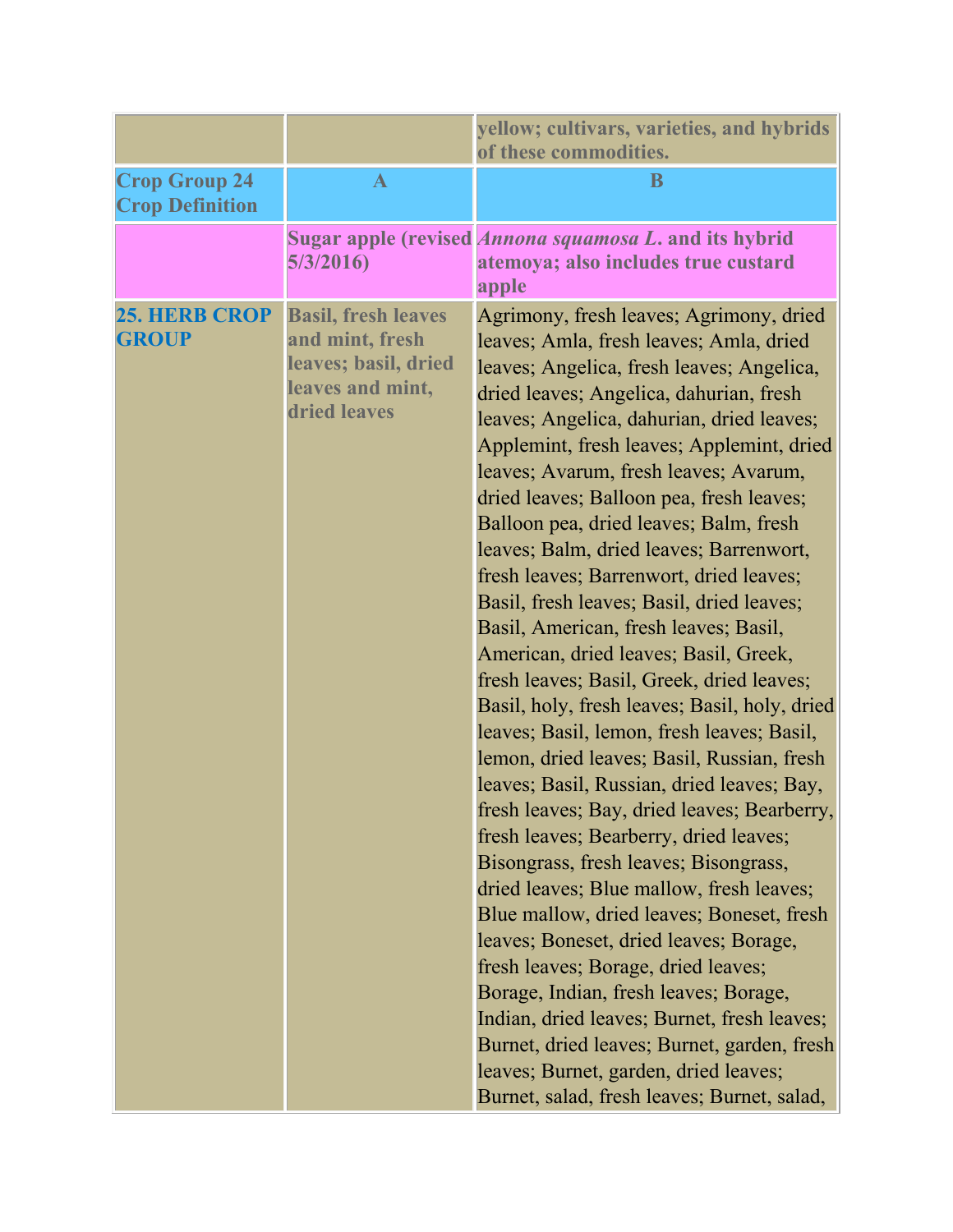dried leaves; Butterbur, fresh leaves; Butterbur, dried leaves; Calamint, fresh leaves; Calamint, dried leaves; Calamint, large-flower, fresh leaves; Calamint, large-flower, dried leaves; Calamint, lesser, fresh leaves; Calamint, lesser, dried leaves; Calendula, fresh leaves; Calendula, dried leaves; Caltrop, fresh leaves; Caltrop, dried leaves; Camomile (Chamomile), fresh leaves; Camomile (Chamomile) dried leaves; Camomile (Chamomile), German, fresh leaves; Camomile (Chamomile), German, dried leaves; Camomile (Chamomile), Roman, fresh leaves; Camomile (Chamomile), Roman, dried leaves; Caraway, fresh leaves; Caraway, dried leaves; Cat's claw, fresh leaves; Cat's claw, dried leaves; Catnip*,* fresh leaves; Catnip, dried leaves; Catnip*,* Japanese, fresh leaves; Catnip, Japanese, dried leaves; Celandine, greater, fresh leaves; Celandine, greater, dried leaves; Celandine, lesser, fresh leaves; Celandine, lesser, dried leaves; Celery, dried leaves; Centaury, fresh leaves; Centaury, dried leaves; Chaste tree, fresh leaves; Chaste tree, dried leaves; Chaste tree, Chinese, fresh leaves; Chaste tree, Chinese, dried leaves; Chervil, dried leaves; Chinese blackberry, fresh leaves; Chinese blackberry, dried leaves; Chinese foxglove, fresh leaves; Chinese foxglove, dried leaves; Chive, dried leaves; Chive, Chinese, dried leaves; Cicely, sweet, fresh leaves; Cicely, sweet, dried leaves; Cilantro, dried leaves; Clary, fresh leaves; Clary, dried leaves; Coriander, Bolivian, fresh leaves; Coriander, Bolivian, dried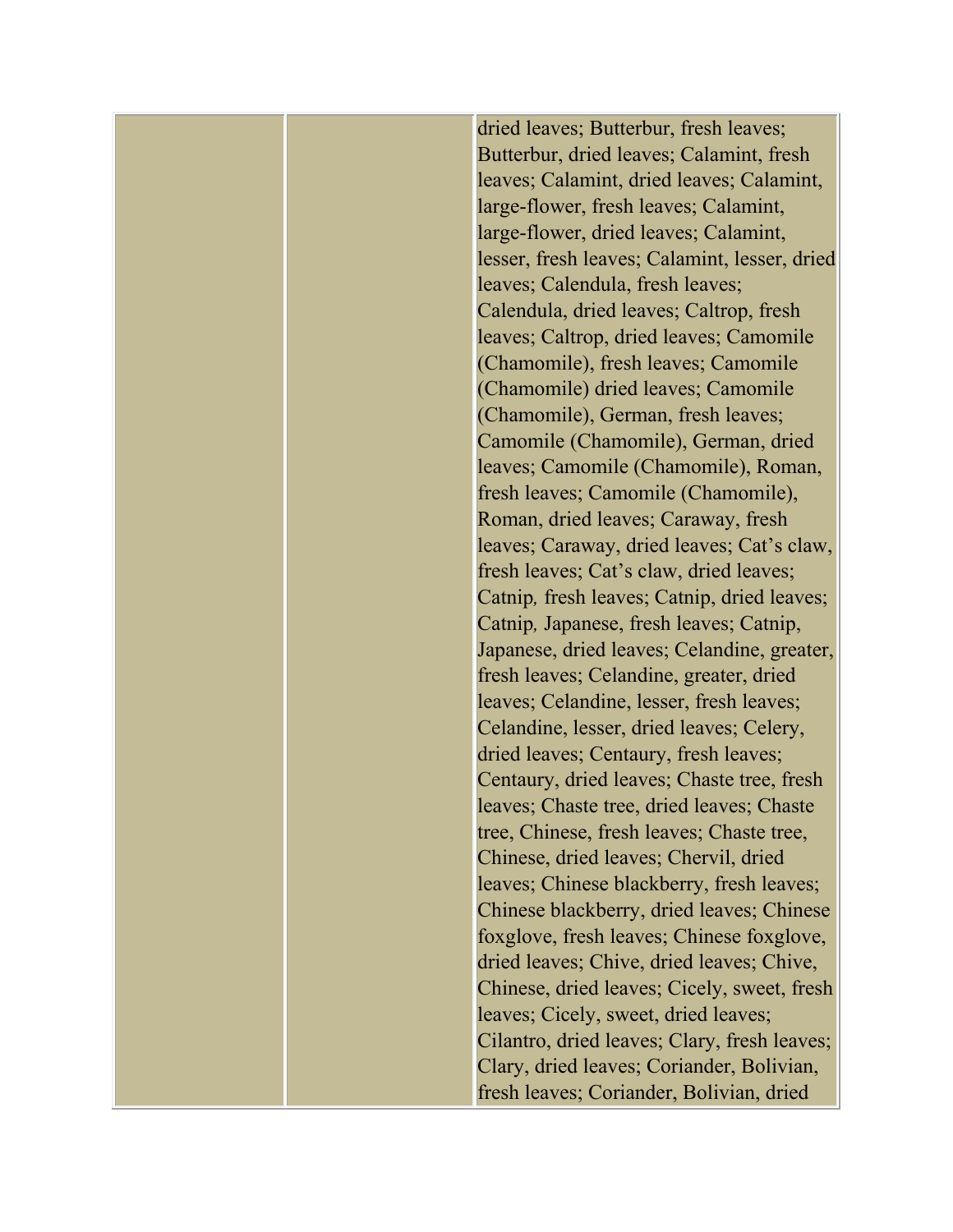leaves; Coriander, Vietnamese, fresh leaves; Coriander, Vietnamese, dried leaves; Costmary, fresh leaves; Costmary dried leaves; Creat, fresh leaves; Creat, dried leaves; Culantro, fresh leaves; Culantro, dried leaves; Curry leaf, fresh leaves; Curry leaf, dried leaves; Curryplant, fresh leaves; Curryplant, dried leaves; Cut leaf, fresh leaves; Cut leaf, dried leaves; Damiana, fresh leaves; Damiana, dried leaves; Dillweed, dried leaves; Dokudami, fresh leaves; Dokudami, dried leaves; Echinacea, fresh leaves; Echinacea, dried leaves; Epazote, fresh leaves; Epazote, dried leaves; Eucommia, fresh leaves; Eucommia, dried leaves; Evening primrose, fresh leaves; Evening primrose, dried leaves; Eyebright, fresh leaves; Eyebright, dried leaves; Fennel, common, fresh leaves; Fennel, common, dried leaves; Fennel, Florence, dried leaves; Fennel, Spanish, fresh leaves; Fennel, Spanish, dried leaves; Fenugreek, fresh leaves; Fenugreek, dried leaves; Feverfew, fresh leaves; Feverfew, dried leaves; Field pennycress, fresh leaves; Field pennycress, dried leaves; Flowers, edible, fresh leaves, multiple species; Flowers, edible, dried leaves, multiple species; Fumitory, fresh leaves; Fumitory, dried leaves; Galbanum, fresh leaves; Galbanum, dried leaves; Galega, fresh leaves; Galega, dried leaves; Gambir, fresh leaves; Gambir, dried leaves; Geranium, fresh leaves; Geranium, dried leaves; Geranium, lemon, fresh leaves; Geranium, lemon, dried leaves;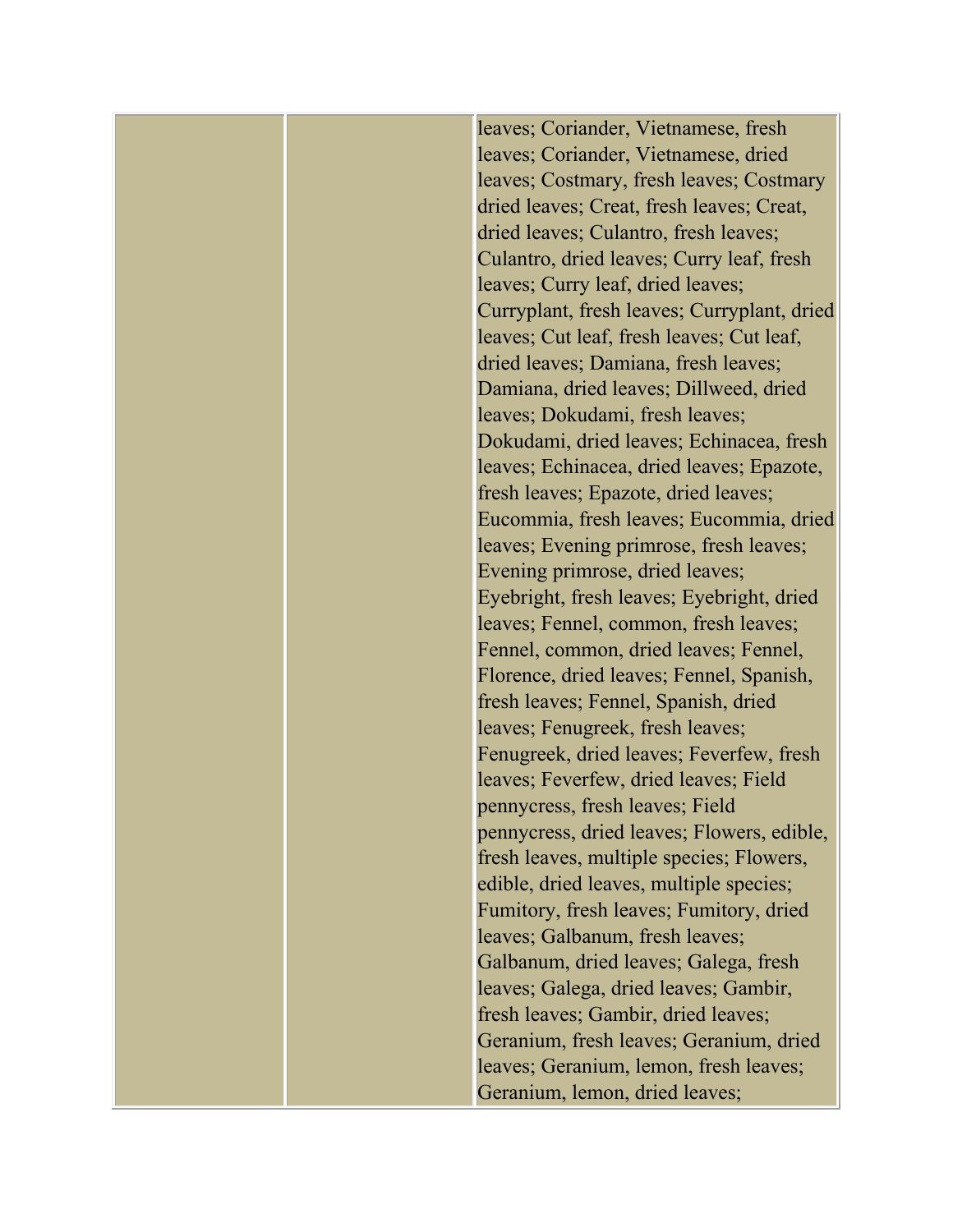Geranium, rose, fresh leaves; Geranium, rose, dried leaves; Germander, golden, fresh leaves; Germander, golden, dried leaves; Goldenrod, European, fresh leaves; Goldenrod, European, dried leaves; Goldenseal, fresh leaves; Goldenseal, dried leaves; Gotu kola, fresh leaves; Gotu kola, dried leaves; Greater periwinkle, fresh leaves; Greater periwinkle, dried leaves; Guayusa, fresh leaves; Guyana, dried leaves; Gumweed, fresh leaves; Gumweed, dried leaves; Gymnema, fresh leaves; Gymnema, dried leaves; Gypsywort, fresh leaves; Gypsywort, dried leaves; Hawthorn, fresh leaves; Hawthorn, dried leaves; Heal-all, fresh leaves; Heal-all, dried leaves; Hemp nettle, fresh leaves; Hemp nettle, dried leaves; Honewort, fresh leaves; Honewort, dried leaves; Honeybush, fresh leaves; Honeybush, dried leaves; Horehound, fresh leaves; Horehound, dried leaves; Horsemint, fresh leaves; Horsemint, dried leaves; Horsetail, fresh leaves; Horsetail, dried leaves; Hyssop, fresh leaves; Hyssop, dried leaves; Hyssop, anise, fresh leaves; Hyssop, anise, dried leaves; Indian tobacco, fresh leaves; Indian tobacco, dried leaves; Ironwort, fresh leaves; Ironwort, dried leaves; Ivy, fresh leaves; Ivy, dried leaves; Jamaica dogwood, fresh leaves; Jamaica dogwood, dried leaves; Jasmine, fresh leaves; Jasmine dried leaves; Labrador tea, fresh leaves; Labrador tea, dried leaves; Lavender, fresh leaves; Lavender, dried leaves; Lemon verbena, fresh leaves; Lemon verbena, dried leaves; Lemongrass, fresh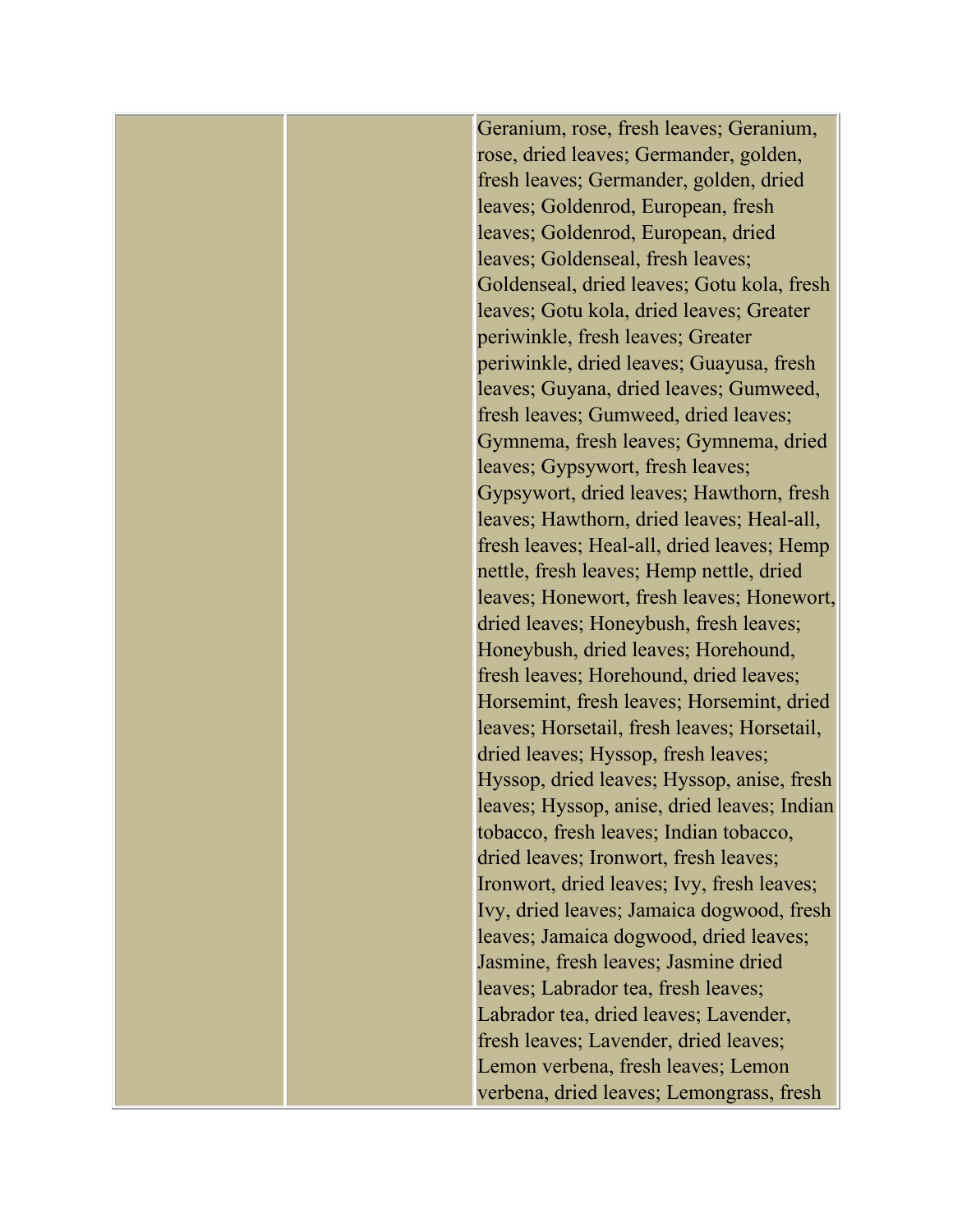leaves; Lemongrass, dried leaves; Lovage, fresh leaves; Lovage, dried leaves; Lovein-a-mist, fresh leaves; Love-in-a-mist, dried leaves; Mamaki, fresh leaves; Mamaki, dried leaves; Marigold, fresh leaves; Marigold, dried leaves; Marigold, African, fresh leaves; Marigold, African, dried leaves; Marigold, Aztec, fresh leaves; Marigold, Aztec, dried leaves; Marigold, French, fresh leaves; Marigold, French, dried leaves; Marigold, Irish lace, fresh leaves; Marigold, Irish lace, dried leaves; Marigold, licorice, fresh leaves; Marigold, licorice, dried leaves; Marigold, Mexican mint, fresh leaves; Marigold Mexican mint, dried leaves; Marigold, signet, fresh leaves; Marigold, signet, dried leaves; Marjoram, fresh leaves; Marjoram, dried leaves; Marjoram, pot, fresh leaves; Marjoram, pot, dried leaves; Marjoram, sweet, fresh leaves; Marjoram, sweet, dried leaves; Marshmallow, fresh leaves; Marshmallow, dried leaves; Meadowsweet, fresh leaves; Meadowsweet dried leaves; Mint, fresh leaves; Mint, dried leaves; Mint, corn, fresh leaves; Mint, corn, dried leaves; Mint, Korean, fresh leaves; Mint Korean, dried leaves; Monarda, fresh leaves; Monarda, dried leaves; Moringa, fresh leaves; Moringa, dried leaves; Motherwort, fresh leaves; Motherwort, dried leaves; Mountainmint, fresh leaves; Mountainmint, dried leaves; Mountainmint, clustered, fresh leaves; Mountainmint, clustered, dried leaves; Mountainmint, hoary, fresh leaves; Mountainmint, hoary, dried leaves;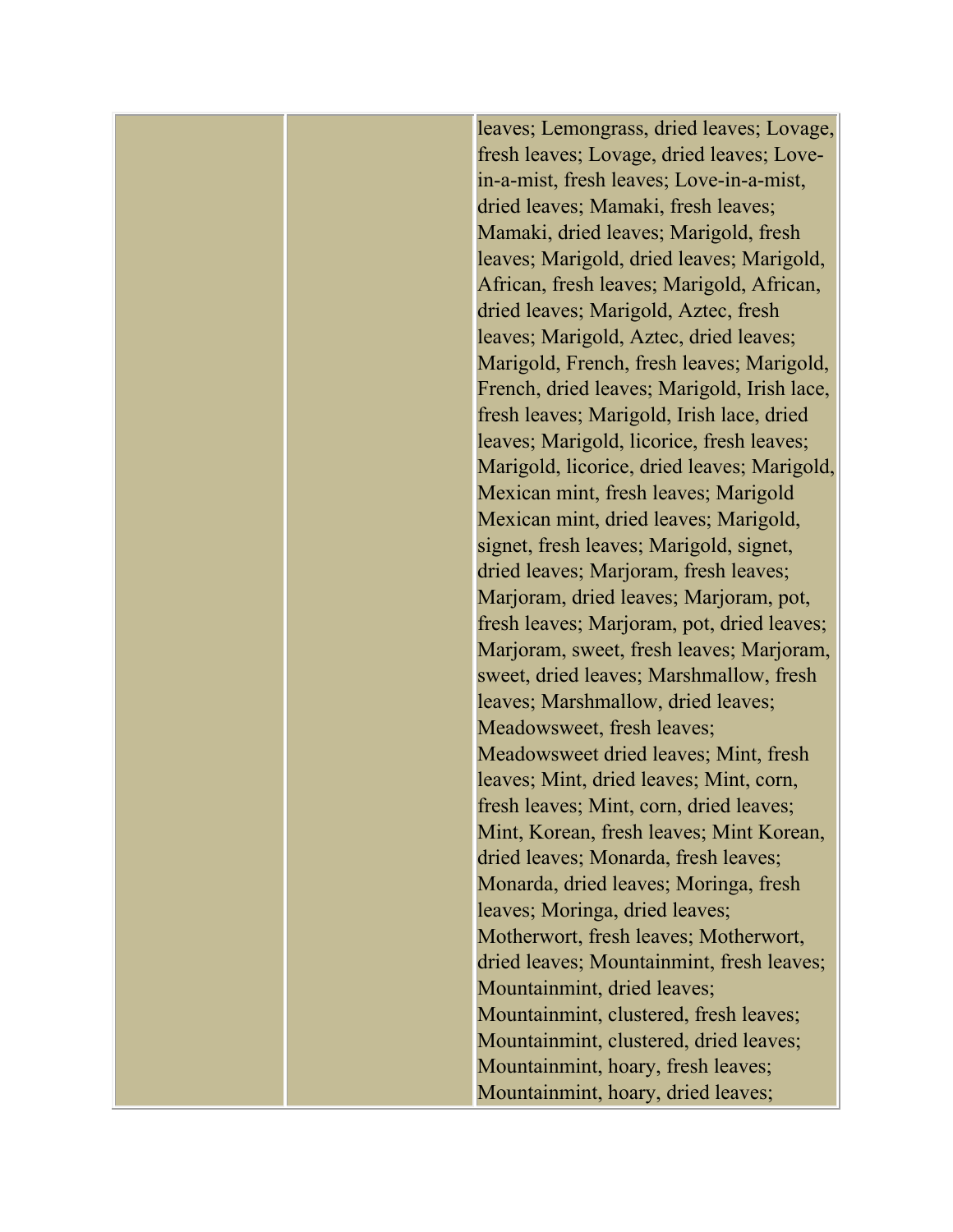Mountainmint, Virginia, fresh leaves; Mountainmint, Virginia, dried leaves; Mountainmint, whorled, fresh leaves; Mountainmint, whorled, dried leaves; Mugwort, fresh leaves; Mugwort, dried leaves; Mulberry, white, fresh leaves; Mulberry, white, dried leaves; Mullein, fresh leaves; Mullein, dried leaves; Mustard, hedge, fresh leaves; Mustard, hedge, dried leaves; Nasturtium, fresh leaves; Nasturtium, dried leaves; Nasturtium, bush, fresh leaves; Nasturtium, bush, dried leaves; Nasturtium, garden, fresh leaves; Nasturtium, garden, dried leaves; Nettle, stinging, fresh leaves; Nettle, stinging, dried leaves; Oregano, fresh leaves; Oregano, dried leaves; Oregano, Mexican, fresh leaves; Oregano, Mexican, dried leaves; Oregano, Puerto Rico, fresh leaves; Oregano, Puerto Rico, dried leaves; Oswego tea, fresh leaves; Oswego teat, dried leaves; Pandan leaf, fresh leaves; Pandan leaf, dried leaves; Pansy, fresh leaves; Pansy, dried leaves; Paracress, fresh leaves; Paracress dried leaves; Parsley, dried leaves; Partridge berry, fresh leaves; Partridge berry, dried leaves; Patchouli, fresh leaves; Patchouli, dried leaves; Pennyroyal, fresh leaves; Pennyroyal, dried leaves; Pepper leaf, black, fresh leaves; Pepper leaf, black, dried leaves; Peppermint, fresh leaves; Peppermint, dried leaves; Perilla, fresh leaves; Perilla, dried leaves; Pill bearing spurge, fresh leaves; Pill bearing spurge, dried leaves; Pipsissewa, fresh leaves; Pipsissewa, dried leaves; Plantain,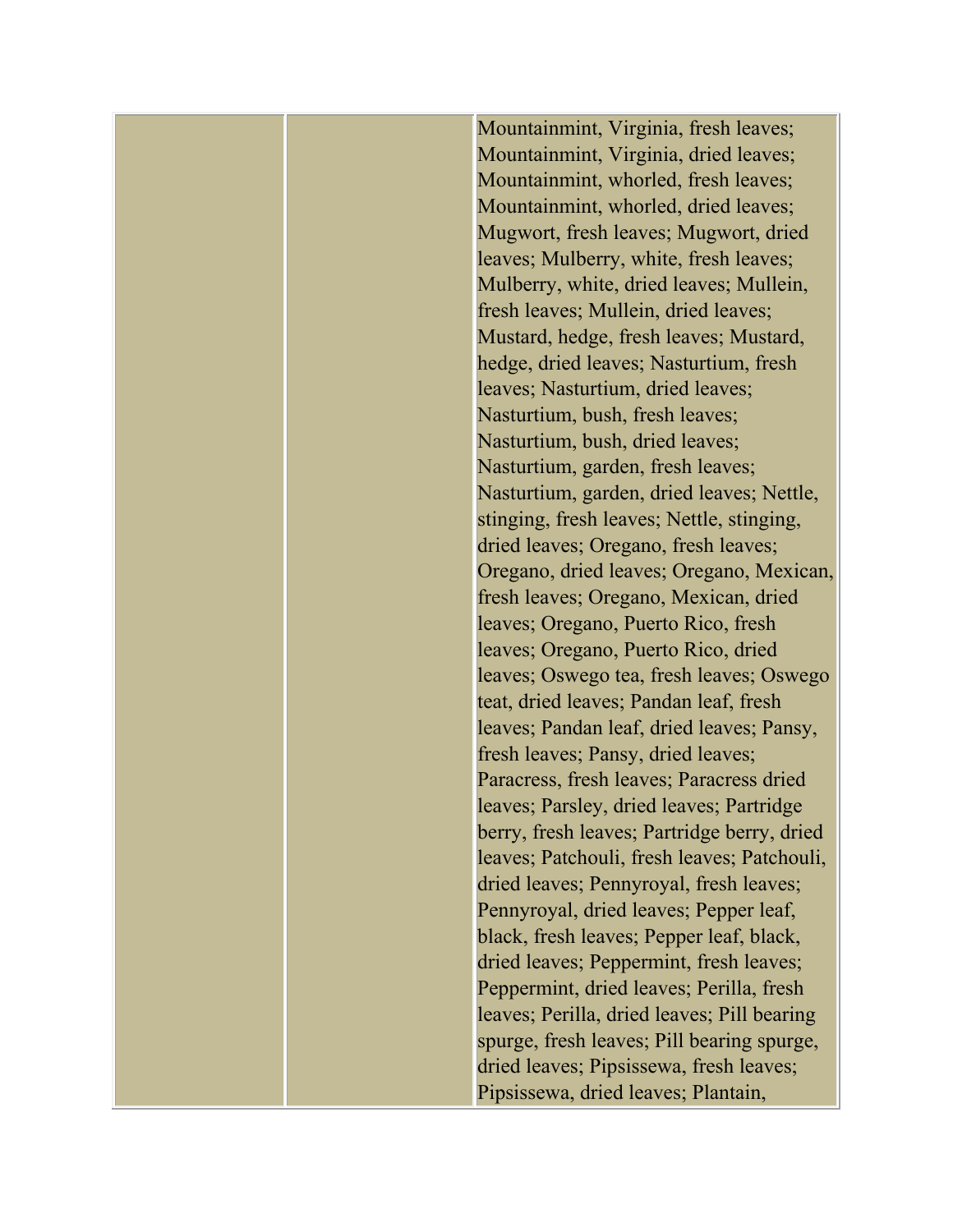common, fresh leaves; Plantain, common, dried leaves; Rooibos, fresh leaves; Rooibos, dried leaves; Rose, fresh leaves; Rose, dried leaves; Rosemary, fresh leaves; Rosemary, dried leaves; Sage, fresh leaves; Sage, dried leaves; Sage, Greek, fresh leaves; Sage, Greek, dried leaves; Sage, Spanish, fresh leaves; Sage, Spanish, dried leaves; Sage, white, fresh leaves; Sage, white, dried leaves; Savory, summer, fresh leaves; Savory, summer, dried leaves; Savory, winter, fresh leaves; Savory, winter, dried leaves; Senna, fresh leaves; Senna, dried leaves; Siberian fir, fresh leaves; Siberian fir, dried leaves; Skullcap, fresh leaves; Skullcap, dried leaves; Small flower willow head, fresh leaves; Small flower willow head, dried leaves; Sorrel, fresh leaves; Sorrel, dried leaves; Sorrel, French, fresh leaves; Sorrel, French, dried leaves; Sorrel, garden, fresh leaves; Sorrel, garden, dried leaves; Southernwood, fresh leaves; Southernwood, dried leaves; Spearmint, fresh leaves; Spearmint, dried leaves; Spearmint, Scotch, fresh leaves; Spearmint, Scotch, dried leaves; Spilanthes, fresh leaves; Spilanthes, dried leaves; Spotted beebalm, fresh leaves; Spotted beebalm, dried leaves; St. John's Wort, fresh leaves; St. John's Wort, dried leaves; Stevia, fresh leaves; Stevia, dried leaves; Stoneroot, fresh leaves; Stoneroot, dried leaves; Swamp leaf, fresh leaves; Swamp leaf, dried leaves; Tansy, fresh leaves; Tansy, dried leaves; Tarragon, fresh leaves; Tarragon, dried leaves; Thuja, fresh leaves; Thuja, dried leaves;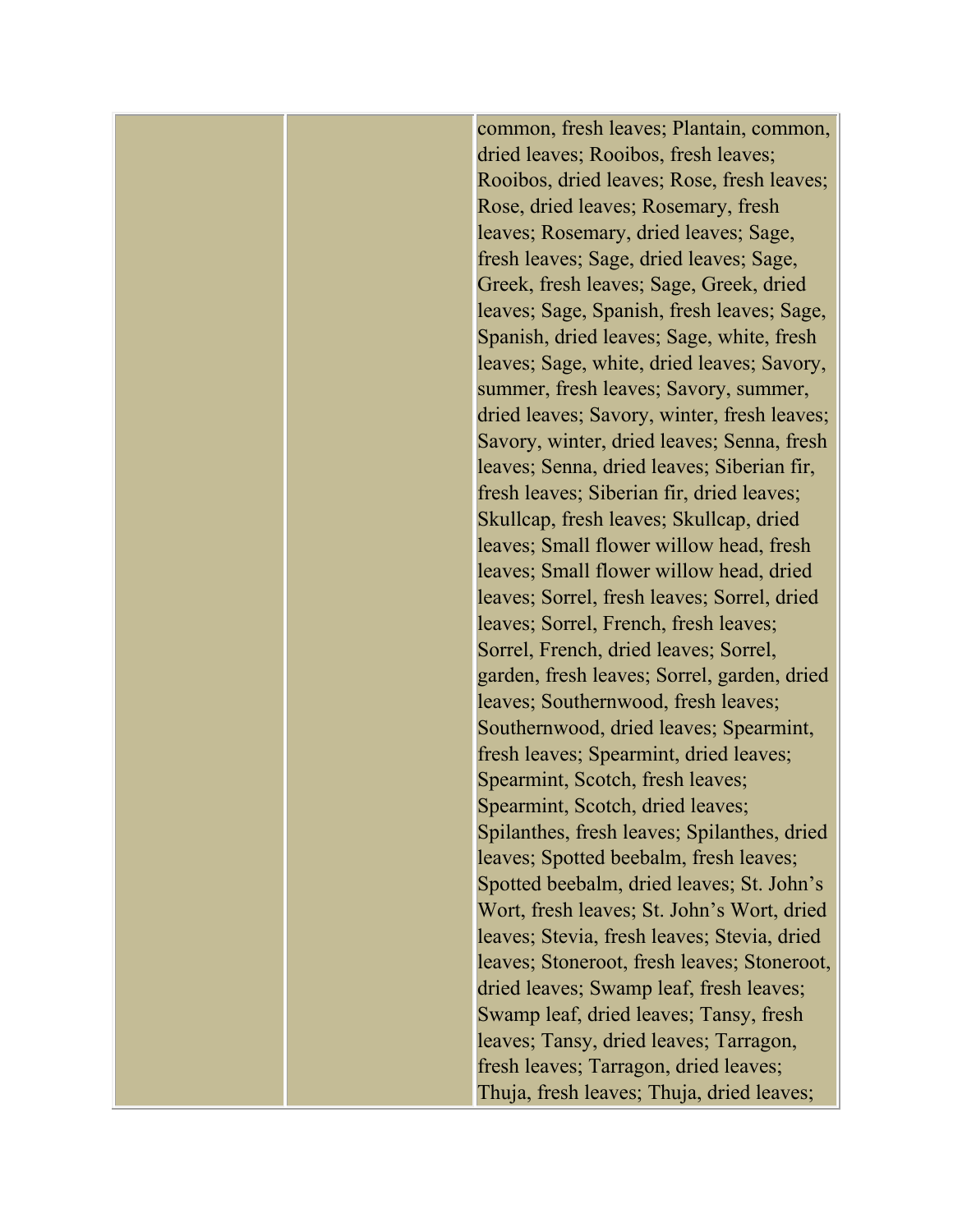| 25A.                     | <b>Basil, fresh leaves</b> | Thyme, fresh leaves; Thyme, dried leaves;<br>Thyme, creeping, fresh leaves; Thyme,<br>creeping, dried leaves; Thyme, lemon,<br>fresh leaves; Thyme, lemon, dried leaves;<br>Thyme, mastic, fresh leaves; Thyme,<br>mastic, dried leaves; Toon, Chinese, fresh<br>leaves; Toon, Chinese, dried leaves;<br>Toothed clubmoss, fresh leaves; Toothed<br>clubmoss, dried leaves; Trailing arbutus,<br>fresh leaves; Trailing arbutus, dried<br>leaves; Vasaka, fresh leaves; Vasaka,<br>dried leaves; Verbena, blue, fresh leaves;<br>Verbena, blue, dried leaves; Veronica,<br>fresh leaves; Veronica, dried leaves;<br>Violet, fresh leaves; Violet, dried leaves;<br>Watermint, fresh leaves; Watermint, dried<br>leaves; Waterpepper, fresh leaves;<br>Waterpepper, dried leaves; Wild<br>bergamot, fresh leaves; Wild bergamot,<br>dried leaves; Wintergreen, fresh leaves;<br>Wintergreen, dried leaves; Wood betony,<br>fresh leaves; Wood betony, dried leaves;<br>Woodruff, fresh leaves; Woodruff, dried<br>leaves; Wormwood, fresh leaves;<br>Wormwood, dried leaves; Wormwood,<br>Roman, fresh leaves; Wormwood,<br>Roman, dried leaves; Yarrow, fresh<br>leaves; Yarrow, dried leaves; Yellow<br>gentian, fresh leaves; Yellow gentian,<br>dried leaves; Yerba santa, fresh leaves;<br>Yerba santa, dried leaves; Yomogi, fresh<br>leaves; Yomogi, dried leaves; Cultivars,<br>varieties, and hybrids of these<br>commodities.<br>Agrimony, fresh leaves; Amla, fresh |
|--------------------------|----------------------------|-------------------------------------------------------------------------------------------------------------------------------------------------------------------------------------------------------------------------------------------------------------------------------------------------------------------------------------------------------------------------------------------------------------------------------------------------------------------------------------------------------------------------------------------------------------------------------------------------------------------------------------------------------------------------------------------------------------------------------------------------------------------------------------------------------------------------------------------------------------------------------------------------------------------------------------------------------------------------------------------------------------------------------------------------------------------------------------------------------------------------------------------------------------------------------------------------------------------------------------------------------------------------------------------------------------------------------------------------------------------------------------------------------------------------------------------------------------------------------|
| <b>Herb fresh leaves</b> | and mint, fresh            | leaves; Angelica, fresh leaves; Angelica,                                                                                                                                                                                                                                                                                                                                                                                                                                                                                                                                                                                                                                                                                                                                                                                                                                                                                                                                                                                                                                                                                                                                                                                                                                                                                                                                                                                                                                     |
| subgroup                 | <b>leaves</b>              | dahurian, fresh leaves; Applemint, fresh                                                                                                                                                                                                                                                                                                                                                                                                                                                                                                                                                                                                                                                                                                                                                                                                                                                                                                                                                                                                                                                                                                                                                                                                                                                                                                                                                                                                                                      |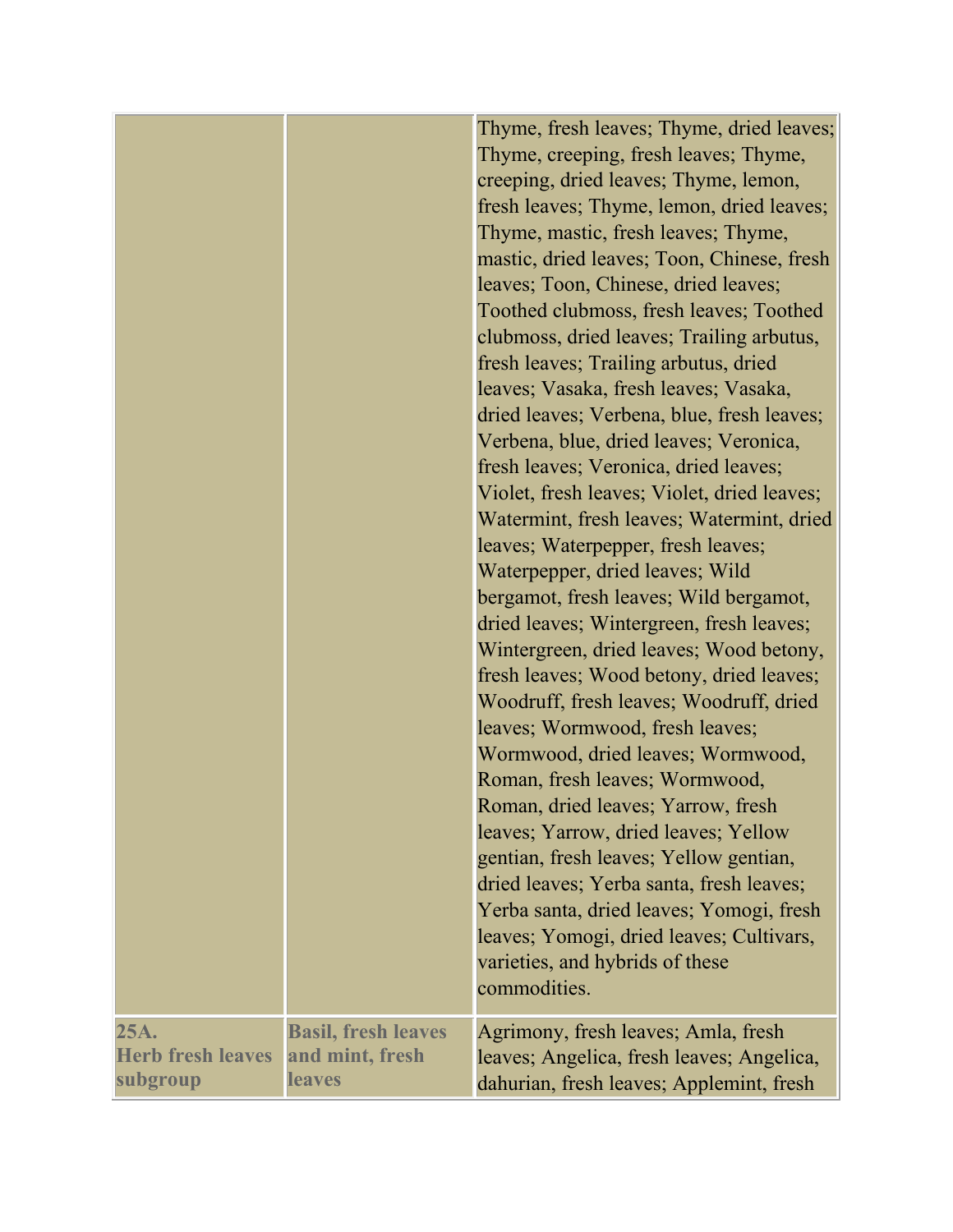leaves; Avarum, fresh leaves; Balloon pea, fresh leaves; Balm, fresh leaves; Barrenwort, fresh leaves; Basil, fresh leaves; Basil, American, fresh leaves; Basil, Greek, fresh leaves; Basil, holy, fresh leaves; Basil, lemon, fresh leaves; Basil, Russian, fresh leaves; Bay, fresh leaves; Bearberry, fresh leaves; Bisongrass, fresh leaves; Blue mallow, fresh leaves; Boneset, fresh leaves; Borage, fresh leaves; Borage, Indian, fresh leaves; Burnet, fresh leaves; Burnet, garden, fresh leaves; Burnet, salad, fresh leaves; Butterbur, fresh leaves; Calamint, fresh leaves; Calamint, large-flower, fresh leaves; Calamint, lesser, fresh leaves; Calendula, fresh leaves; Caltrop, fresh leaves; Camomile (Chamomile), fresh leaves; Camomile (Chamomile), German, fresh leaves; Camomile (Chamomile), Roman, fresh leaves; Caraway, fresh leaves; Cat's claw, fresh leaves; Catnip*,*  fresh leaves; Catnip*,* Japanese, fresh leaves; Celandine, greater, fresh leaves; Celandine, lesser, fresh leaves; Centaury, fresh leaves; Chaste tree, fresh leaves; Chaste tree, Chinese, fresh leaves; Chinese blackberry, fresh leaves; Chinese foxglove, fresh leaves; Cicely, sweet, fresh leaves; Clary, fresh leaves; Coriander, Bolivian, fresh leaves; Coriander, Vietnamese, fresh leaves; Costmary, fresh leaves; Creat, fresh leavers; Culantro, fresh leaves; Curry leaf, fresh leaves; Curryplant, fresh leaves; Cut leaf, fresh leaves; Damiana, fresh leaves; Dokudami, fresh leaves; Echinacea, fresh leaves; Epazote, fresh leaves; Eucommia,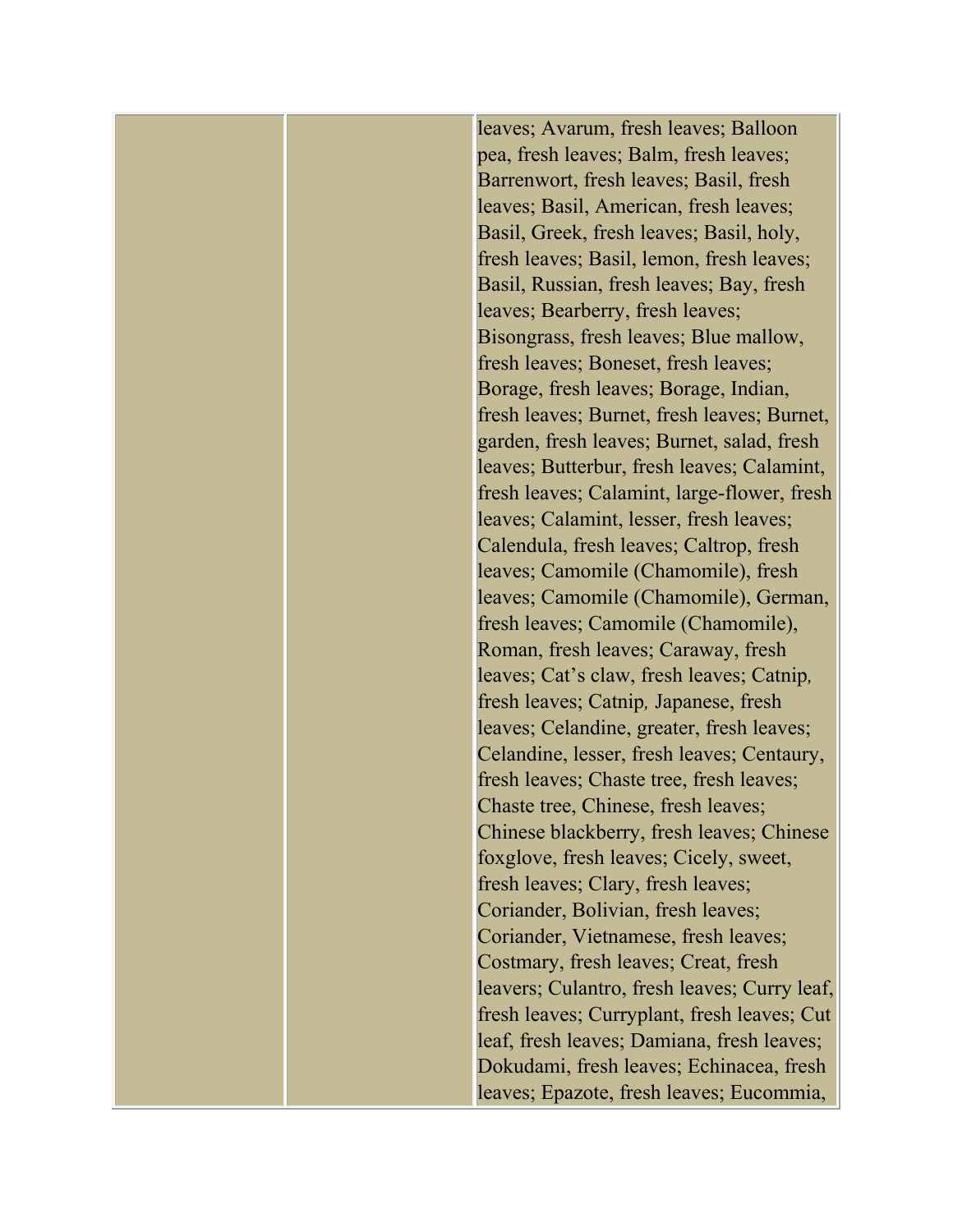fresh leaves; Evening primrose, fresh leaves; Eyebright, fresh leaves; Fennel, common, fresh leaves; Fennel, Spanish, fresh leaves; Fenugreek, fresh leaves; Feverfew, fresh leaves; Field pennycress, fresh leaves; Flowers, edible, fresh, multiple species; Fumitory, fresh leaves; Galbanum, fresh leaves; Galega, fresh leaves; Gambir, fresh leaves; Geranium, fresh leaves; Geranium, lemon, fresh leaves; Geranium, rose, fresh leaves; Germander, golden, fresh leaves; Goldenrod, European, fresh leaves; Goldenseal, fresh leaves; Gotu kola, fresh leaves; Greater periwinkle, fresh leaves; Guayusa, fresh leaves; Gumweed, fresh leaves; Gymnema, fresh leaves; Gypsywort, fresh leaves; Hawthorn, fresh leaves; Heal-all, fresh leaves; Hemp nettle, fresh leaves; Honewort, fresh leaves; Honeybush, fresh leaves; Horehound, fresh leaves; Horsemint, fresh leaves; Horsetail, fresh leaves; Hyssop, fresh leaves; Hyssop, anise, fresh leaves; Indian tobacco, fresh leaves; Ironwort, fresh leaves; Ivy, fresh leaves; Jamaica dogwood, fresh leaves; Jasmine, fresh leaves; Labrador tea, fresh leaves; Lavender, fresh leaves; Lemon verbena, fresh leaves; Lemongrass, fresh leaves; Lovage, fresh leaves; Love-in-a-mist, fresh leaves; Mamaki, fresh leaves; Marigold, fresh leaves; Marigold, African, fresh leaves; Marigold, Aztec, fresh leaves; Marigold, French, fresh leaves; Marigold, Irish lace, fresh leaves; Marigold, licorice, fresh leaves; Marigold, Mexican mint, fresh leaves; Marigold,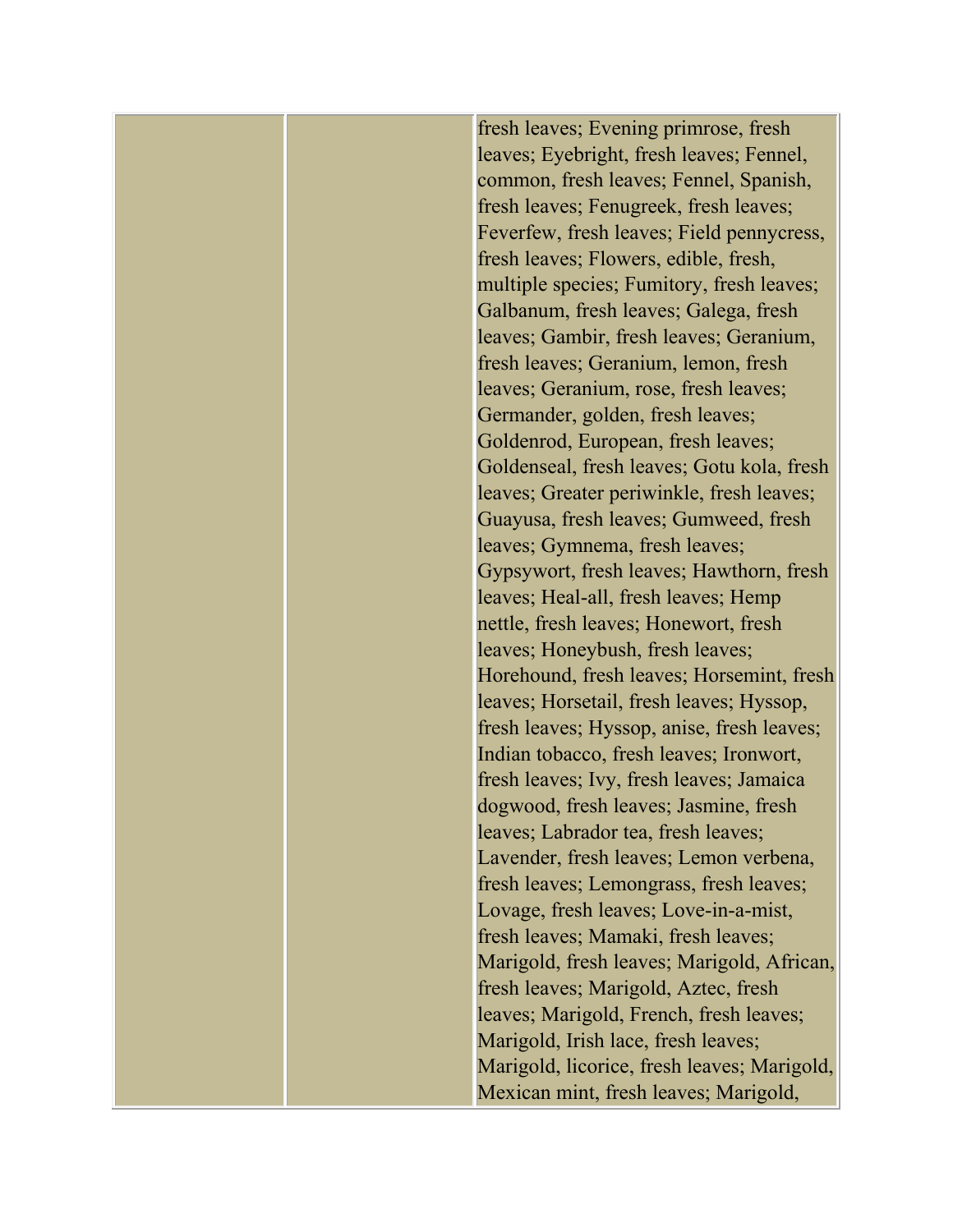signet, fresh leaves; Marjoram, fresh leaves; Marjoram, pot, fresh leaves; Marjoram, sweet, fresh leaves; Marshmallow, fresh leaves; Meadowsweet, fresh leaves; Mint, fresh leaves; Mint, corn, fresh leaves; Mint, Korean, fresh leaves; Monarda, fresh leaves; Moringa, fresh leaves; Motherwort, fresh leaves; Mountainmint, fresh leaves; Mountainmint, clustered, fresh leaves; Mountainmint, hoary, fresh leaves; Mountainmint, Virginia, fresh leaves; Mountainmint, whorled, fresh leaves; Mugwort, fresh leaves; Mulberry, white, fresh leaves; Mullein, fresh leaves; Mustard, hedge, fresh leaves; Nasturtium, fresh leaves; Nasturtium, bush, fresh leaves; Nasturtium, garden, fresh leaves; Nettle, stinging, fresh leaves; Oregano, fresh leaves; Oregano, Mexican, fresh leaves; Oregano, Puerto Rico, fresh leaves; Oswego tea, fresh leaves; Pandan leaf, fresh leaves; Pansy, fresh leaves; Paracress, fresh leaves; Partridge berry, fresh leaves; Patchouli, fresh leaves; Pennyroyal, fresh leaves; Pepper leaf, black, fresh leaves; Peppermint, fresh leaves; Perilla, fresh leaves; Pill bearing spurge, fresh leaves; Pipsissewa, fresh leaves; Plantain, common, fresh leaves; Rooibos, fresh leaves; Rose, fresh leaves; Rosemary, fresh leaves; Sage, fresh leaves; Sage, Greek, fresh leaves; Sage, Spanish, fresh leaves; Sage, white, fresh leaves; Savory, summer, fresh leaves; Savory, winter, fresh leaves; Senna, fresh leaves; Siberian fir, fresh leaves; Skullcap, fresh leaves; Small flower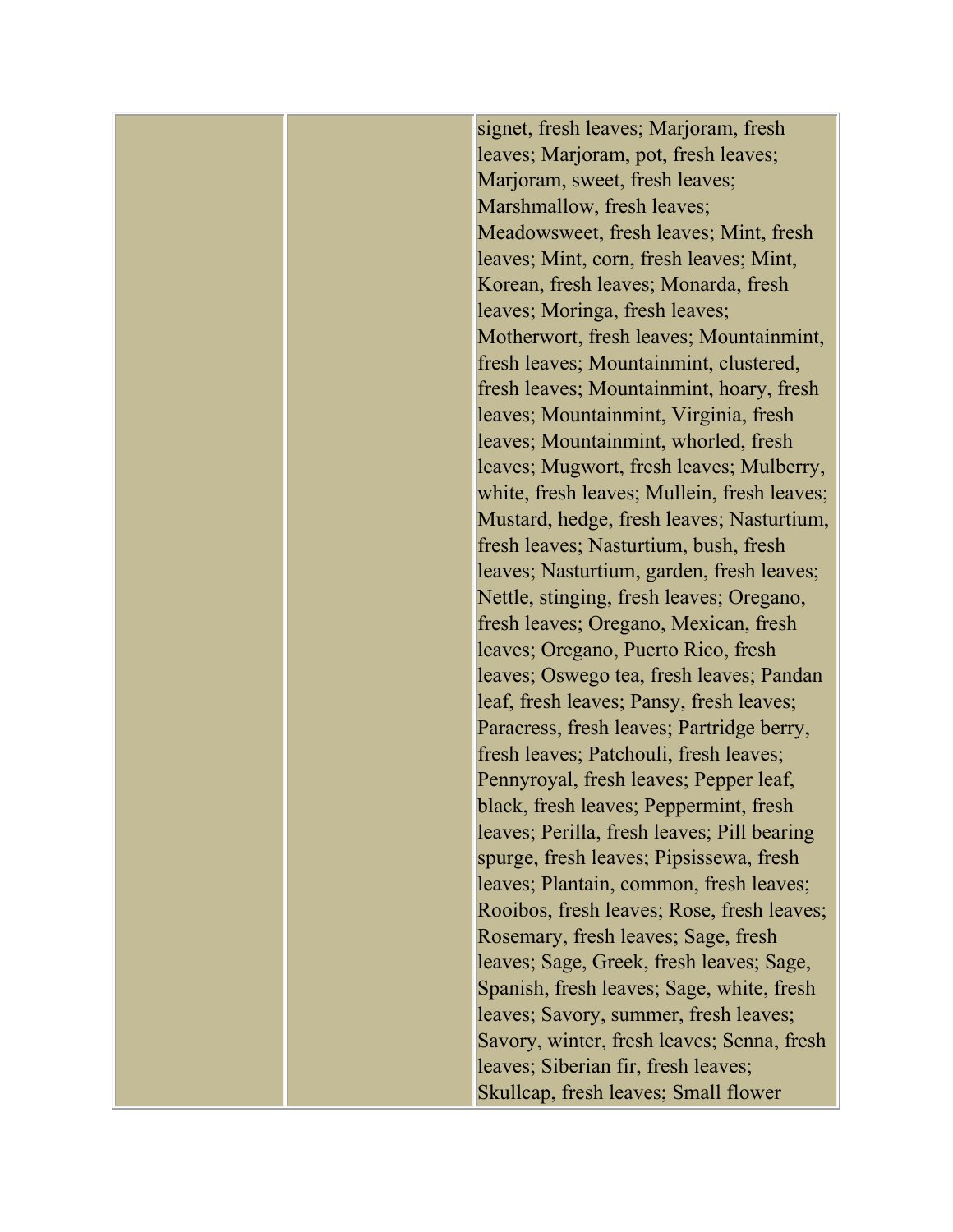|                                              |                                                                | willow head, fresh leaves; Sorrel, fresh<br>leaves; Sorrel, French, fresh leaves;<br>Sorrel, garden, fresh leaves;<br>Southernwood, fresh leaves; Spearmint,<br>fresh leaves; Spearmint, Scotch, fresh<br>leaves; Spilanthes, fresh leaves; Spotted<br>beebalm, fresh leaves; St. John's Wort,<br>fresh leaves; Stevia, fresh leaves;<br>Stoneroot, fresh leaves; Swamp leaf, fresh<br>leaves; Tansy, fresh leaves; Tarragon,<br>fresh leaves; Thuja, fresh leaves; Thyme,<br>fresh leaves; Thyme, creeping, fresh<br>leaves; Thyme, lemon, fresh leaves;<br>Thyme, mastic, fresh leaves; Toon,<br>Chinese, fresh leaves; Toothed clubmoss,<br>fresh leaves; Trailing arbutus, fresh<br>leaves; Vasaka, fresh leaves; Verbena,<br>blue, fresh leaves; Veronica, fresh leaves;<br>Violet, fresh leaves; Watermint, fresh<br>leaves; Waterpepper, fresh leaves; Wild<br>bergamot, fresh leaves; Wintergreen, fresh<br>leaves; Wood betony, fresh leaves;<br>Woodruff, fresh leaves; Wormwood, fresh<br>leaves; Wormwood, Roman, fresh leaves;<br>Yarrow, fresh leaves; Yellow gentian,<br>fresh leaves; Yerba santa, fresh leaves;<br>Yomogi, fresh leaves; Cultivars, varieties,<br>and hybrids of these commodities. |
|----------------------------------------------|----------------------------------------------------------------|----------------------------------------------------------------------------------------------------------------------------------------------------------------------------------------------------------------------------------------------------------------------------------------------------------------------------------------------------------------------------------------------------------------------------------------------------------------------------------------------------------------------------------------------------------------------------------------------------------------------------------------------------------------------------------------------------------------------------------------------------------------------------------------------------------------------------------------------------------------------------------------------------------------------------------------------------------------------------------------------------------------------------------------------------------------------------------------------------------------------------------------------------------------------------------------------------------------------|
| 25B.<br><b>Herb dried leaves</b><br>subgroup | <b>Basil, dried leaves</b><br>and mint, dried<br><b>leaves</b> | Agrimony, dried leaves; Amla, dried<br>leaves; Angelica, dried leaves; Angelica,<br>dahurian, dried leaves; Applemint, dried<br>leaves; Avarum, dried leaves; Balloon<br>pea, dried leaves; Balm, dried leaves;<br>Barrenwort, dried leaves; Basil, dried<br>leaves; Basil, American, dried leaves;<br>Basil, Greek, dried leaves; Basil, holy,<br>dried leaves; Basil, lemon, dried leaves;                                                                                                                                                                                                                                                                                                                                                                                                                                                                                                                                                                                                                                                                                                                                                                                                                         |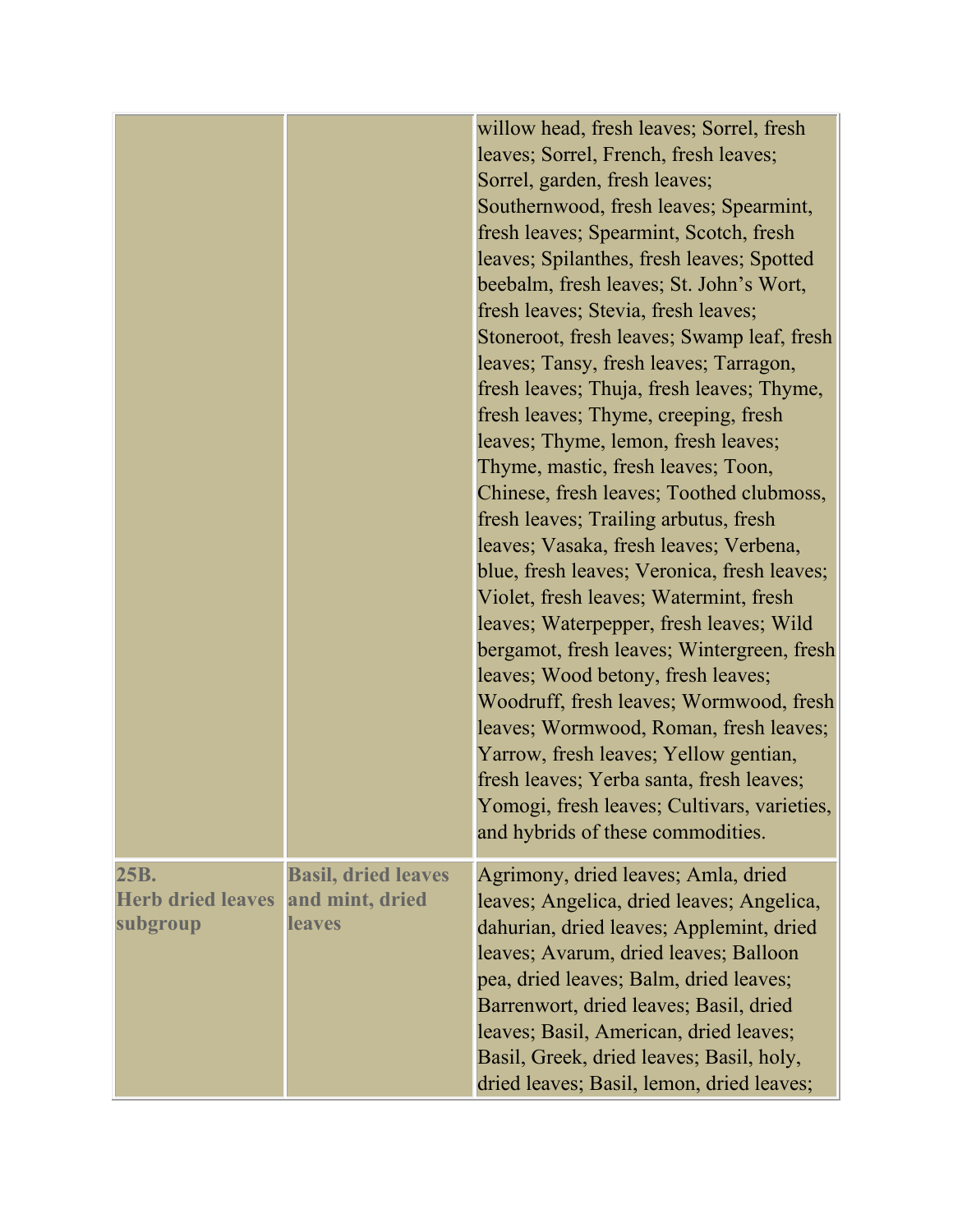Basil, Russian, dried leaves; Bay, dried leaves; Bearberry, dried leaves; Bisongrass, dried leaves; Blue mallow, dried leaves; Boneset, dried leaves; Borage, dried leaves; Borage, Indian, dried leaves; Burnet, dried leaves; Burnet, garden, dried leaves; Burnet, salad, dried leaves; Butterbur, dried leaves; Calamint, dried leaves; Calamint, large-flower, dried leaves; Calamint, lesser, dried leaves; Calendula, dried leaves; Caltrop, dried leaves; Camomile (Chamomile), dried leaves; Camomile (Chamomile), German, dried leaves; Camomile (Chamomile), Roman, dried leaves; Caraway, dried leaves; Cat's claw, dried leaves; Catnip*,*  dried leaves; Catnip*,* Japanese, dried leaves; Celandine, greater, dried leaves; Celandine, lesser, dried leaves; Celery, dried leaves; Centaury, dried leaves; Chaste tree, dried leaves; Chaste tree, Chinese, dried leaves; Chervil, dried leaves; Chinese blackberry, dried leaves; Chinese foxglove, dried leaves; Chive, dried leaves; Chive, Chinese, dried leaves; Cicely, sweet, dried leaves; Cilantro, dried leaves; Clary, dried leaves; Coriander, Bolivian, dried leaves; Coriander, Vietnamese, dried leaves; Costmary, dried leaves; Creat, dried leaves; Culantro, dried leaves; Curry leaf, dried leaves; Curryplant, dried leaves; Cut leaf, dried leaves; Damiana, dried leaves; Dillweed, dried leaves; Dokudami, dried leaves; Echinacea, dried leaves; Epazote, dried leaves; Eucommia, dried leaves; Evening primrose, dried leaves; Eyebright, dried leaves; Fennel, common, dried leaves;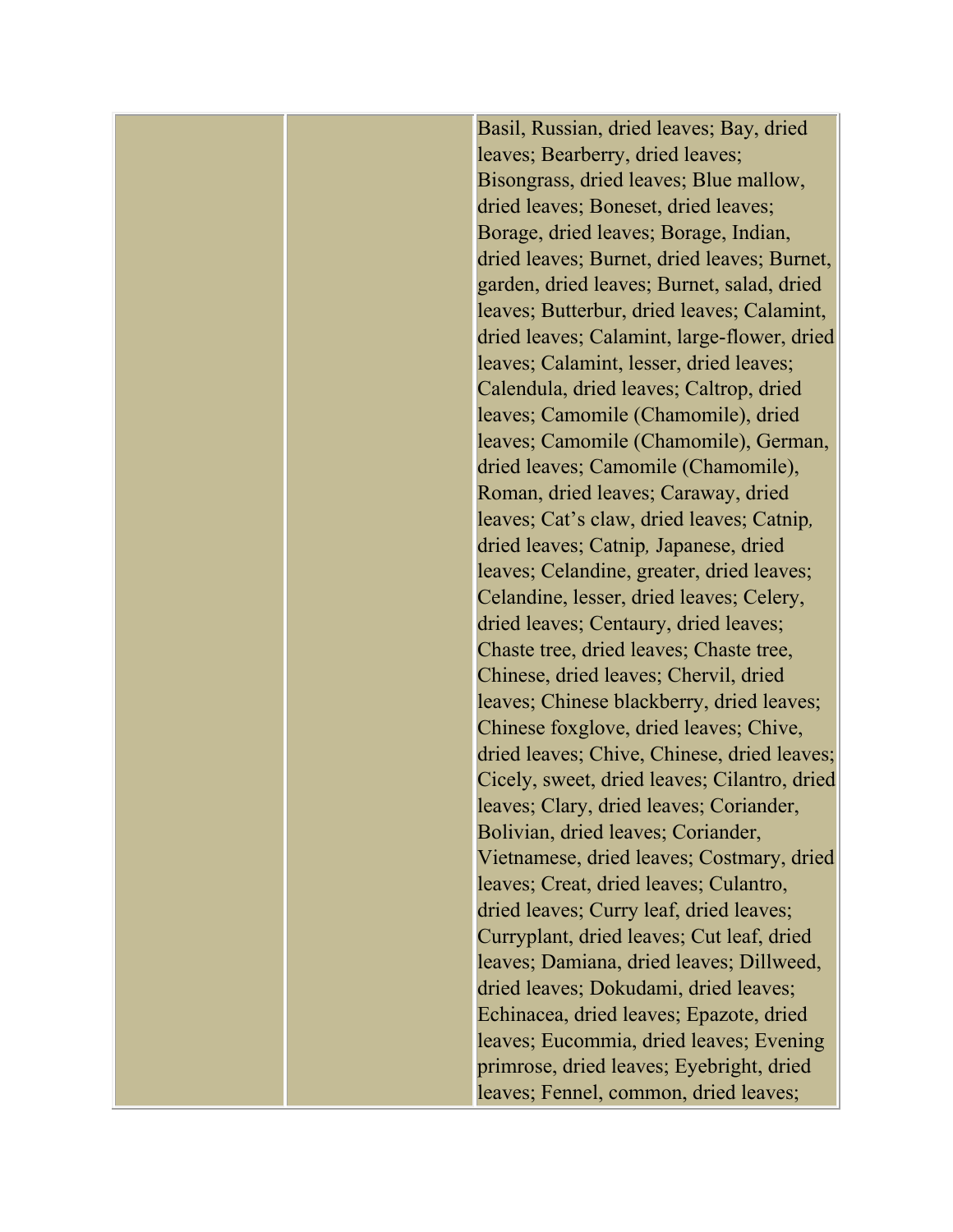Fennel, Florence, dried leaves; Fennel, Spanish, dried leaves; Fenugreek, dried leaves; Feverfew, dried leaves; Field pennycress, dried leaves; Flowers, edible, dried, multiple species; Fumitory, dried leaves; Galbanum, dried leaves; Galega, dried leaves; Gambir, dried leaves; Geranium, dried leaves; Geranium, lemon, dried leaves; Geranium, rose, dried leaves; Germander, golden, dried leaves; Goldenrod, European, dried leaves; Goldenseal, dried leaves; Gotu kola, dried leaves; Greater periwinkle, dried leaves; Guayusa, dried leaves; Gumweed, dried leaves; Gymnema, dried leaves; Gypsywort, dried leaves; Hawthorn, dried leaves; Heal-all, dried leaves; Hemp nettle, dried leaves; Honewort, dried leaves; Honeybush, dried leaves; Horehound, dried leaves; Horsemint, dried leaves; Horsetail, dried leaves; Hyssop, dried leaves; Hyssop, anise, dried leaves; Indian tobacco, dried leaves; Ironwort, dried leaves; Ivy, dried leaves; Jamaica dogwood, dried leaves; Jasmine, dried leaves; Labrador tea, dried leaves; Lavender, dried leaves; Lemon verbena, dried leaves; Lemongrass, dried leaves; Lovage, dried leaves; Love-in-a-mist, dried leaves; Mamaki, dried leaves; Marigold, dried leaves; Marigold, African, dried leaves; Marigold, Aztec, dried leaves; Marigold, French, dried leaves; Marigold, Irish lace, dried leaves; Marigold, licorice, dried leaves; Marigold, Mexican mint, dried leaves; Marigold, signet, dried leaves; Marjoram, dried leaves; Marjoram, pot, dried leaves;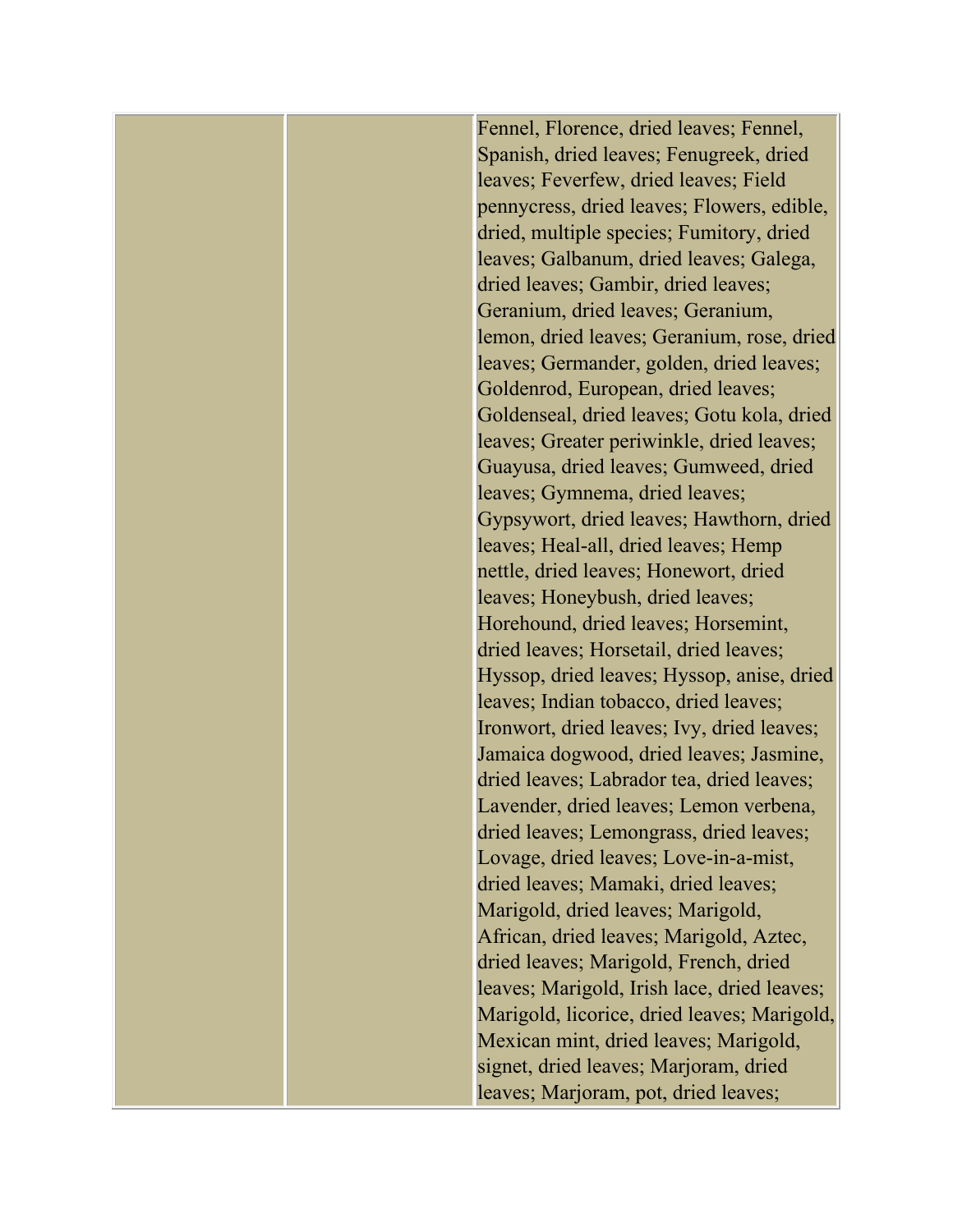Marjoram, sweet, dried leaves; Marshmallow, dried leaves; Meadowsweet, dried leaves; Mint, dried leaves; Mint, corn, dried leaves; Mint, Korean, dried leaves; Monarda, dried leaves; Moringa, dried leaves; Motherwort, dried leaves; Mountainmint, dried leaves; Mountainmint, clustered, dried leaves; Mountainmint, hoary, dried leaves; Mountainmint, Virginia, dried leaves; Mountainmint, whorled, dried leaves; Mugwort, dried leaves; Mulberry, white, dried leaves; Mullein, dried leaves; Mustard, hedge, dried leaves; Nasturtium, dried leaves; Nasturtium, bush, dried leaves; Nasturtium, garden, dried leaves; Nettle, stinging, dried leaves; Oregano, dried leaves; Oregano, Mexican, dried leaves; Oregano, Puerto Rico, dried leaves; Oswego tea, dried leaves; Pandan leaf, dried leaves; Pansy, dried leaves; Paracress, dried leaves; Parsley, dried leaves; Partridge berry, dried leaves; Patchouli, dried leaves; Pennyroyal, dried leaves; Pepper leaf, black, dried leaves; Peppermint, dried leaves; Perilla, dried leaves; Pill bearing spurge, dried leaves; Pipsissewa, dried leaves; Plantain, common, dried leaves; Rooibos, dried leaves; Rose, dried leaves; Rosemary, dried leaves; Sage, dried leaves; Sage, Greek, dried leaves; Sage, Spanish, dried leaves; Sage, white, dried leaves; Savory, summer, dried leaves; Savory, winter, dried leaves; Senna, dried leaves; Siberian fir, dried leaves; Skullcap, dried leaves; Small flower willow head, dried leaves; Sorrel, dried leaves; Sorrel, French, dried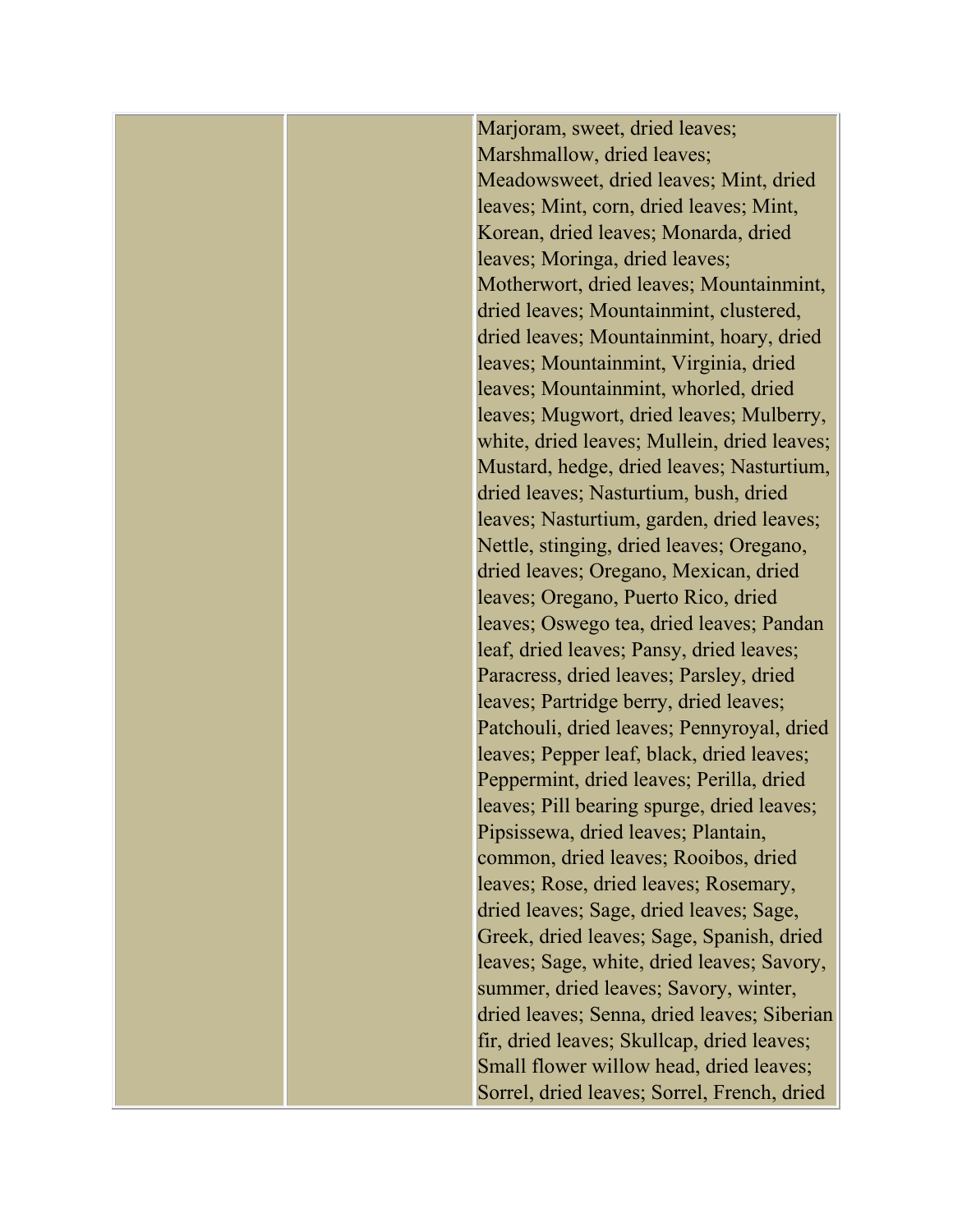|                                                 |                                                                  | leaves; Sorrel, garden, dried leaves;<br>Southernwood, dried leaves; Spearmint,<br>dried leaves; Spearmint, Scotch, dried<br>leaves; Spilanthes, dried leaves; Spotted<br>beebalm, dried leaves; St. John's Wort,<br>dried leaves; Stevia, dried leaves;<br>Stoneroot, dried leaves; Swamp leaf, dried<br>leaves; Tansy, dried leaves; Tarragon,<br>dried leaves; Thuja, dried leaves; Thyme,<br>dried leaves; Thyme, creeping, dried<br>leaves; Thyme, lemon, dried leaves;<br>Thyme, mastic, dried leaves; Toon,<br>Chinese, dried leaves; Toothed clubmoss,<br>dried leaves; Trailing arbutus, dried<br>leaves; Vasaka, dried leaves; Verbena,<br>blue, dried leaves; Veronica, dried leaves;<br>Violet, dried leaves; Watermint, dried<br>leaves; Waterpepper, dried leaves; Wild<br>bergamot, dried leaves; Wintergreen,<br>dried leaves; Wood betony, dried leaves;<br>Woodruff, dried leaves; Wormwood,<br>dried leaves; Wormwood, Roman, dried<br>leaves; Yarrow, dried leaves; Yellow<br>gentian, dried leaves; Yerba santa, dried<br>leaves; Yomogi, dried leaves; Cultivars,<br>varieties, and hybrids of these<br>commodities |
|-------------------------------------------------|------------------------------------------------------------------|-------------------------------------------------------------------------------------------------------------------------------------------------------------------------------------------------------------------------------------------------------------------------------------------------------------------------------------------------------------------------------------------------------------------------------------------------------------------------------------------------------------------------------------------------------------------------------------------------------------------------------------------------------------------------------------------------------------------------------------------------------------------------------------------------------------------------------------------------------------------------------------------------------------------------------------------------------------------------------------------------------------------------------------------------------------------------------------------------------------------------------------------|
| <b>Crop Group 25</b><br><b>Crop Definitions</b> | $\bold{A}$                                                       | $\bf{B}$                                                                                                                                                                                                                                                                                                                                                                                                                                                                                                                                                                                                                                                                                                                                                                                                                                                                                                                                                                                                                                                                                                                                  |
|                                                 | <b>Marjoram</b><br><i>(Origanum spp.)</i><br>(revised 11/6/2020) | Marjoram (Origanum spp.); Marjoram,<br>pot (Origanum onites L.); Marjoram,<br>sweet (Origanum majorana L.);<br>Oregano (Origanum vulgare L.)                                                                                                                                                                                                                                                                                                                                                                                                                                                                                                                                                                                                                                                                                                                                                                                                                                                                                                                                                                                              |
|                                                 | <b>Basil (Ocimum spp.)</b><br>(new 11/6/2020)                    | Basil (Ocimum basilicum L.); Basil,<br>American (Ocimum americanum L.);<br>Basil, Greek (Ocimum minimum L.);<br>Basil, holy (Osimum tenuiflorum L.);<br><b>Basil, lemon (Ocimum x citriodorum</b>                                                                                                                                                                                                                                                                                                                                                                                                                                                                                                                                                                                                                                                                                                                                                                                                                                                                                                                                         |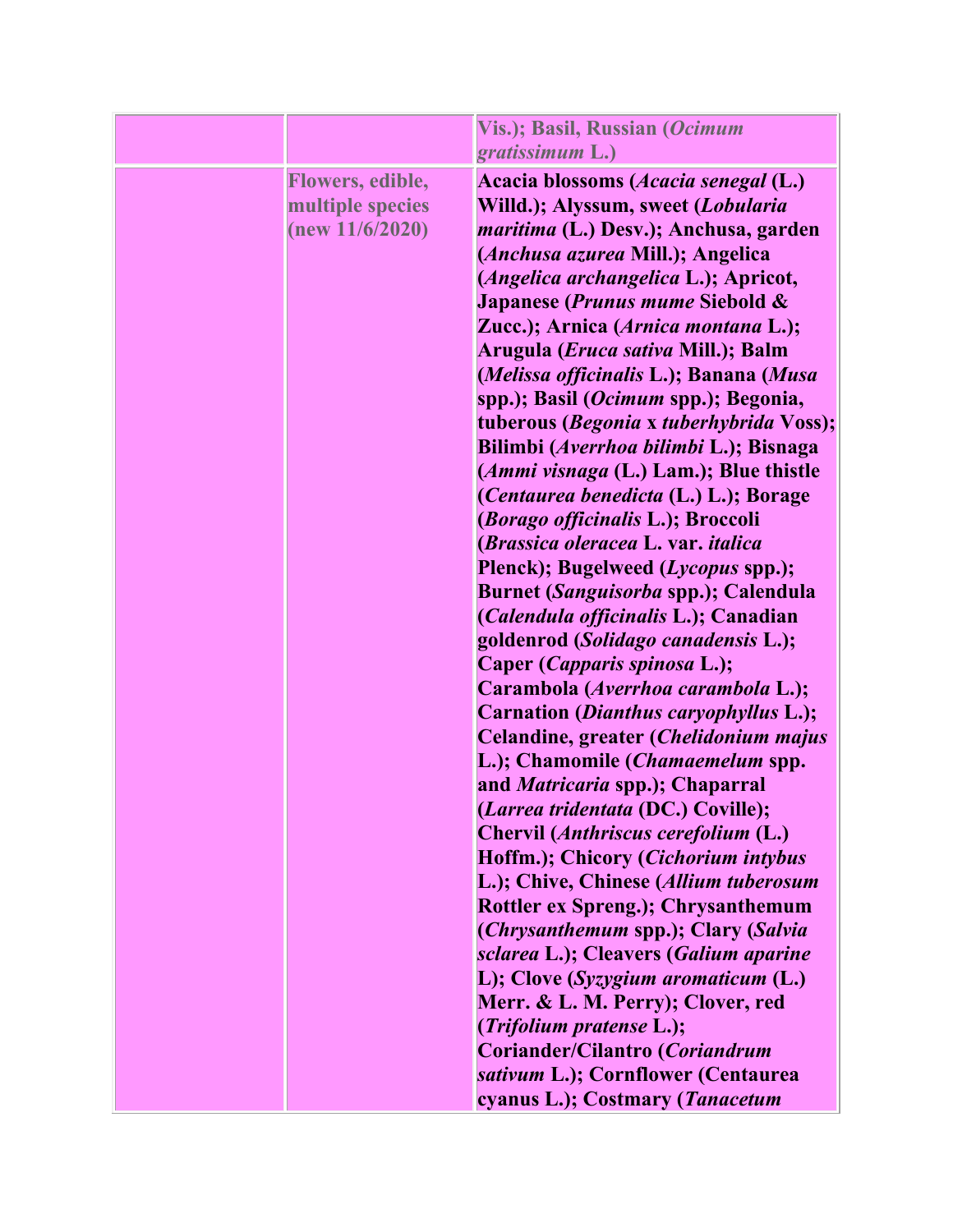*balsamita* **L. subsp.** *balsamita***); Daisy, English (***Bellis perennis* **L.); Dames rocket (***Hesperis matronalis* **L.); Damiana (***Turnera diffusa* **Willd); Dandelion (***Taraxacum officinale* **F. H. Wigg. aggr.); Daylily (***Hemerocallis fulva* **(L.) L.); Dill (***Anethum graveolens* **L.); Elder (***Sambucus nigra* **L.); Eyebright (***Euphrasia* **spp.); Feijoa (***Acca sellowiana* **(O. Berg) Burret); Fennel (common) (***Foeniculum vulgare* **Mill. subsp.** *vulgare* **var.** *vulgare***); Frangipani (***Plumeria rubra* **L.); Fuchsia (***Fuchsia* **spp.); Gardenia (***Gardenia jasminoides* **J. Ellis); Geranium (***Pelargonium* **spp.); Geranium, lemon (***Pelargonium crispum* **(P.J. Bergius) L'Her.); Geranium, rose (***Pelargonium graveolens* **L'Her.); Ginger, white (***Hedychium coronarium* **J. Koenig); Gladiolus (***Gladiolus* **spp.); Greater periwinkle (***Vinca major* **L.); Hawthorn (***Crataegus monogyna* **Jacq. Crataegus spp.); Hibiscus (***Hibiscus* **spp.); Hibiscus, Chinese (***Hibiscus rosasinensis* **L.); Hollyhock (***Alcea rosea* **L.); Honeysuckle, Japanese (***Lonicera japonica* **Thunb.); Horehound (***Marrubium vulgare* **L.); Hyssop (***Hyssopus officinalis* **L.); Hyssop, anise (***Agastache foeniculum* **(Pursh) Kuntze); Impatiens (***Impatiens walleriana* **Hook. f.); Jasmine, Arabian (***Jasminum sambac* **(L.) Aiton); Kewra (***Pandanus fascicularis* **Lam.); Lavender (***Lavandula angustifolia* **Mill.); Lemon (***Citrus limon* **(L.) Burm. f.); Lilac (***Syringa vulgaris* **L.); Lily (***Lilium* **spp.); Lily, mariposa (***Calochortus gunnisonii* **S. Watson); Lily, sego (***Calochortus nuttallii* **Torr. & A. Gray); Lotus**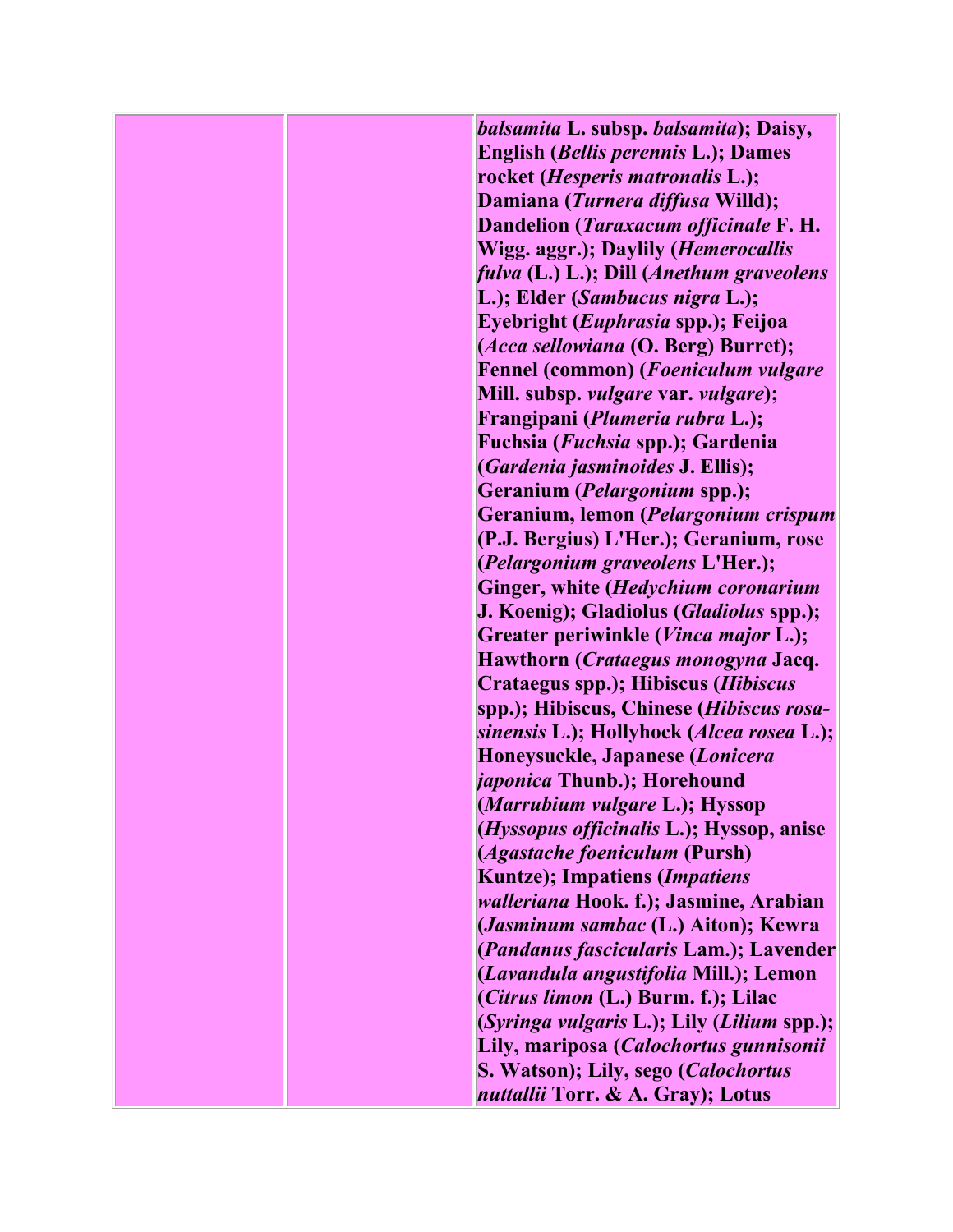**(***Nelumbo nucifera* **Gaertn.); Lovage (***Levisticum officinale* **W. D. J. Koch); Mallow, high (***Malva sylvestris* **L.); Marigold (***Tagetes* **spp.); Marjoram (***Origanum* **spp.); Meadowsweet (***Filipendula ulmaria* **(L.) Maxim.); Mint (***Mentha* **spp.); Mioga (***Zingiber mioga* **(Thunb.) Roscoe); Monarda (***Monarda* **spp.); Motherwort (***Leonurus cardiaca* **L.); Mullein (***Verbascum thapsus* **L.,** *Verbascum* **spp.); Mustard (***Brassica* **spp. and** *Sinapis* **spp.); Nasturtium (***Tropaeolum* **spp.); Okra (***Abelmoschus esculentus* **(L.) Moench); Orange, bitter (***Citrus aurantium* **L.); Passion flower (***Passiflora* **spp.); Pea blossoms (***Pisum sativum* **L. subsp.**  *sativum* **var.** *sativum***); Peach (***Prunus persica* **(L.) Batsch var.** *persica***); Peony, common (***Paeonia officinalis* **L.); Perilla (***Perilla frutescens* **(L.) Britton); Petunia (***Petunia* **x** *hybrida* **hort. ex E. Vilm.); Primrose (***Primula vulgaris* **Huds.); Puget sound gumweed (***Grindelia integrifolia* **DC.); Purslane, winter (***Claytonia perfoliata* **Donn ex Willd.); Radish (***Raphanus sativus* **L.); Redbud (***Cercis canadensis* **L.); Rose (***Rosa* **spp.); Rosemary (***Rosmarinus officinalis* **L.); Rose-of-Sharon (***Hibiscus syriacus* **L.); Runner bean, scarlet (***Phaseolus coccineus* **L.); Safflower (***Carthamus tinctorius* **L.); Sage (***Salvia officinalis* **L.); Sage, pineapple (***Salvia elegans***); Savory, summer (***Satureja hortensis* **L.); Saxifrage, burnet (***Pimpinella saxifraga* **L.); Scotch broom (***Cytisus scoparius* **(L.) Link); Shepherd's purse (***Capsella bursa-pastoris* **(L.) Medik.); Snapdragon (***Antirrhinum majus* **L.); Sorrel, garden (***Rumex acetosa* **L.);**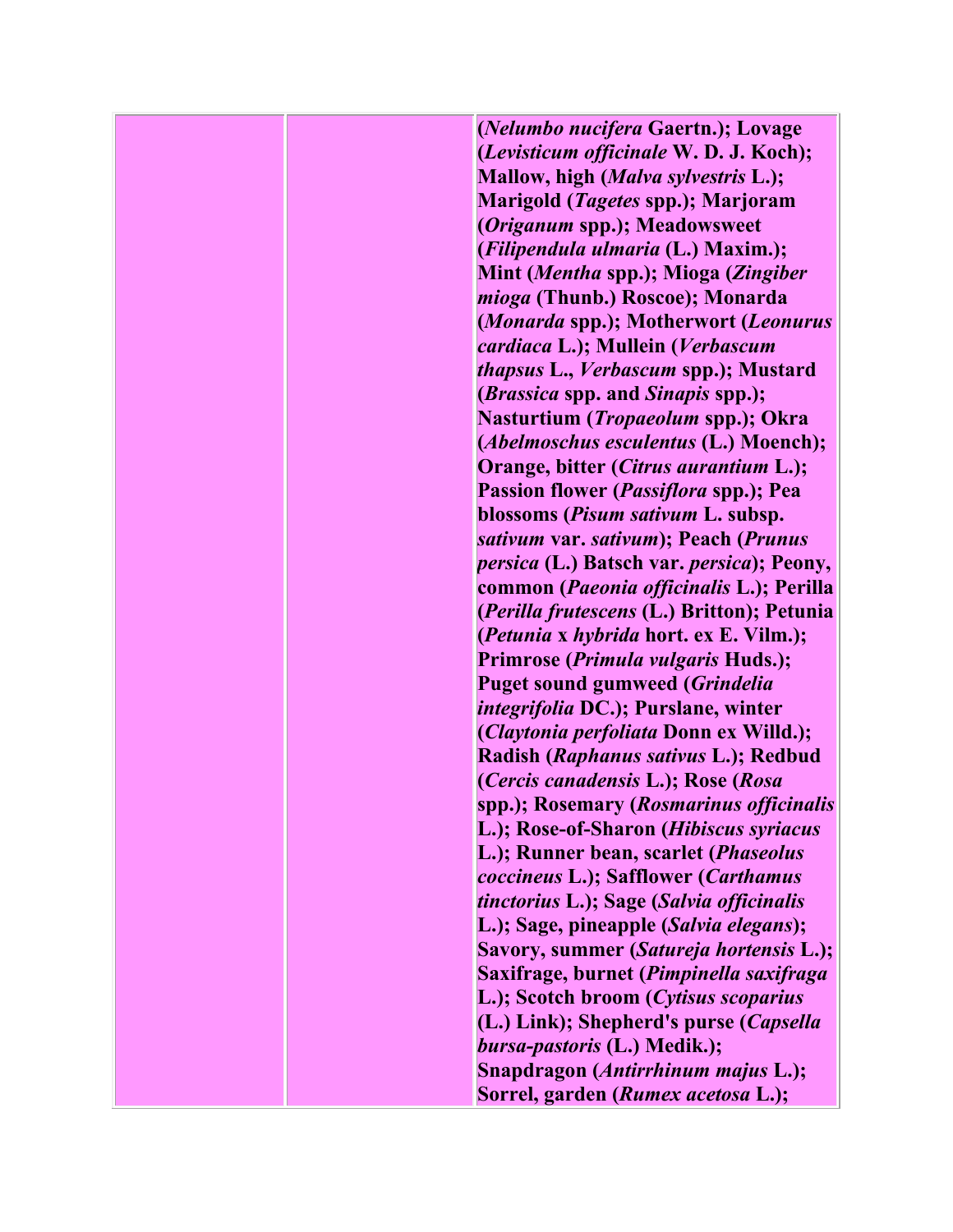|                                 |                                       | Sorrel, wood ( <i>Oxalis acetosella L.</i> );<br>Spilanthes ( <i>Blainvillea acmella</i> (L.)<br>Philipson); Squash (Cucurbita spp.);<br>Stock, gillyflower (Matthiola incana<br>(L.) W. T. Aiton); Stoneroot<br>(Collinsonia canadensis L.); Sunflower<br>(Helianthus annuus L.); Sweet william<br>(Dianthus barbatus L.); Sweet<br>wormwood (Artemisia annua L.);<br>Thyme (Thymus vulgaris L.); Tuberose<br>(Polianthes tuberosa L.); Tulip (Tulipa<br>spp.); Verbena, blue (Verbena hastate<br>L.); Verbena, lemon (Aloysia citrodora<br>Palau); Violet (Viola spp.); Wormwood<br>(Artemisia absinthium L); Yarrow<br>(Achillea millefolium L.); Yucca (Yucca<br>spp.); and other edible flowers |
|---------------------------------|---------------------------------------|------------------------------------------------------------------------------------------------------------------------------------------------------------------------------------------------------------------------------------------------------------------------------------------------------------------------------------------------------------------------------------------------------------------------------------------------------------------------------------------------------------------------------------------------------------------------------------------------------------------------------------------------------------------------------------------------------|
|                                 | Mint (Mentha spp.)<br>(new 11/6/2020) | Mint (Mentha spp.); Applemint<br>(Mentha suaveolens Ehrh.); Horsemint<br>(Mentha longifolia (L.) Huds.); Mint,<br>corn (Mentha arvensis L.); Peppermint<br>(Mentha x piperita L.); Spearmint<br>(Mentha spicata L.); Spearmint, Scotch<br>(Mentha x gracilis Sole); Watermint<br>(Mentha aquatica L.); Pennyroyal<br>(Mentha pulegium L.)                                                                                                                                                                                                                                                                                                                                                            |
| 26. SPICES<br><b>CROP GROUP</b> | <b>Dill seed or Celery</b><br>seed    | Ajowan, seed; Alder buckhorn; Allspice;<br>Ambrette, seed; Amla, seed; Angelica,<br>dahurian, seed; Angelica, seed;<br>Angostura, bark; Anise pepper; Anise,<br>seed; Anise, star; Annatto, seed;<br>Asafoetida; Ashwagandha, fruit; Autumn<br>crocus; Balsam, Peruvian; Barberry, bark;<br>Batavia-cassia, bark; Batavia-cassia, fruit;<br>Belleric myrobalan; Betel vine; Birch,<br>bark; Bisnaga, seed; Bitterwood; Black<br>bread weed; Bloodroot; Blue mallee;<br>Blushwood, seed; Boldo, leaf; Buchu;<br>Calamus root; Candlebush; Canella, bark;<br>Caper buds; Caper spurge, seed; Caraway,<br>black; Caraway, fruit; Cardamom, black;                                                       |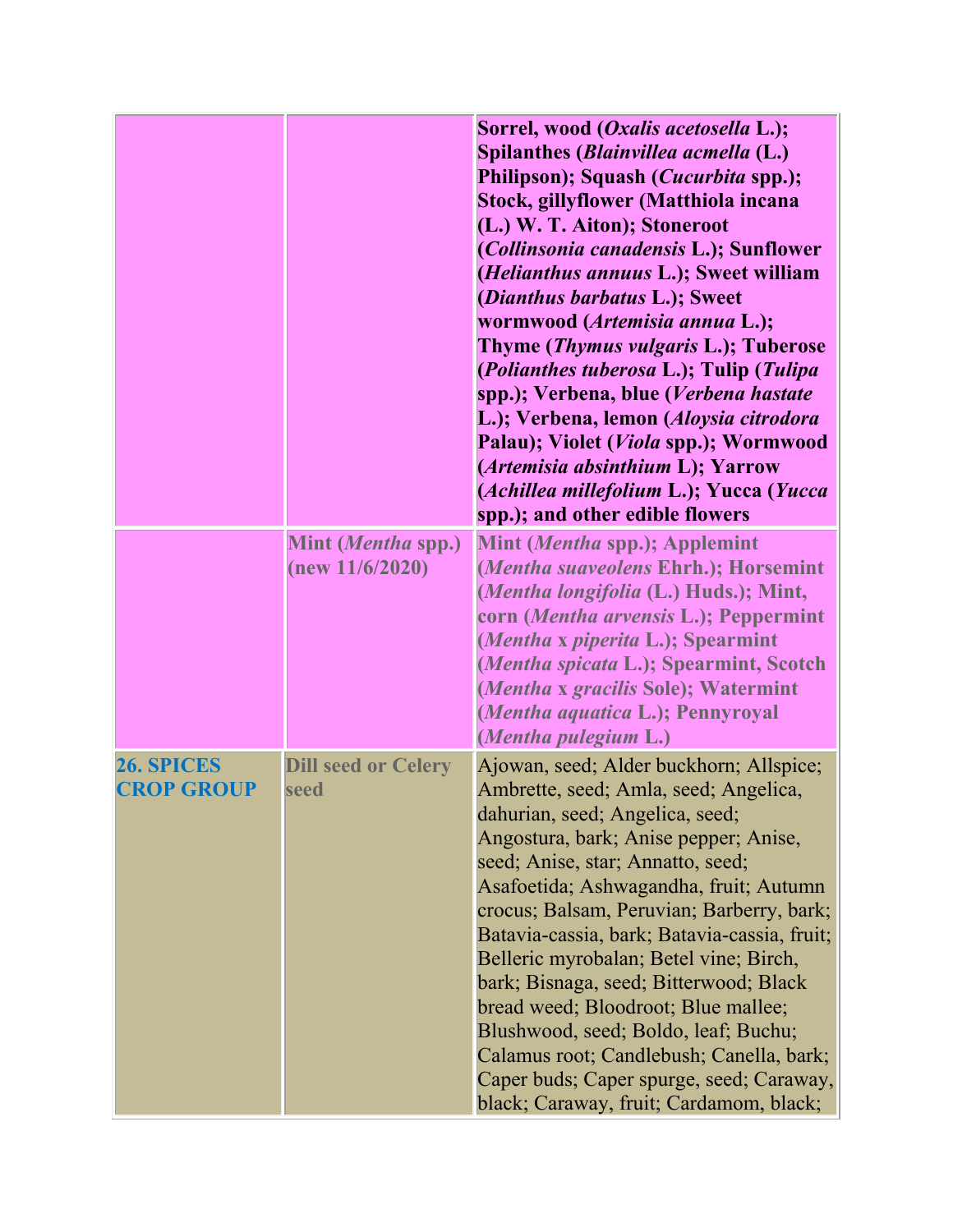Cardamom, Ethiopian; Cardamom, green; Cardamom, Nepal; Cardamom-amomum; Cascara sagrada; Cassia, bark; Cassia, Chinese, bark; Cassia, Chinese, fruit; Cassia, fruit; Cat's claw, bark; Catechu, bark; Celery, seed; Chaste tree, berry; Chaste tree, Chinese, roots; Chervil, seed; Chinese hawthorn; Chinese nutmeg tree; Chinese wineberry, fruit; Chinese-pepper; Cinnamon, bark; Cinnamon, fruit; Cinnamon, Saigon, bark; Cinnamon, Saigon, fruit; Clove buds; Clusterleaf; Comfrey; Copaiba; Coptis; Coriander, fruit; Coriander, seed; Cotton, bark; Crampbark; Cubeb, seed; Culantro, seed; Culvers root; Cumin; Cumin, black; Dill, seed; Dorrigo pepper, berry; Dorrigo pepper, leaf; Dragon blood; Echinacea, seed; Epimedium; Eucalyptus; Eucommia, bark; European beech; Felty germander; Fennel flower, seed; Fennel, common, fruit; Fennel, common, seed; Fennel, Florence, fruit; Fennel, Florence, seed; Fenugreek, seed; Fingerroot; Flame lily, seed; Frankincense; Frankincense, Indian; Fringetree, bark; Galbanum, resin; Gambooge; Grains of paradise; Grains of Selim; Guaiac; Guarana; Guggul; Gum Arabic; Gum ghatti; Gum karaya; Gum tragacanth; Haw, black; Honewort, seed; Imperatoria; Indian tobacco, seed; Iva; Jalap; Jamaica dogwood, bark; Juniper berry; Kaffir lime, leaf; Kewra; Kokam; Linden, leaf; Lovage, seed; Mace; Magnolia, bark; Mahaleb; Malabar cardamom; Malabar-tamarind; Malabathrum; Mastic; Micromeria, white; Milk thistle; Mioga; Miracle fruit; Mistletoe; Mojave yucca; Muira puama; Mustard, black; Mustard, brown; Mustard, seed; Mustard, white; Myrrh; Myrrh,